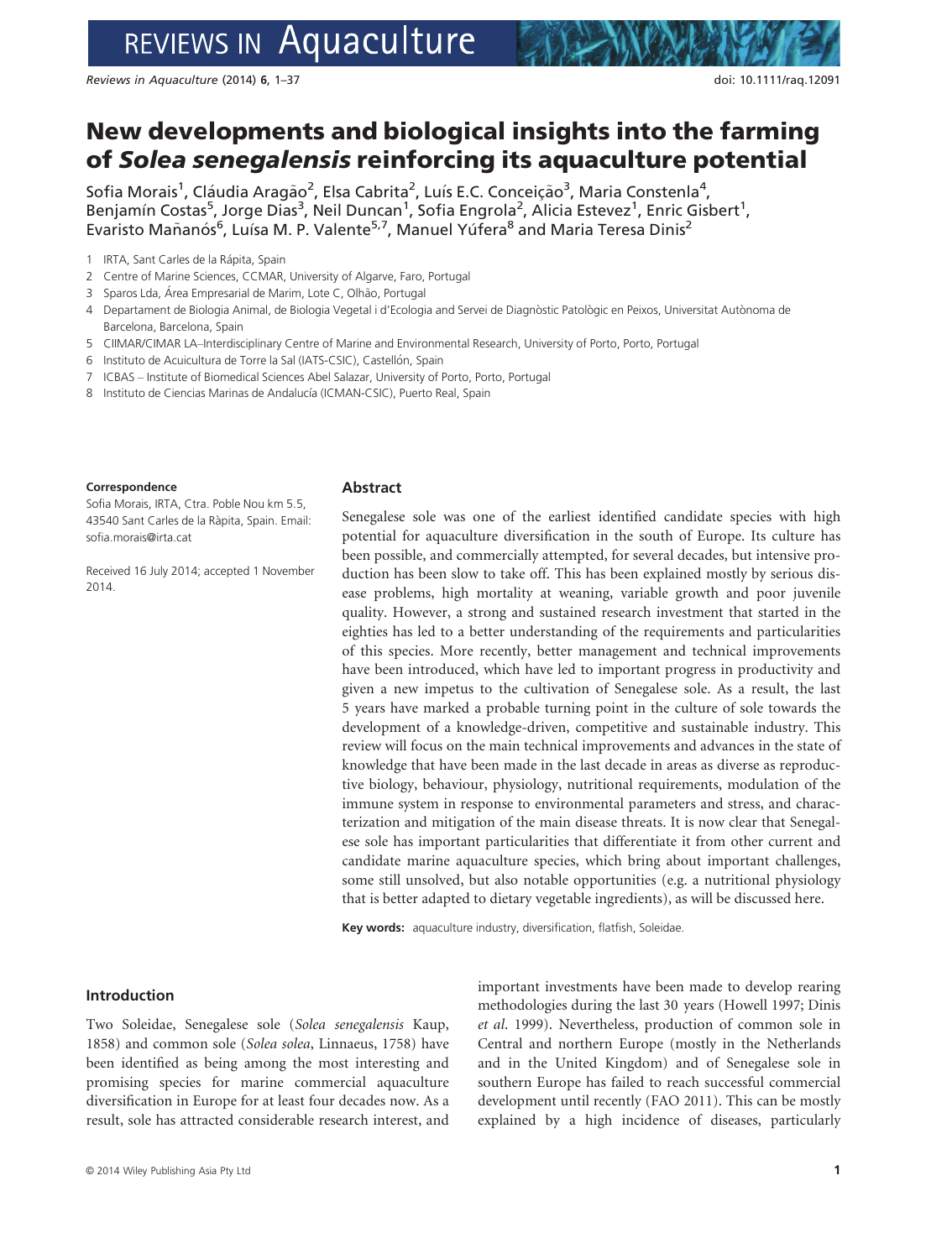pasteurellosis and flexibacteriosis, which have plagued quite a few farms. In addition to high vulnerability to diseases, other problems that were reported initially were difficulties in weaning onto formulated diets leading to low growth and high juvenile mortalities, a decreased growth rate at high stocking densities, pigmentation abnormalities and malformations related to eye migration (Dinis et al. 1999). Consequently, poor fry quality and high mortality rates during the weaning stage have led to juvenile scarcity for on-growing purposes. On the upside, several advantages have been identified: natural spawning of wild-caught broodstock readily occurs in captivity in close relation with the temperature cycle; larval growth is fast, and larval rearing is easily accomplished at high survival rates; and the market value and demand for these species are high and not completely met by fishery catches (Howell 1997; Dinis et al. 1999). Most of these aspects have been comprehensively reviewed a decade ago by Imsland et al. (2003). However, in recent years, there have been important technical developments in rearing and feed technologies and advances in the state of knowledge of the biology and nutritional requirements of the species in captivity, which have given a new impetus to the culture of these flatfish species. This is particularly the case for Senegalese sole which in the last 5 years has shown important signs of expansion and has attracted substantial investment in southern Europe to intensify its production (Howell et al. 2011; APROMAR 2014), in spite of the current climate of financial restraint. Here, we will review the current state of biological knowledge and technical improvements achieved through research conducted during the last decade, pinpointing where scientific advances have been made on early bottlenecks to help build a stronger and more competitive sole farming industry. The emphasis on S. senegalensis in the Iberian Peninsula is justified by what has been an unbalanced research and commercial investment in Solea spp. across Europe in recent years but, given the close relationship between both species, some of the basic knowledge presented here could also be relevant to common sole cultivation in Central and northern Europe.

#### Senegalese sole market and culture

Senegalese sole is a flatfish of high commercial value and demand not only in the Iberian Peninsula but also in the wider European market, indistinguishable by consumers from common sole, considered as the same species in marketing statistics, and often sold together under the name 'sole'. These two species are commonly fished along the eastern Atlantic coast, and common sole also along the Mediterranean basin, in gillnets or trawling nets, but most catches are from the North Sea (Bjørndal & Guillen 2014). The biological and culture requirements of these two species are somewhat different (Dinis 1986; Imsland et al. 2003), and southern Europe countries have selected Senegalese sole for farming mainly due to the species higher growth rates (Howell et al. 2009) and also higher temperature requirements (Howell 1997). It is reared commercially in Spain and Portugal, where existing facilities were adapted for sole culture (Imsland et al. 2003).

#### Market

Fisheries landings of sole showed a 43% reduction from 1995 to 2012, and the average size of wild sole has also been declining, while consumers prefer larger fish, with market prices proportional to size (Bjørndal & Guillen 2014). On the other hand, average prices of different sole products (fresh, frozen and farmed) in commercialization statistics from one of the most important fish markets in Spain, the MercaMadrid, have been quite stable from 2002 to 2013, with a tendency for fresh sole prices to increase since 2010 (Bjørndal & Guillen 2014). Furthermore, sole consistently attains high prices in European markets. These factors, associated with southern European markets being saturated for the main aquaculture species, sea bream (Sparus aurata) and sea bass (Dicentrarchus labrax), have fuelled interest in sole for marine fish farming diversification.

Global flatfish aquaculture production has increased from 26 300 tonnes in 2000 to 148 800 tonnes in 2008, the world leading producer being China, which mainly produce turbot (Scophthalmus maximus), Japanese flounder (Paralichthys olivaceus) and tongue sole (Cynoglossus semilaevis), while Spain is the main producer in Europe, particularly of turbot (FAO 2011). Soleidae presently represent only a small fraction of global flatfish production, and, according to EUMOFA, among the 7752 tonnes of flatfish produced in 2011 in the EU, 157 tonnes were from sole. Production of Senegalese sole in the south of Europe, although still low due to the limited number of farms, has increased exponentially from only 60 or 11 tonnes produced in 2005 in Spain and Portugal to 194 or 100 tonnes in 2012, respectively. France has also started producing sole in 2010 (142 tonnes), almost duplicating production (220 tonnes) by 2012 (Fig. 1; FEAP 2013, APROMAR 2014). For 2013, the Spanish Marine Aquaculture Producers Association reported another important increase in sole production (343 tonnes, 300 of which produced in Galicia, and 3.9 million juveniles) and, with several new farms being currently under construction, further important expansion is anticipated in the coming years (APROMAR 2014). Spain is the largest market for sole in Europe, with a limited domestic supply meaning that most of the consumed sole is imported. Other important markets in terms of total supply (domestic production plus imports) are France, Italy and the United Kingdom (Bjørndal & Guillen 2014). In addition, the sole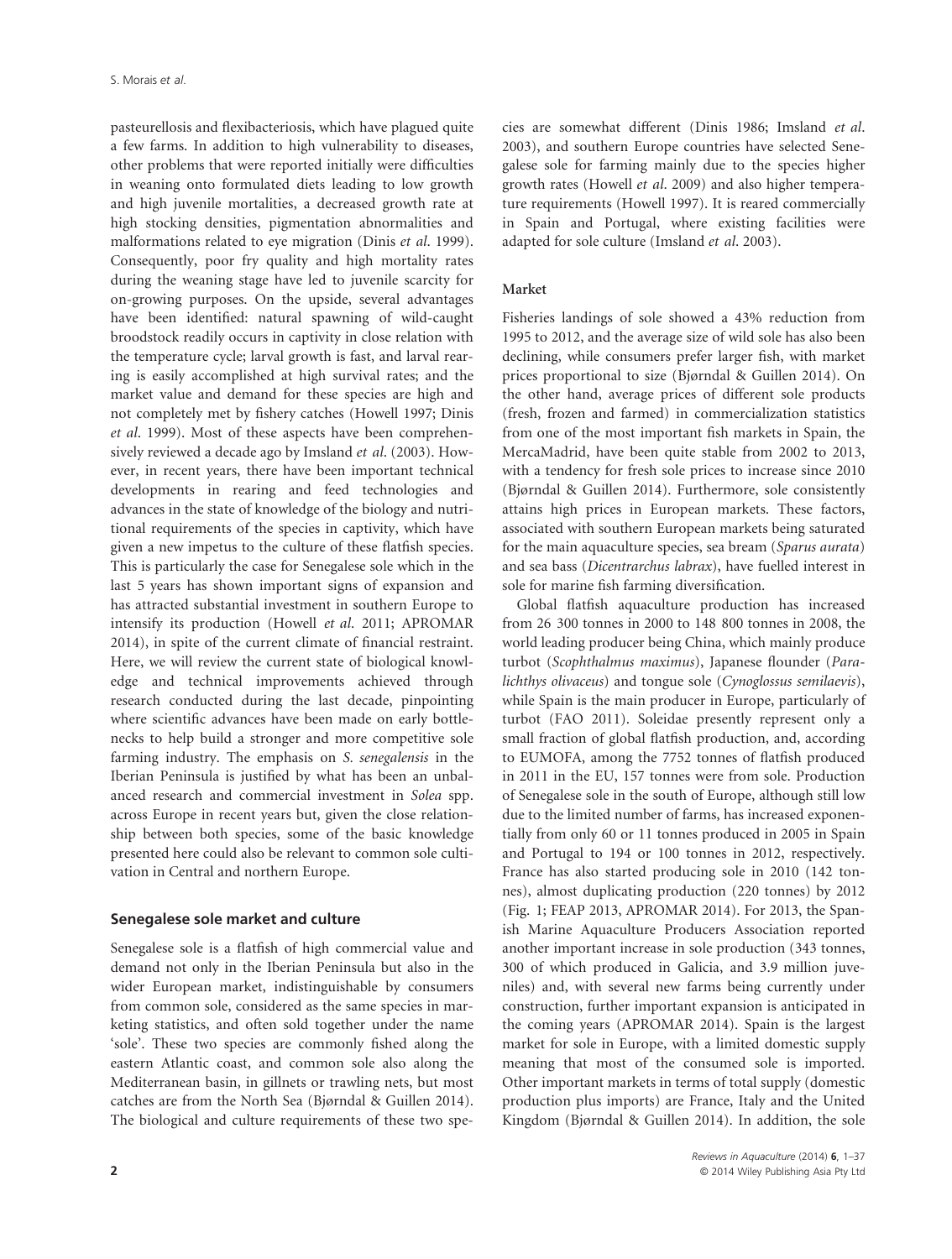

Figure 1 Total production of farmed sole in the period 2005–2012 (in tonnes) in Europe (FEAP 2013), including different Spanish regions (APROMAR 2014).

production market is being expanded to Asia; in 2013, the only sole hatchery operating in Portugal and producing eggs year-round sold juveniles (7 g weight) to Asia, and increased sales are expected in 2014.

Current production costs for this species have been estimated at 9.62  $\epsilon$  kg<sup>-1</sup>, with just over 39% being accounted for by juvenile costs  $(3.77 \in \text{kg}^{-1})$  (Bjørndal & Guillen 2014). These costs are, however, expected to decrease considerably (possibly down to  $7 \in \text{kg}^{-1}$ ) as the industry expands, due to economy of scale, better domestication and lower feed conversion ratios, as commercial cultivation experience builds up and it becomes advantageous for feed companies to produce specialized sole diets. Price of farmed sole in wholesale markets has only been available for 2 years. The farmed product attained a price of 12.25 € kg<sup>-1</sup> in MercaMadrid in 2013, which is only slightly higher than wild small (under 500 g) sole given that farmed sole have been commercialized at a similar small size, while larger fish are preferred by consumers and sold at substantially higher prices (Bjørndal & Guillen 2014). Therefore, although there are still many challenges to address, a recent thorough economical analysis by Bjørndal & Guillen (2014) concludes that market prospects for expansion of sole farming are good.

#### Production systems

Until recent years, Senegalese sole aquaculture was linked to the salt marshes ('esteros') in the south of Spain (Cádiz and Huelva, Andalusia) and south of Portugal (Algarve) as an added value product in polyculture with semi-intensive sea bream and sea bass cultivation (Ferreira et al. 2010; Yúfera & Arias 2010). Wild sole juveniles were passively trapped in the ponds or these were stocked with cultured juveniles bought from hatcheries. Sole juveniles would rely

on the occurrence of natural prey in the bottom of the ponds with little additional investment by the producers or, in some cases, the natural prey was supplemented to an unknown extent by commercial feed leftover by sea bream and sea bass. In this culture system, not only sole juveniles were present, but other naturally occurring species (e.g. eel and mullets) could also be found. Survival of soles at the end of the on-growing process was very variable, depending on the pond sediment condition and sea bream/sea bass density (Quental-Ferreira et al. 2010). In these conditions, Senegalese sole can grow from 24 to 393 g in 16 months and with 99% survival (Quental-Ferreira et al. 2010).

Nowadays, although salt marshes are still used for semiintensive aquaculture, the trend is for more intensive ongrowing systems using fibreglass or concrete tanks, or shallow raceways (for a more detailed description of the different culture systems, see Imsland et al. 2003), using commercial feeds and maintaining highly controlled environments. More recently, recirculation aquaculture systems (RAS) have been implemented and now most of the new sole farms in Spain and Portugal use this type of system for a better control of environmental conditions, especially water temperature and nitrogen wastes. This has been an important technological development resulting in increases in production as sole are quite sensitive to environmental changes, and the stable environment provided by recirculation technologies, particularly the tight temperature control, can give increased growth and survival.

#### Culture conditions and growth

The current general parameters that are being used or should be considered for sole culture and related data on growth performance are as follows: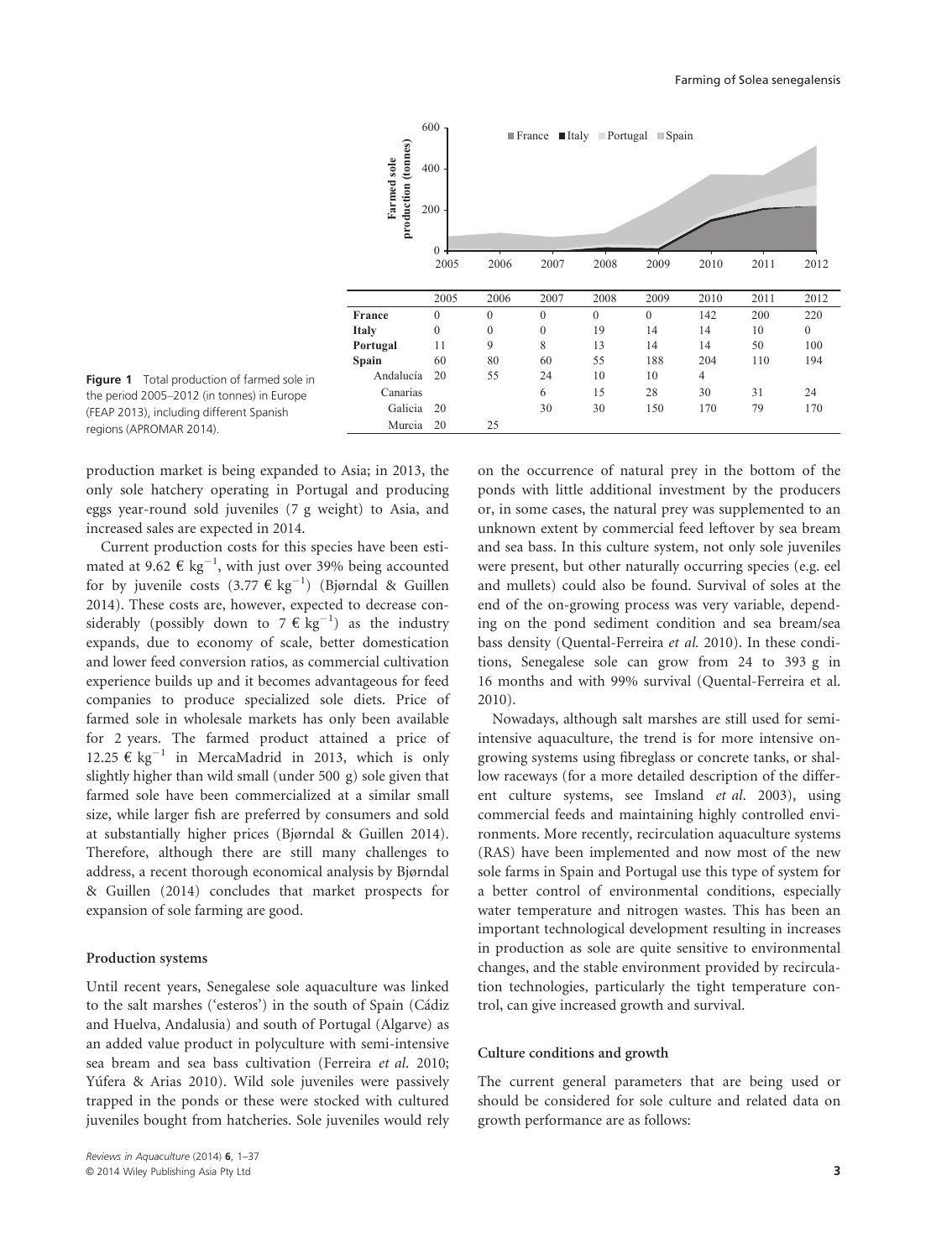#### Temperature

Typical rearing of Senegalese sole is done either following natural thermoperiod or maintaining constant temperature around 20°C. Although higher growth occurs at temperatures ranging from 20 to 25°C, temperatures above 22°C entail higher risk of pathological outbreaks (Cañavate 2005).

#### Salinity

Sole juveniles are partially euryhaline and can tolerate salinities from 5 to 55 (Arjona et al. 2007). However, growth was shown to be depressed at a salinity of 15 compared with 25 and 39, with some differences being also noted in terms of ingestion, metabolite levels, energy metabolism and cortisol response at salinities between 25 and 39, with slightly better results at 39 (Arjona et al. 2009).

#### Photoperiod

Sole has a nocturnal activity pattern, with locomotor activity peaking in the first part of the dark period (Bayarri et al. 2004) and a higher metabolic rate during the dark phase (Castanheira et al. 2011). However, broodstock appeared to habituate to husbandry routines and had the peak of activity during the day from 14:00 to 18:00, which coincided with feeding at 15:00 (Carazo et al. 2013). Aquaculture facilities for indoor on-growing use mostly a 12hL:12hD photoperiod and some shading in the tanks to keep light at the surface between 80 and 350 lux (Salas-Leiton et al. 2008; Boluda Navarro et al. 2009).

#### Feeding

Senegalese sole displays a nocturnal feeding pattern with 77–85% of feed demand, when using self-feeders, occurring at night (Boluda Navarro et al. 2009). However, in most farms, food is offered in 4–8 meals during the day or more frequently over the 24 h using automatic feeders. Contrary to other flatfish species such as turbot, Senegalese sole has a strict bottom-feeding behaviour.

#### Stocking density

Densities of up to 30 kg  $m^{-2}$  have been tested with no effects on growth (Salas-Leiton et al. 2008) although high densities (26.6 kg  $m^{-2}$ ) might affect the shape of the fish (Ambrosio et al. 2008). A relationship has been found between high stocking densities and stress in the fish (Costas et al. 2008; Salas-Leiton et al. 2010), but it is unclear whether this is due to density per se, or rather to deteriorating water quality.

There is little information regarding the growth potential of Senegalese sole in commercial culture given that the growth data available are taken from rearing experiments designed to test nutritional requirements or on-growing conditions (a summary is presented in Table 1, taken from Sánchez-Fernández 2012). On the other hand, a major issue is that Senegalese sole typically shows large size variation under culture, increasing with time and leading to high differences between fast and slow growers. Although Senegalese sole does not show any aggressive behaviour of large fish over smaller fish, a hierarchical structure exists. Salas-Leiton et al. (2011), in a study of the effect of grading on growth, found that all the populations of fish (graded or not) tended to reach the same size variation after 60 days of culture and suggested that group heterogeneity improves overall growth, associated with efficient social arrangements. Therefore, it was concluded that the hierarchical structure of the population is caused by fish size distribution and not the contrary.

#### Broodstock management

#### Sexual differentiation

Senegalese sole females grow faster and mature later than males (Dinis et al. 1999; Imsland et al. 2003), and thus, female-based stocks would be an advantage for the culture of this species (Viñas et al. 2013). A recent study has demonstrated the influence of temperature on sex differentiation in sole, suggesting the potential applicability of

Table 1 Senegalese sole growth data according to bibliography. From Sánchez-Fernández (2012)

| Initial<br>weight (g) | Final<br>weight (g) | SGR          | <b>FCR</b>               | Time<br>(days) | Temp (°C) | Protein (%) | Lipids (%)               | Density<br>$(Kqm^{-2})$ | Authors                    |
|-----------------------|---------------------|--------------|--------------------------|----------------|-----------|-------------|--------------------------|-------------------------|----------------------------|
| 9.5                   | 39.8                | 1.5          | 0.9                      | 84             | 20        | 57          | 6                        |                         | Silva et al. (2009)        |
| 9.9                   | $42.5 - 43.7$       | 1.2          | $1.0 - 1.2$              | 84             | 20        | 56          | $4 - 8$                  |                         | Borges et al. (2009)       |
| 11.9                  | $31.6 - 33$         | 1.2          | 1.0                      | 84             | 21        | $53 - 59$   | $10 - 13$                |                         | Rema et al. (2008)         |
| 23.6                  | $37.7 - 43.8$       | $0.7 - 0.9$  | $2.5 - 3.1$              | 67             | 20        | 51          | $11 - 21$                |                         | Rueda-Jasso et al. (2004)  |
| 39.7                  |                     | 0.3          | 0.8                      | 21             | 22.5      | 68          | 15.7                     |                         | Rubio et al. (2009)        |
| 70                    | 100                 |              | $1.0 - 1.5$              | 60             | 19.4      |             | $\overline{\phantom{0}}$ | $2 - 30$                | Salas-Leiton et al. (2008) |
| 78.8                  | $113 - 121.3$       | $0.6 - 0.66$ | $\overline{\phantom{0}}$ | 63             | 20        |             |                          | $4 - 14$                | Costas et al. (2008)       |
| 148.3                 |                     | $0.6 - 0.65$ |                          | 60             | 18.4      |             |                          | $7 - 30$                | Salas-Leiton et al. (2010) |
| 180                   | 323-354             | $0.5 - 0.6$  | $2.0 - 2.4$              | 240            | 19        | 59          | $8 - 15$                 | $3 - 6$                 | Valente et al. (2011)      |
| 317                   | 495.9               | 0.35         |                          | 126            | 20        | 55          | 15                       | 8.6                     | Ambrosio et al. (2008)     |

Reviews in Aquaculture (2014) <sup>6</sup>, 1–37 **4**  $\degree$  2014 Wiley Publishing Asia Pty Ltd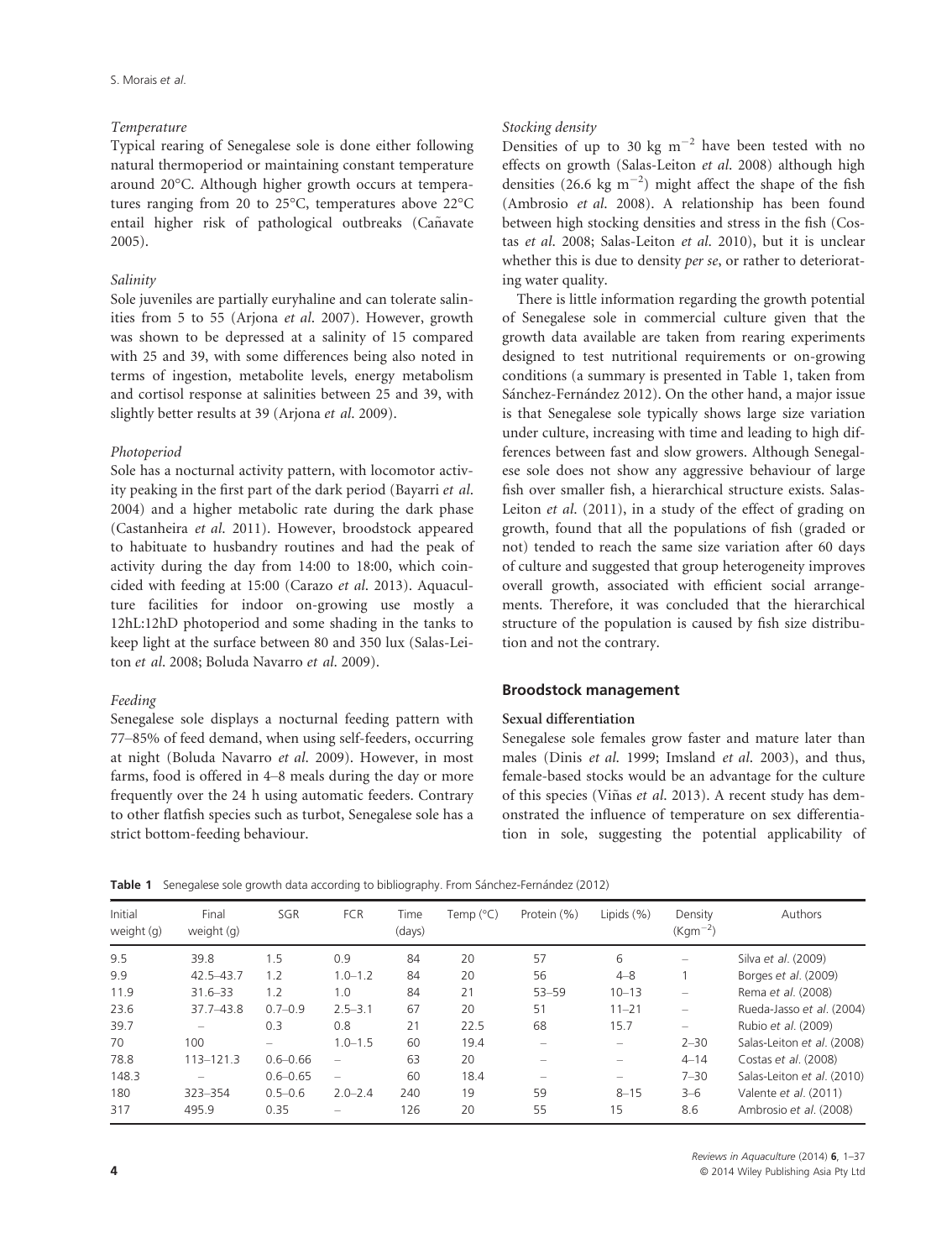environmental sex manipulation to sole aquaculture (Blanco-Vives et al. 2011). This work showed that sole larvae grown under three different thermoregimes, a thermophase–cryophase (TC) thermoregime (daily temperature fluctuation from 21°C during the day to 18°C during the night), an inversed thermoregime (CT: 18°C day to 21°C night) and a constant 19.5°C thermoregime exhibited highly different sex ratios, with the proportion of females being 70% for the TC, 20% for the CT and 40% (approximately the normally observed sex ratio in sole culture) in the constant thermoregime group.

#### Spawning of wild sole

Industrial Senegalese sole culture has been so far based on the spawning of wild-origin broodstocks (Dinis et al. 1999; Anguis & Cañavate 2005; Martin et al. 2014). Wild adult sole have been caught in coastal waters, often coastal lagoons on the southern Atlantic coast of Spain and Portugal, and transported to aquaculture or research facilities. After a period of quarantine and acclimation to captivity, groups of wild broodstocks can spawn naturally within the same year (Dinis et al. 1999; Imsland et al. 2003). Optimal holding conditions for successful spawning of wild breeders have been described (Table 2). The principal spawning period is during spring (February–March to June) with a less important spawning period in autumn (Howell et al. 2003; Anguis & Cañavate 2005). As in other species (Bromage et al. 2001), both photoperiod and temperature have been implicated in the control of the timing of spawning in Senegalese sole. However, to date, there has been no published information on the use of artificial photoperiod regimes for the control and manipulation of spawning in Senegalese sole. Natural photoperiod has been most commonly recommended and used for successful spawning (Dinis et al. 1999; Howell et al. 2003; Anguis & Cañavate 2005) given that constant photoperiod was suggested to disrupt gonadal maturation (García-López et al. 2006a, 2009). Nevertheless, the full role of photoperiod in Senegalese sole maturation has not been investigated, and successful spawning has also been obtained under a constant photoperiod of 16hL:8hD (Martin et al. 2014). Perhaps more importantly, spawning was observed to be closely related to the temperature cycle (Dinis et al. 1999; Anguis & Canavate 2005), and highest fecundities are between 16 ~ and 21°C (Anguis & Cañavate 2005). Through temperature control (oscillating temperatures between 16 and 18°C), it has been possible to extend the natural spawning season with spawning every month from March to November, although with variable egg production (Martin et al. 2014; Table 2). Microsatellite analysis of parentage has demonstrated that only 8.7–51.7% of breeders actually participate in spawning (Porta et al. 2006; Martin et al. 2014), which

leads to a subestimation of relative fecundity (eggs per kg of female biomass) of a broodstock. Individual females were observed to spawn with intervals from 1 to 56 days, fecundities were often over 100 000 eggs  $kg^{-1}$  day<sup>-1</sup> and, on occasions, such high fecundities from a single female were observed on consecutive days (Martin et al. 2014). These observations highlight the potential gains in egg production that could be made by management improvements leading to more breeders in a Senegalese sole broodstock participating in spawning.

#### Spawning of G1 sole

A major constraint to the culture of Senegalese sole is that successful spontaneous spawning has not been obtained from generations (G1, G2...) of broodstock bred and reared in captivity. Therefore, the industry at present is threatened by its dependence on the capture of wild broodstock, which are in decline due to factors such as fishing pressure. Spawning from G1 broodstock has been infrequent, spawns were almost entirely of eggs that did not hatch (Agulleiro et al. 2007; Guzmán et al. 2008; Howell et al. 2009; Rasines et al. 2012; Norambuena et al. 2012a), and Carazo (2013) later observed that the eggs were not fertilized. Many industry and research centres have held G1 broodstocks under the same conditions as successfully spawning wild-caught broodstock, both before and during the spawning period, with the same negative result. This has lead to the hypothesis that some aspect (developmental, nutritional, genetic or social/behavioural) in the early rearing (larval or juvenile) might be responsible for the failure of cultured broodstock to spawn viable eggs (Howell et al. 2009, 2011). A significant research effort detailed below has been directed to identify the problem and to develop solutions to preferably obtain spontaneous spawning in cultured breeders as in the wild broodstock, but also to develop strip spawning protocols that offer an immediate solution to the problem.

#### Reproductive behaviour

The reproductive behaviour of Senegalese sole has been studied using nondisrupting lighting and digital video recording (Carazo et al. 2013). Wild Senegalese sole in captivity exhibited a complex reproductive behaviour that was characterized by an increase in activity before paired synchronized spawning at the water surface (Carazo et al. 2011; Carazo 2013), which was similar to other species of flatfish, including common sole (Baynes et al., 1994). Conversely, Carazo (2013) identified that the eggs released from G1 broodstock were not fertilized by G1 males due to the absence of courtship behaviour. The observation of prespawning behaviour of wild breeders that involved chasing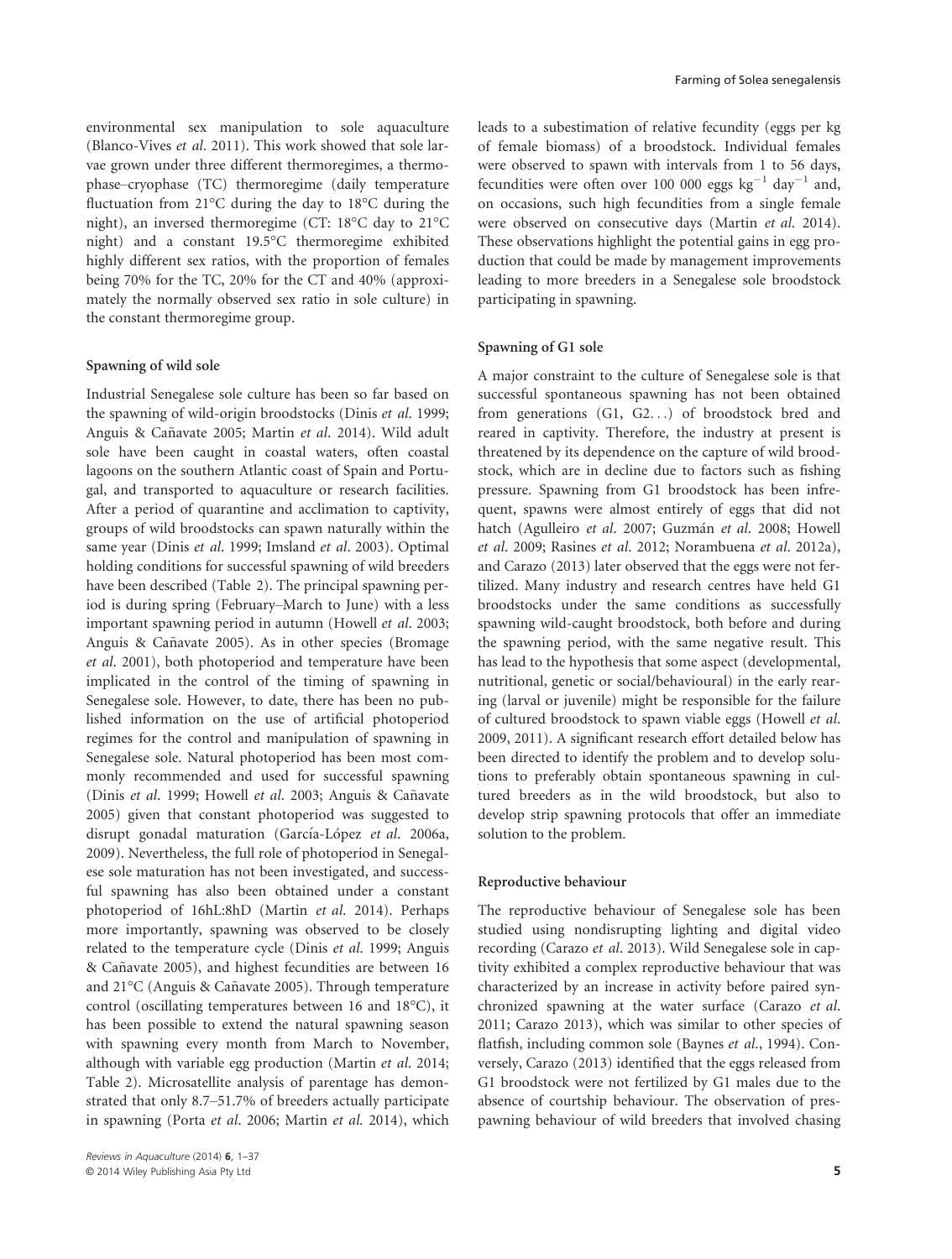| Holding tank     | General                           |                            | Spawning has been achieved in fibreglass and concrete tanks,<br>round and rectangular and with and without substrate                                                                                                                                                |  |  |  |  |
|------------------|-----------------------------------|----------------------------|---------------------------------------------------------------------------------------------------------------------------------------------------------------------------------------------------------------------------------------------------------------------|--|--|--|--|
|                  | Water depth                       | $0.7 - 1.4$ m              | Usually 1 m depth                                                                                                                                                                                                                                                   |  |  |  |  |
|                  | Volume                            | $3 - 28$ m <sup>3</sup>    | Larger volumes gave higher fecundities (Howell et al. 2003).                                                                                                                                                                                                        |  |  |  |  |
|                  | Photoperiod                       | Natural                    | Spawning reported with constant LD16:8 (Martin et al. 2014)                                                                                                                                                                                                         |  |  |  |  |
| <b>Breeders</b>  | General                           |                            | Wild breeders have spawned in year of capture (Dinis et al. 1999;<br>Imsland et al. 2003); egg production initially increased with time<br>in captivity (Martin et al. 2014).                                                                                       |  |  |  |  |
|                  | Female mean weight                | $1.1 - 2.2$ kg             |                                                                                                                                                                                                                                                                     |  |  |  |  |
|                  | Male mean weight                  | $0.9 - 1.5$ kg             |                                                                                                                                                                                                                                                                     |  |  |  |  |
|                  | Stocking density                  | 0.6–4.6 kg m <sup>-2</sup> | Higher densities gave lower fecundities (Howell et al. 2003).                                                                                                                                                                                                       |  |  |  |  |
|                  | Male/female ratio                 | $0.7 - 2.3$                | Usually 1:1 or more females                                                                                                                                                                                                                                         |  |  |  |  |
| Water parameters | Water exchange                    | 300% day <sup>-1</sup>     | Flow through                                                                                                                                                                                                                                                        |  |  |  |  |
|                  | Maximum temperature               | $22 - 28$ °C               | Breeder pathology problems at > 24°C (Anguis & Cañavate 2005)                                                                                                                                                                                                       |  |  |  |  |
|                  | Minimum temperature               | $8-11^{\circ}$ C           | Important for Solea solea spawning (Howell et al. 2003)                                                                                                                                                                                                             |  |  |  |  |
|                  | Spawning temperature              | $16 - 21$ °C               | Egg production decreased in the ranges $13-15^{\circ}$ C and $22-23^{\circ}$ C<br>(Anguis & Cañavate 2005), and no spawning has been reported<br>below 13°C and above 24°C. Oscillations in temperature (e.g. 16–18°C)<br>stimulated spawning (Martin et al. 2014). |  |  |  |  |
|                  | Salinity                          | $27-40$ ppt                | Eggs did not float at salinities below 30 ppt (Dinis et al. 1999).                                                                                                                                                                                                  |  |  |  |  |
| Egg production   | First spawning                    | February - March           |                                                                                                                                                                                                                                                                     |  |  |  |  |
|                  | Duration of spawning              | 4-36 weeks                 | Spawning appears to depend on temperature; optimal temperatures<br>(16-18°C) have induced spawning every month from March to<br>November (Martin et al. 2014).                                                                                                      |  |  |  |  |
|                  | Daily fecundity (eggs $kg^{-1}$ ) | 734-34 874                 | Martin et al. (2014)                                                                                                                                                                                                                                                |  |  |  |  |
|                  | Mean fertilization                | 73%                        | Martin et al. (2014)                                                                                                                                                                                                                                                |  |  |  |  |
|                  | Mean hatching                     | 61%                        | Martin et al. (2014)                                                                                                                                                                                                                                                |  |  |  |  |

Table 2 Holding conditions, breeder characteristics and egg production reported for naturally spawning captive wild Senegalese sole (Solea senegalensis) broodstock

(particularly between males) and fish resting on each other (particularly males on a female), combined with microsatellite paternity studies, indicated that spawning was dominated by a few individuals that exhibited fidelity to one another (Porta et al. 2006; Carazo 2013; Martin et al. 2014). Senegalese sole G1 breeders did not exhibit any aspect of the reproductive behaviour observed in wild breeders, either prespawning chasing or paired synchronized spawning (Carazo et al. 2011; Carazo 2013). Breeders from different origins were combined to establish that G1 and G2 females held with wild males produced viable spawns with typical reproductive behaviour, while G1 males held with wild females did not produce viable spawns (Mañanós et al. 2007) and no courtship was observed (Carazo et al. 2011; Carazo 2013). These studies have unequivocally established that the reproductive problem is centred on G1 males that lack the reproductive behaviour necessary for successful spawning.

#### Broodstock nutrition

Achieving good spawning and egg/larval quality results with a specifically formulated broodstock diet is an important step for the development of the commercial aquaculture of sole, which requires consistent and sanitarily safe

diets. The standard broodstock feeding regime for this species in captivity consists of natural food items, mostly polychaetes and frozen squid, mussels and small shrimp, combined with broodstock diets formulated for other marine fish species. This leads to reasonably good spawning results, both in terms of quantity and viability of the eggs produced (Dinis et al. 1999; Imsland et al. 2003). However, the use of natural feeds poses important sanitary risks as these can be a source of pathogens or parasites and, in fact, mortality outbreaks in common sole have been attributed to the live prey that was fed (Baynes & Howell 1993). Moreover, these wet feeds have variable supply and nutritional composition and contribute to the deterioration of water quality, and hence, the goal is to completely replace them by formulated feeds. Recently, two new semi-moist diets specifically formulated for S. senegalensis broodstock have been tested during a period of 2 years, with very little polychaete supplementation (0.3% of weight once or twice a week). The most basic diet, formulated with high-quality marine ingredients and containing 58.6% crude protein and 16.8% crude fat, produced good results, comparable to the classical diet, in terms of egg quality and early larval performance, while egg fatty acid composition was improved when compared with previous spawnings from broodstock kept in the same facilities but fed the standard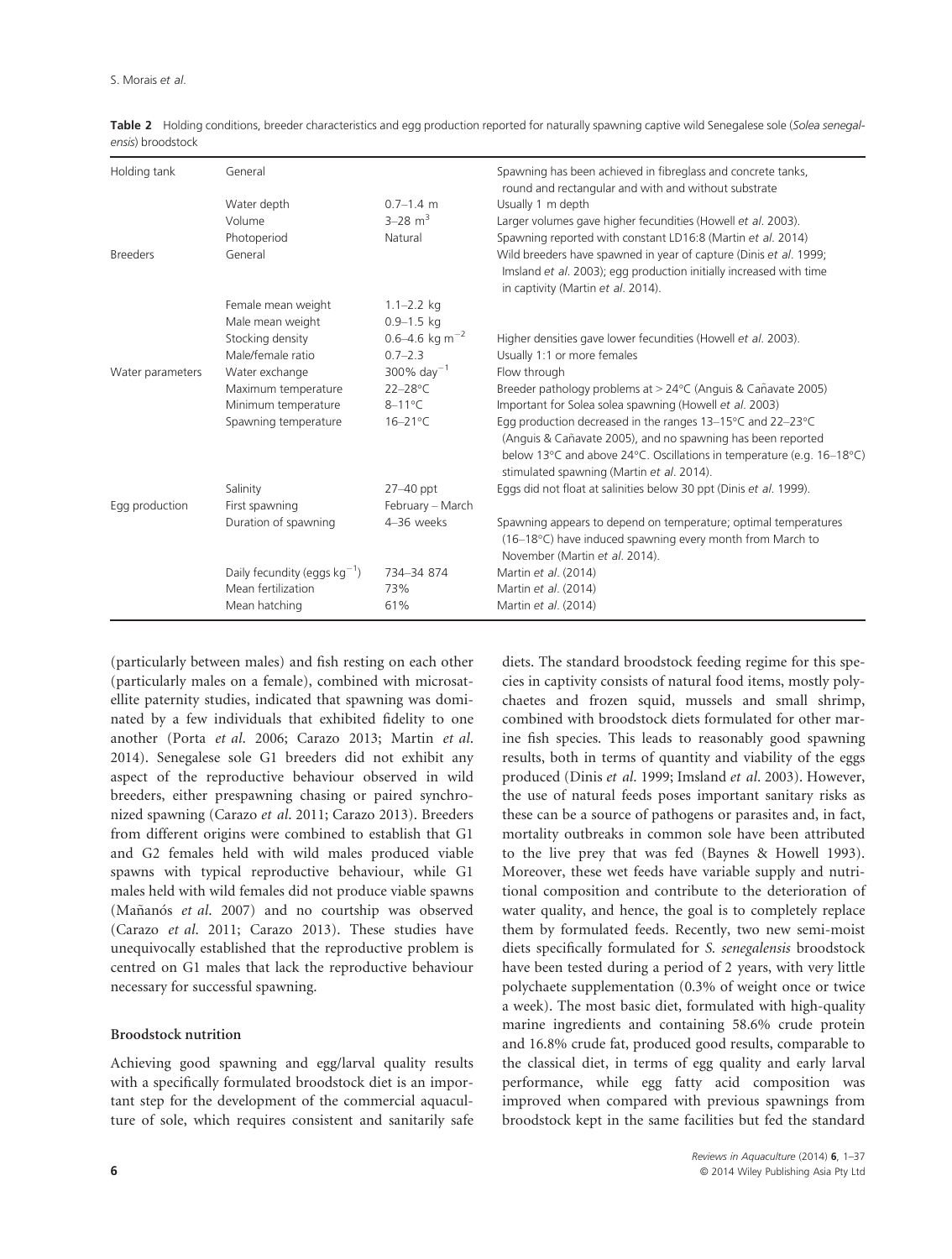fresh feed diet (Morais et al. 2014a). Further supplementation of the broodstock diet with lipids (up to 23.5%), vitamins and long-chain polyunsaturated fatty acids (LC-PUFA), mainly docosahexaenoic acid (22:6n-3, DHA) and eicosapentaenoic acid (20:5n-3, EPA), did not improve egg quality or larval performance up to 17 days posthatching (dph). Other studies have found that levels of essential fatty acids (EFA) affect gamete and larval quality (Fernández-Palacios et al. 2011; Duncan et al. 2013), and a study on Senegalese sole wild males found that a formulated diet higher in DHA plus antioxidants significantly increased sperm quality, increasing both percentage of progressive spermatozoa and sperm velocity (Beirão et al. 2015).

Nutrition has also been implicated as a factor that contributes to the reproductive behavioural dysfunction in G1 broodstock. Norambuena et al. (2012a) found significant differences in proximate, lipid and fatty acid composition between wild and cultured breeders. The body composition of cultured breeders reflected the diet in captivity, with significantly lower levels of the EFA arachidonic acid  $(20:4n-6, ARA)$  in liver, testes and muscle, of DHA in liver and male muscle, of EPA in male muscle and of cholesterol in liver. However, cultured breeders that were fed ARA at 2.3–3.2% of total fatty acids (TFA) (Norambuena et al. 2013a) or that demanded ARA at 3% TFA (Norambuena et al. 2012b) had similar ARA levels in the liver and gonads to those found in wild fish. These differences in nutritional state appeared to affect pathways for the production of prostaglandins (PGs) and possibly steroids given that cultured breeders presented significantly lower levels of total 2-series PGs and higher levels of 3-series PGs compared to wild breeders (Norambuena et al. 2012c). On the other hand, cultured breeders fed increasing contents of ARA (0.7– 6.0% TFA) exhibited significantly increasing plasma levels of testosterone (T) and 11-ketotestosterone (11KT) and significantly decreasing plasma levels of 3-series PGs, while levels of 2-series PGs were similar independently of dietary ARA composition (Norambuena et al. 2013b). When ARA content was ≥3.2% TFA, no differences were observed between levels of 2-series and 3-series PGs. The 2-series PGs have been described to be more active or potent than the 3-series PGs (Tocher 2003) in stimulating steroid production (Wade & Kraak 1993) and acting as pheromones in the control of reproductive behaviour in cyprinids (Sorensen & Stacey 2004). Therefore, nutritional manipulation of ARA levels was shown to stimulate the endocrine system in ways that could affect reproductive success and behaviour, and hence, special attention should be given to the levels of this fatty acid in the formulation of broodstock diets. Although to date no study has been performed to demonstrate whether feeding G1 fish diets with the EFA levels (and ratios) expected in the diet of wild fish can restore the complete reproductive failure in cultured Senegalese sole, it is believed that the root of the problem may not be simply nutritional.

#### Reproductive endocrinology

Further basic knowledge on the physiology and endocrinology of sole reproduction has been obtained in the last years, particularly with the characterization of pituitary gonadotropins (GTHs) and the study of their expression in sole males and females (Cerdà et al. 2008a; Guzmán et al., 2009a). In addition, the recent development of recombinant gonadotropins will enable further examination of the endocrine system in the near future (Chauvigné et al. 2012). On the other hand, a good deal of information became available on the major sex steroids and their relation with gonad development and spawning. The releasing profiles of sex steroid hormones has been described in sole broodstocks of wild (García-López et al. 2006b; Guzmán et al. 2009a) and cultured origin, including G1 (García-López et al. 2006c, 2007; Guzmán et al. 2008, 2009a,b; Oliveira et al. 2010) and G2 (Bayarri et al. 2011) generations. Plasma levels of the main androgens (11KT and T) and estrogens (estradiol, E2), in males and females, respectively, were highly correlated with gonad development and spawning time and are useful nonlethal markers to estimate the stage of gonad maturation of the broodstock. In males, T and 11KT plasma levels were low during the resting period (summer), increased during gametogenesis (winter) and peaked just before the spawning time (early spring) (García-López et al. 2006b,c; Bayarri et al. 2011). A very similar annual profile was observed for E2 in females (García-López et al. 2006b, 2007; Guzmán et al. 2008; Bayarri et al. 2011) and for the maturation-inducing steroid (MIS)  $17,20\beta$ -dihydroxy-4-pregnen-3-one  $(17,20\beta$ -P) in both sexes (García-López et al. 2006b,c; Bayarri et al. 2011), which presented a peak that was slightly delayed with respect to those of T, 11KT and E2. These results were similar to those obtained in other fish species and are in agreement with the known role of T, 11KT and E2 in the regulation of gametogenesis and that of MIS in controlling final gonad maturation and probably reproductive behaviour (Mañanós et al. 2008).

Studies have found that the holding environment can disrupt the endocrine reproductive profiles. Constant temperatures and photoperiod negatively affected steroid profiles, and in particular, constant temperature significantly reduced steroid levels (García-López et al. 2006a) and in females inhibited the steroid rhythm observed under a natural fluctuating temperature regime (Oliveira et al. 2009). On the other hand, wild males maintained in a long-term isolation from females presented lower androgen levels at the peak of the reproductive period, suggesting the absence of male–female communication had disrupting effects on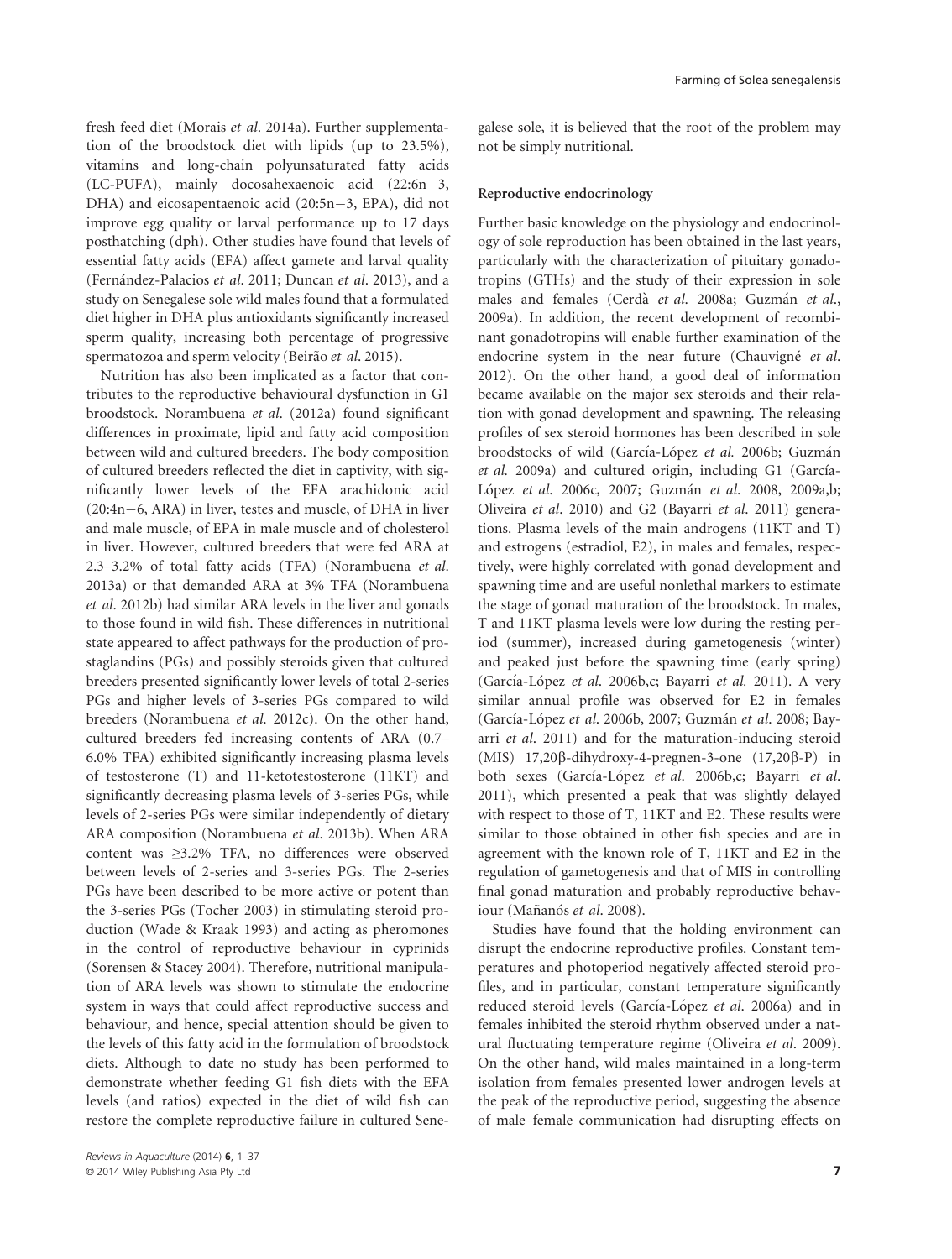the endocrine system (Cabrita et al. 2011). In addition, evidence of relevant female-to-male communication in sole reproduction was obtained after treating the females with MIS and registering a significant increase in sperm viability, velocity and motility in surrounding males (Cabrita et al. 2011).

Two aspects should be highlighted from these studies. Under the optimal reproductive conditions for Senegalese sole (Table 2), the synthesis and release of all relevant reproductive hormones, including steroids, vitellogenin (Guzman et al. 2008), gonadotropins and neuropeptides (Guzmán et al. 2009a), seems to be correct and well correlated with gonad development, with similar profiles in both cultured and wild soles. Therefore, no evident endocrine failure has been detected in cultured breeders with respect to wild soles. Nevertheless, in spite of this similarity, plasma levels of reproductive hormones seem to be consistently lower in cultured G1 (and G2) stocks compared with wild soles. These observations could be related with the lower degree of gonad development and gamete production in cultured broodstocks, particularly in males. Future research will be necessary to definitively link dysfunctions of the endocrine reproductive axes with failed reproductive performance of the cultured broodstock.

#### Exogenous hormonal induction of reproduction

Hormonal induction of reproduction has been extensively studied in cultured sole broodstock and shown to be partially successful in both sexes. In females, different administration methods of gonadotropin-releasing analogue (GnRHa) have been tested. Injection of GnRHa, at doses of 5–25  $\mu$ g kg<sup>-1</sup> body weight (BW), induced a transient elevation of plasma E2 and T (Agulleiro et al. 2006; Guzmán et al. 2009b), slightly stimulated final oocyte maturation (Guzman et al. 2009b) and induced egg spawning at 2–- 3 days after treatment (Agulleiro et al. 2006). Comparatively with the injection method, treatment of females with GnRHa slow-release delivery systems, including implants and microspheres, highly stimulated oocyte maturation and induced a higher and prolonged secretion of steroids and a higher number of spawns after a single treatment, thus increasing total egg production (Agulleiro et al. 2006; Guzmán et al. 2009b). However, spawning obtained after hormonal induction, as observed for noninduced natural spawning of cultured soles, was unfertilized in all experiments, and therefore, the procedure is of limited interest for industrial application.

In the case of males, several hormones and administration methods have been tested to stimulate spermiation and sperm production. Treatment of males with GnRHa injection induced a transient elevation of androgens, but was ineffective to stimulate testis maturation or increase

milt volume (Agulleiro et al. 2006; Guzmán et al. 2011a,b), and increases in sperm quality were also transient (Cabrita et al. 2011). The effectiveness of GnRHa was slightly increased by the use of slow-release implants, which induced higher release of steroids and a slight stimulation of spermatogenesis and milt volume (Agulleiro et al. 2007; Guzman et al. 2011b). Combined treatment of GnRHa with 11-ketoandrostenedione, an 11KT precursor (Agulleiro et al. 2007), or pimozide, a dopamine antagonist (Guzmán et al. 2011a), slightly increased the potency of the GnRHa treatments. Treatment with a multiple injection protocol with human chorionic gonadotropin (hCG) also induced steroid release and proved to be more potent than GnRHa treatments to induce spermatogenesis and sperm production (Guzmán et al. 2011b). However, even if these combined treatments were effective to stimulate spermatogenesis and sperm production in males, with no detrimental effects on sperm quality, the increased volume produced was still insufficient and thus could only be considered as a minor success in terms of potential applicability in aquaculture production.

#### Gamete quality and quantity

To date, few studies have compared gamete quality between cultured and wild females. Reared females held with wild males have produced viable spawns (Mañanós et al. 2007; Carazo et al. 2011; Carazo 2013), and Rasines et al. (2012, 2013) demonstrated that cultured breeders could be induced to ovulate and that ova could be stripped and fertilized. Although these studies did not explore the influence of female gamete quality in Senegalese sole reproductive dysfunctions, they indicate that cultured female gamete quality has not been a restrictive factor. On the other hand, sperm characteristics have been recently studied (Beirão et al. 2009, 2011), after the detection of low sperm volume, low cell concentration and production in both types of male breeders – wild and G1 (Cabrita et al. 2006). Senegalese sole males can produce motile sperm all year-round with specific peaks of high spermiation and of high percentage of fluent males, which usually coincide with the female breeding season. However, considerable variation was observed in terms of sperm profiles in males maintained under the same conditions. Sperm volume collected ranged from 5 to 20  $\mu$ L in G1 broodstocks and 10–80  $\mu$ L in wild-captured broodstocks. Cell density and sperm production (total spermatozoa per stripping) ranged from 0.7 to 1.2  $\times$  10<sup>9</sup> spz mL<sup>-1</sup> and 20  $\times$  10<sup>6</sup> in G1 males to values of 1–2  $\times$  10<sup>9</sup> spz mL<sup>-1</sup> and 40–60  $\times$  10<sup>6</sup> spermatozoa for the wild-captured males, respectively. These results demonstrate that sperm production in this species is very low and variable and that wild males produce sperm of higher quality (Cabrita et al. 2006). Therefore, sperm quality and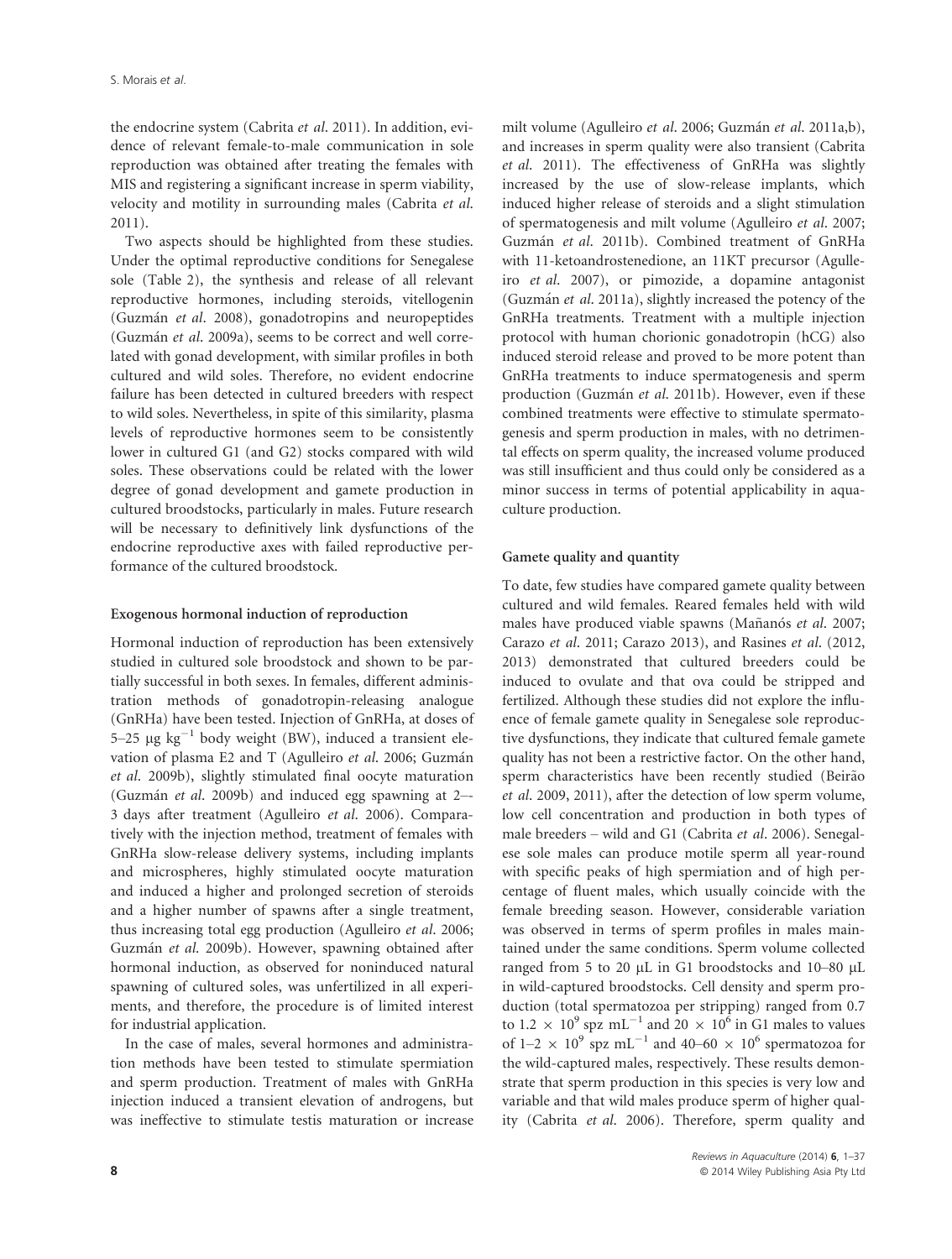quantity seem to be at least one of the reasons explaining the reproduction constraints of Senegalese sole. Recent studies have focused on gathering basic knowledge on the testis and sperm production (García-Lopez et al. 2005; Marín-Juez et al. 2011, 2013; Chauvigné et al. 2014), and these and further studies will help provide solutions to improve sperm production.

#### Strip spawning and artificial fertilization

Artificial fertilization in sole is now feasible after the standardization of hormone-based protocols to induce ovulation in females, which allowed obtaining eggs through manual stripping (Liu et al. 2008; Rasines et al. 2012). A single GnRHa injection (25  $\mu$ g kg<sup>-1</sup> BW) induced ovulation in 70–85% of the treated females at 41–44 h posttreatment, at a water temperature of 16°C (Rasines et al. 2012, 2013). The timing of ovulation was temperature dependent, and only females at advanced stages of maturation were responsive to the treatment. Relative fecundity of Senegalese sole females after hormonal induction and egg stripping was around 100 000–150 000 eggs  $kg^{-1}$  BW (Rasines et al. 2013), and highest fertilization and hatching rates were obtained within 3 h after ovulation (Rasines et al. 2012). Therefore, using stripped eggs and sperm from G1 sole, an artificial fertilization protocol, based on that used for other flatfish, has been successfully used for the production of fertilized eggs and viable larvae (Rasines et al. 2012, 2013). Nevertheless, fertilization and hatching rates were low, highly variable and most importantly unpredictable, with typical values around 30% and 15%, respectively. However, fertilization and hatching rates as high as 84.6% and 61.6% have been achieved (Rasines 2013), which confirms the potential of this technique. Future experiments are necessary to determine what are the critical parameters to optimize in order to render artificial fertilization a predictable and reliable tool.

As described above, one of the main problems in artificial fertilization has been the variable quality and particularly the low quantity of sperm collected. The several hormone induction methods that have been attempted resulted in small improvements (Agulleiro et al. 2006, 2007; Guzmán et al. 2011a,b; Cabrita et al. 2011), but the volumes obtained were generally not sufficient for aquaculture production. In addition, it is conceivable that the small testis size with gonadosomatic index of  $\leq 0.15\%$  (García-Lopez et al. 2005) cannot be expected to produce large quantities of sperm. Therefore, in combination with artificial fertilization, cryopreservation of quality-controlled sperm could be used as a tool to guarantee that fish farms are able to store this material and have enough sperm of the necessary quality to fertilize the egg batches when necessary. Several protocols have been tested, mostly adapted

from other species such as turbot. Briefly, sole sperm has been stored using the Mounib extender with 10% DMSO, packaged in 0.5 mL straws and cryopreserved using a slower cooling rate (straws set at 5 cm from the surface of liquid nitrogen,  $N_2$ ) (Rasines *et al.* 2012) or packaged in 0.25 mL straws and cooled at a faster rate (2 cm from the  $N<sub>2</sub>$  surface) (Cabrita, unpublished). Both protocols yielded good results in terms of fertility and sperm motility, but more research is required to optimize the procedure and to ensure that it does not affect progeny quality.

#### Larval nutritional physiology

As a candidate species for aquaculture, the easiness of larval and post-larval rearing of Senegalese sole compared with other marine species was one of the most remarkable and attractive aspects of this species from the beginning. For that reason, culture protocols were established early on (Dinis et al. 1999; Imsland et al. 2003; Conceição et al. 2007) and are nowadays fairly standardized, with postlarvae being routinely produced with good growth and at high survival rates. In spite of this, considerable research is still centred during these early life stages given that suboptimal rearing or nutritional conditions could have profound effects on later juvenile quality. Therefore, some of the problems observed during the nursery and on-growing stages, such as difficulties in weaning, variable growth rates, malformations and maybe even susceptibility to diseases, can potentially be improved by a better knowledge of larval nutritional physiology.

#### Digestive physiology and feeding

As in other vertebrates, the digestive function in teleosts is highly associated with the particular anatomical characteristics and feeding habits that are very variable among species. As a flatfish, the Senegalese sole undergoes a remarkable transformation during the second week of life that strongly affects its behaviour, feeding and digestive physiology (Fernández-Díaz et al. 2001). Conversely, metamorphosis may be affected by feeding and nutritional conditions (Yúfera et al. 2005; Villalta et al. 2008a; Engrola et al., 2009b; Engrola et al., 2010). A fair amount of studies have been conducted on the digestive physiology of this species, which have set the basis for a comprehensive morphological and functional characterization of its gastrointestinal ontogeny (see Conceição et al. 2007 for a thorough revision of earlier literature). The development of the gut and other organs involved in feeding and digestion is well known in Senegalese sole (Sarasquete et al. 1996; Ribeiro et al. 1999a; Fehri-Bedoui et al. 2000; Padrós et al. 2011) and follows the general pattern observed in other marine fish with altricial larval development and particularly that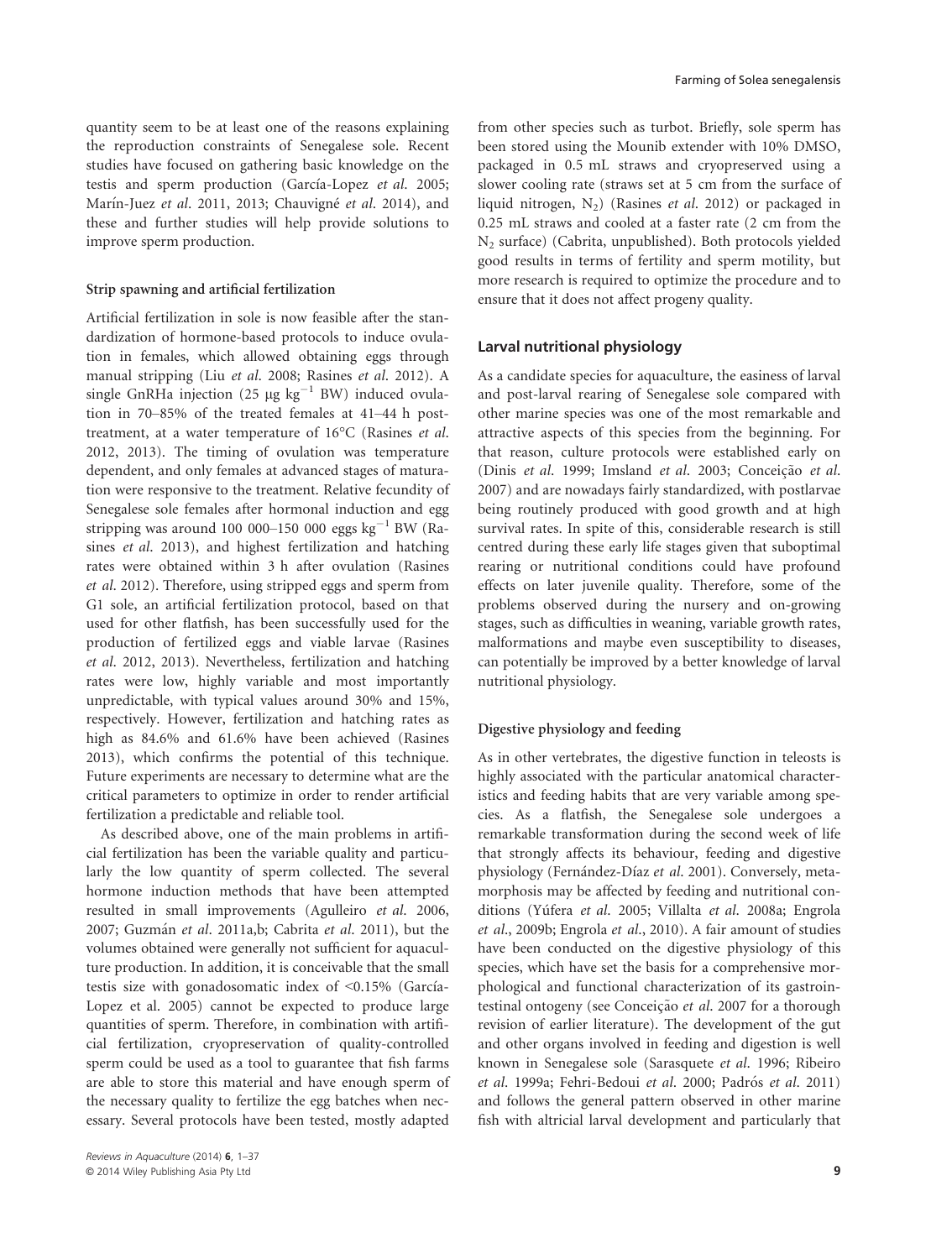observed in other pleuronectids. However, this species has some important particularities. For instance, the mouth opens relatively early in Senegalese sole, at 2 days after hatching at 19–20°C, and the mouth gape is wide enough to allow the ingestion of large zooplanktonic prey from first feeding. On the other hand, this species is characterized by having the smallest stomach and the longest intestine among the different families of flatfish (De Groot 1971), and there is evidence that it does not have a good capacity for acid digestion, even after the gastric glands are formed in the juvenile (Yúfera & Darias 2007). Therefore, gastric digestion seems to be residual, and most of the digestion occurs in the long intestine under an alkaline environment. This is likely associated with its omnivorous diet, although crustaceans, bivalves and polychaetes are the preferred prey of juvenile and adults (Cabral 2000; Sá et al. 2003).

Several studies have examined the activity of the main digestive enzymes during the larval development of Senegalese sole and showed that sole larvae are ready to digest from first feeding (Martínez et al. 1999; Ribeiro et al. 1999b; Moyano et al. 2001). Zymogen granules are present at the opening of the mouth, and the activity of pancreatic (trypsin, amylase and lipase) and intestinal enzymes (alkaline phosphatase and leucine–alanine peptidase) exhibits the expected pattern found in most altricial marine fish species (reviewed in Conceição et al. 2007; Rønnestad et al. 2013). The alkaline proteases working in the developing gut exhibit a notable change by the time of metamorphosis (Moyano et al. 2001). Furthermore, settled postlarvae undergo a process of enzymatic maturation of the intestine, which occurs between 21 and 27 dph at 22–25°C (Ribeiro et al. 1999b) with an increase in the alkaline phosphatase activity and a decline of the leucine–alanine peptidase activity concomitant with the development of the brush border membrane of the enterocytes. A recent study has shown that the maturation of the digestive system (measured as an increase in N-aminopeptidase/leucine–alanine peptidase and alkaline phosphatase/leucine–alanine peptidase ratios) was highly affected by fatty acid formulation used for the Artemia enrichment (Boglino et al. 2012a). The alkaline phosphatase activity, reflecting the degree of maturation of the digestive tract, was also previously seen to be affected by an early co-feeding of inert diet (Engrola et al. 2007, 2009a). Trypsin activity, on the other hand, appeared to be poorly affected by the feeding regime in sole larvae and postlarvae (Engrola et al. 2007, 2009a). However, in sole juveniles, the amount of protein in the diet and the origin of the protein source, animal or vegetal, affected, respectively, the amount and composition of the alkaline proteases secreted in the intestine lumen (Rodiles et al. 2012). Therefore, proteolitic activity seems less dependent on diet composition during the pelagic phase and early post-larval stages while juveniles appear to be able to modulate the proteolitic activity in response to changes in dietary protein levels and sources (Sáez de Rodrigáñez et al. 2011; Rodiles et al. 2012).

Recently, genes for several digestive enzymes have been sequenced, which will allow more in-depth studies looking into molecular mechanisms. Manchado et al. (2008), using high-throughput transcriptomic techniques, identified six different trypsinogen genes grouped into three groups. Group I or anionic trypsinogens (ssetryp1a, ssetryp1b and ssetryp1c), group II or cationic trypsinogen (ssetryp2) and group III or psychrophilic trypsinogens (ssetryp3 and ssetrypY). These showed a different pattern of expression before and after the eye migration stage, with ssetryp1a variants and ssetryp2 transcripts exhibiting higher expression during premetamorphosis, while ssetryp3 and ssetrypY transcripts were more abundant in juveniles. This change had been previously noted in the zymograms of proteases (Moyano et al. 2001). In another study, as noted previously, Gamboa-Delgado et al. (2011) found that trypsin and chymotrypsin activities showed a similar pattern in Senegalese sole during early development independently of the dietary treatment, but, however, increases in ssetryp1 transcription were observed at different timings when feeding on rotifers from first feeding or when larvae were fed directly on Artemia nauplii (4 or 5 dph, respectively) at 16– 22°C. Therefore, there is evidence that the type of diet might modulate trypsinogen gene expression during early larval development, even if this is not reflected in trypsin activity.

Other recent studies have started looking at daily rhythms of feeding and digestion, as this information is important for optimizing species- and developmental stage-specific feeding protocols. Feeding incidence is high from the opening of the mouth, being 80% of larvae hatched from an egg batch able to feed actively in the first day of feeding and practically the totality of larvae in the second day (Navarro-Guillén et al. 2015). Although nocturnal habits have been described in juveniles and adults (Bayarri et al. 2004), we have only recently gained insight on the daily rhythms of activity during the larval and postlarval stages, which show a clear switch from diurnal to nocturnal when the larvae finish the eye migration phase and start the benthic life (Blanco-Vives et al. 2012). This has been related to feeding, as results show that during the early pelagic stage, sole larvae exhibit a clear diurnal feeding pattern with maximum gut content at sunset hours while after the start of benthic life postlarvae may feed during the whole day (Navarro-Guillén et al. 2015). In another experiment with 35 dph postlarvae fed on Artemia with  $14$ C-labelled protein, a daily feeding and digestive rhythm was observed independent of the illumination cycle. In this experiment, postlarvae fed at 10:00, 14:00, 18:00 and 04:00 h presented higher Artemia protein digestibility than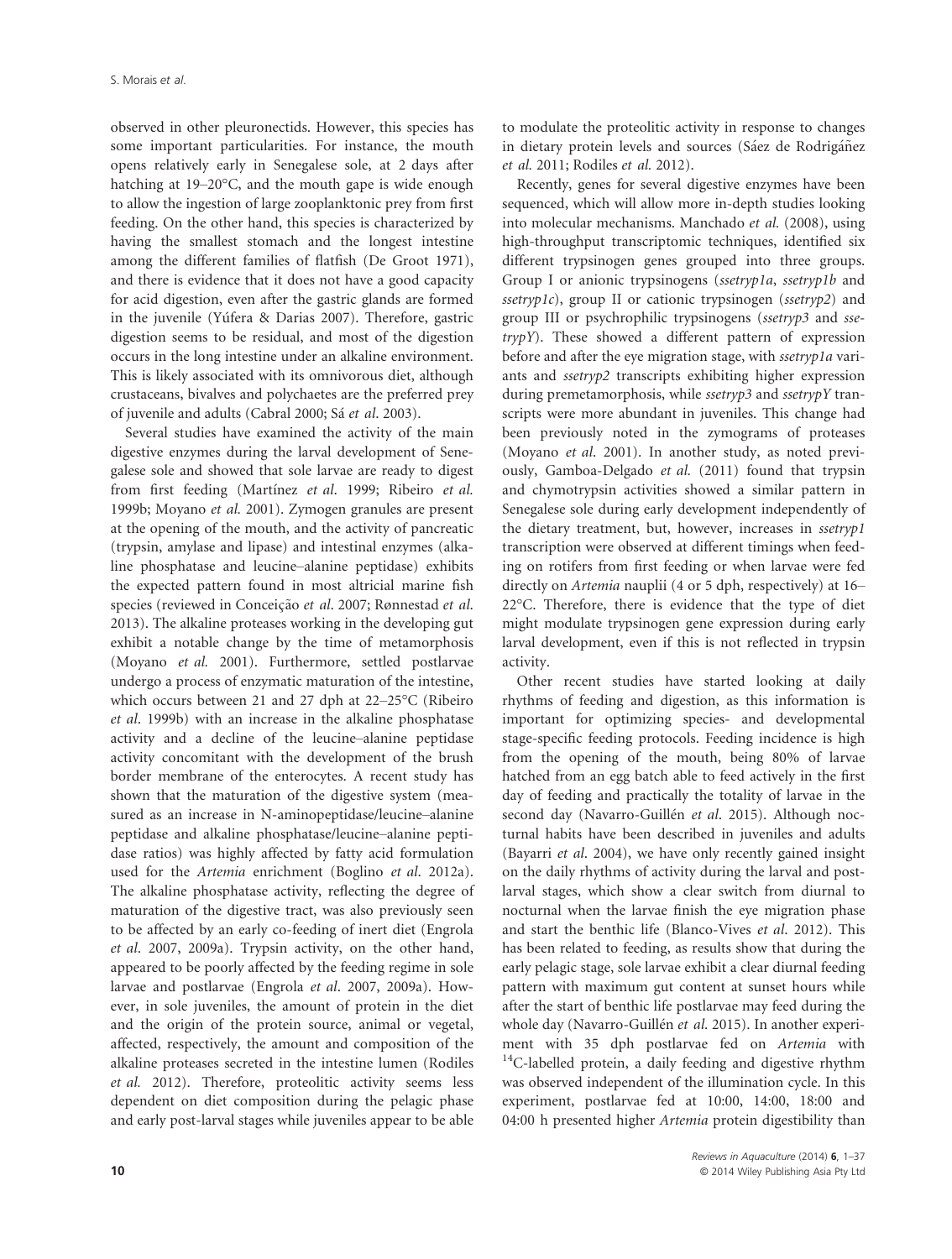sole fed at 23:00 h, when Artemia intake was lower. In addition, higher protein retention and lower catabolism occurred in the hours with lower ingestion (18:00 and 23:00 h) (Navarro-Guillén et al. 2014a). Finally, recent results on daily rhythm of digestion in sole larvae showed that trypsin activity had a daily pattern following that of the gut content, while lipase and amylase activities presented completely independent patterns (Navarro-Guillén et al. 2015).

#### Fatty acid and lipid requirements

The lack of suitable inert microdiets, with good acceptability and the possibility to manipulate nutrient composition with high precision and reproducibility, has not enabled performing detailed studies on lipid and fatty acid requirements in fish larvae. Therefore, the only available studies are with live prey, either nonenriched or after enriching with different commercial products or oil emulsions, which present important constraints in terms of the accuracy and reproducibility of the factors that can be analysed.

Available evidence suggests that, just as in juvenile stages (see below), high total lipid levels should be avoided in Senegalese sole larvae and postlarvae diets (Morais et al. 2005a,b; Conceição et al. 2007).

Senegalese sole larvae have particularly low requirements for LC-PUFA (reviewed in Conceição et al. 2007). In fact, post-metamorphosed larvae could be grown on diets containing negligible DHA and low EPA levels, such as nonenriched live prey, without obvious detrimental effects (Morais et al. 2004a, 2005a,b; Villalta et al. 2005a). From the studies that have been performed so far, there is the indication that Senegalese sole larvae perform well, with good growth and survival up to 40 dph, with dietary EPA levels as low as 0.5% TFA (when DHA was provided at 4.3% TFA), while growth was decreased at higher (10.7 and 20.3% TFA) levels of EPA (Villalta et al. 2008a). Regarding DHA, Villalta et al. (2005a) observed a better growth (only significantly for total length, up to 36 dph) with 7.7% TFA of DHA than with 4.4% or 14.7% TFA, but, nonetheless, differences were not significant in the treatment fed Artemia containing no DHA. (All treatments contained 1.7% TFA of EPA.) On the other hand, in a study by Morais & Conceição (2009), growth and metabolic results suggested that DHA requirements of Senegalese sole postlarvae, after settlement, are probably not higher than 3% TFA. Fine studies on EFA requirements are still missing, but Boglino et al. (2012a), when testing different Artemia commercial enrichment products to determine the most suitable for Senegalese sole larval development until 38 dph, concluded that larval growth was highest when using a product which led to Artemia metanauplii containing intermediate values

of ARA, EPA, DHA, total PUFA and monounsaturated fatty acids (32.7, 0.7, 3.1, 9.5, 51.1 and 32.7% TFA, respectively). Conversely, the treatment inducing the lowest growth and delayed morphogenesis was the one with highest levels of EPA (7.6% TFA).

Nevertheless, there is evidence suggesting that LC-PUFA requirements are higher in the early larval (pelagic) stage, which is probably a critical period associated with extensive organogenesis and tissue remodelling culminating in metamorphosis, which in flatfish involves dramatic functional and morphologic changes (Morais & Conceição 2009; Dâmaso-Rodrigues et al. 2010). Therefore, EFA requirements need to be examined independently in the pre- and post-metamorphic stages. In addition, it should be kept in mind that the estimation of requirements may vary depending not only on the relative amounts of EFA (particularly DHA/EPA ratio) but also on the available dietary energy (Villalta et al. 2005a, 2008a; Boglino et al. 2012a). A recent study (Navarro-Guillén et al. 2014b) has shown that supplementation of DHA (up to 4% of TFA) to emulsions based on vegetable oils (supplying higher levels of better energy-yielding substrates than typical enrichment products) improved larval growth and survival, suggesting that a correct balance needs to be found between dietary energy and EFA.

Such unusually low requirements for LC-PUFA during the larval stages, compared with most marine fish species, were quite intriguing. However, a recent discovery revealed the physiological reason behind these observations, by uncovering a unique gene activity in the LC-PUFA biosynthesis pathway of this species. The classical pathway for the synthesis of DHA from EPA in vertebrates, known as the 'Sprecher' pathway, involves two sequential elongations of EPA to 24:5n-3 followed by  $\Delta 6$  desaturation and one round of peroxisomal  $\beta$ -oxidation (Voss et al. 1991). However, the extent to which a vertebrate species can produce LC-PUFA from lower chain precursors (C18 PUFA) varies according to its repertoire of fatty acyl elongase (Elovl) and desaturase (Fad) enzymes. In teleosts, a long-standing paradigm was that species diverge according to the environment and/or trophic level they occupy and that marine species (contrary to freshwater/diadromous species) cannot biosynthesize LC-PUFA and hence have a strict dietary requirement for these fatty acids (Tocher 2010). For this reason, the discovery of a gene coding for a fatty acyl desaturase with  $\Delta 4$  activity ( $\Delta 4$ fad) and which is able to produce DHA directly from desaturation of docosapentaenoic acid  $(DPA; 22:5n-3)$ , which is synthesized from EPA via elongation through elovl5 (also functionally characterized in the same study), was an extraordinary breakthrough (Morais et al. 2012; Fig. 2). Furthermore, the expression of  $\Delta 4$ fad was shown to be transcriptionally regulated by dietary levels of LC-PUFA, being upregulated when sole larvae were fed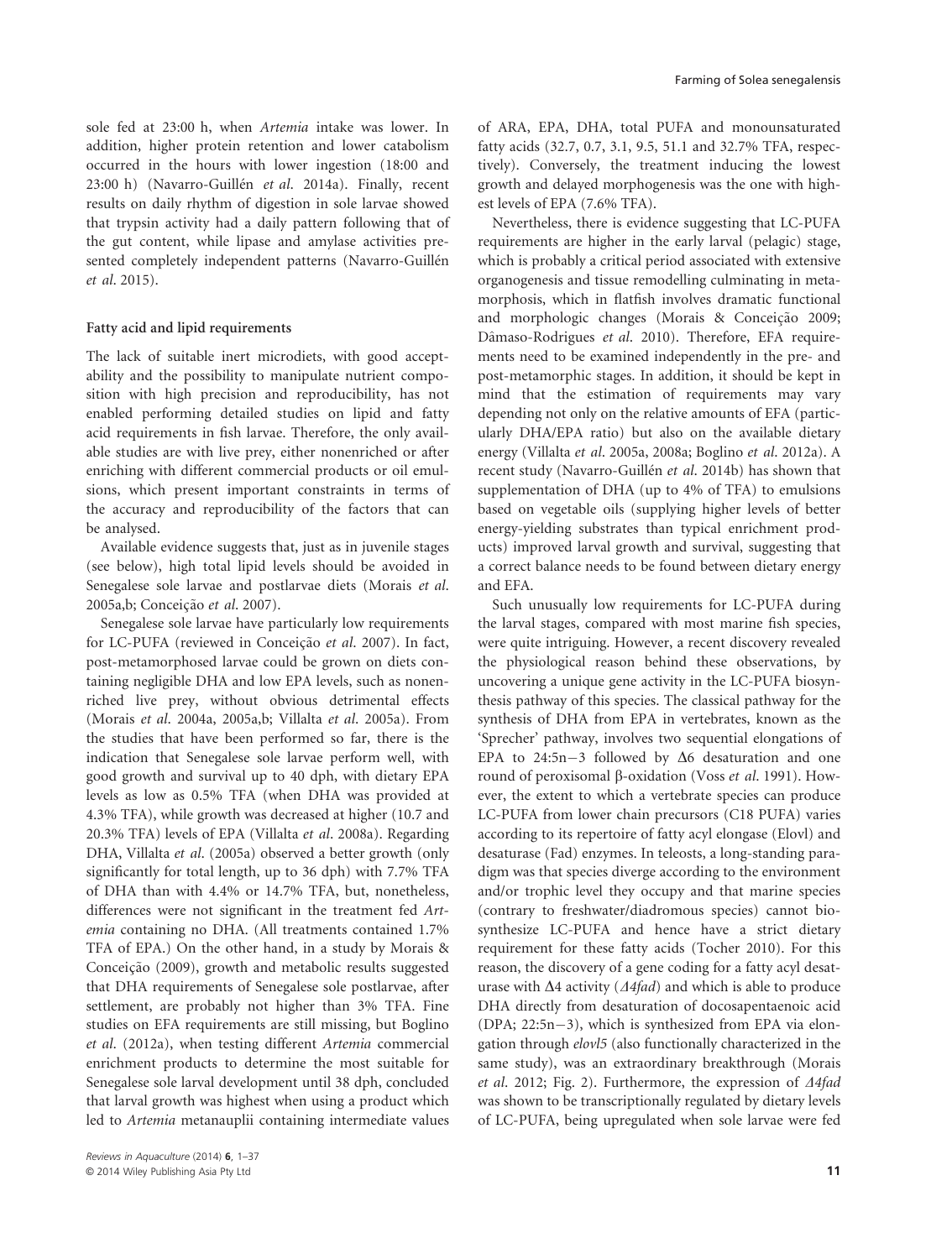

**Figure 2** Schematic representation of the long-chain polyunsaturated fatty acid (LC-PUFA) biosynthesis pathway, including the complement of enzymes intervening in the different steps (not all are necessarily present in a same species). In bold and underlined are the two enzymes that have been found and characterized in Senegalese sole (Morais et al. 2012). Dashed arrows correspond to the Sprecher pathway (Voss et al. 1991).

diets containing low levels of DHA (Morais et al. 2012; Navarro-Guillén et al. 2014b). What was even more surprising, considerable elovl5 expression was already present in eggs, transcription of  $\Delta 4$ fad started just after hatching, and both transcripts peaked at the start of exogenous feeding (Morais et al. 2012). Furthermore, their levels in eggs and newly hatched larvae were significantly affected by the content of DHA in the broodstock diet, which in turn was reflected in the egg biochemical composition (Morais et al. 2014a). These results indicate a high degree of regulation, suggesting a true biological relevance of this pathway in reducing LC-PUFA dietary requirements in this species.

#### Amino acids and protein requirements and metabolism

Early work on amino acid (AA) requirements of Senegalese sole (reviewed in Conceição et al. 2007) indicated that the ideal dietary AA composition changes along ontogenesis, probably tightly linked with metamorphosis (Aragão et al. 2004). These earlier studies also demonstrated that bioavailability of individual AA changes and that early life stages of sole have a good capacity to regulate AA catabolism (Conceição et al. 2007).

As metamorphosis is a critical point in Senegalese sole development and is regulated by thyroid hormones, recent studies have looked at the importance of their precursors – the aromatic AA phenylalanine and tyrosine. Previous work by Aragão et al. (2004) showed that the contribution of aromatic AA to the larval profile decreased significantly after metamorphosis. Therefore, the fate of aromatic AA was followed by tube-feeding radiolabelled phenylalanine and tyrosine at different developmental windows, and the results showed a preferential retention of these AA during metamorphosis (Pinto et al. 2009), indicating that physiological requirements for these AA likely increase during this stage. To verify this, dietary aromatic AA supplementation

at this stage was tested by means of short-term tube-feeding experiments (Conceição et al. 2010). The results suggested that tyrosine is probably conditionally indispensable for this species at metamorphosis, while dietary tyrosine supplementation may be beneficial to help larvae to cope with metamorphosis-related processes (Pinto et al. 2010a). In post-metamorphic fish, although no clear effects of dietary aromatic AA supplementation were observed under normal conditions, it was demonstrated that tyrosine supplementation helps the fish to maintain a normal tyrosine metabolism under stressful conditions (Aragão et al. 2010). Tyrosine, as mentioned before, is the precursor of thyroid hormones, but also of catecholamines, both mediating the stress response in fish.

In studies of live feed replacement by microencapsulated diets, it was found that taurine supplementation increased larval growth potential and metamorphosis success in sole larvae (Pinto et al. 2010b). These effects were not observed during the pelagic phase, but a clear effect of earlier dietary taurine supplementation was observed in post-metamorphic larvae. Taurine is not used in protein synthesis but can be found freely in the cytosol. Among other factors, the antioxidant properties of taurine may be of special importance during sole metamorphosis. Later work revealed that larvae were fully able to uptake taurine in the digestive tract at the onset of metamorphosis and that metamorphosis was an important developmental trigger to promote taurine gut transport (Pinto et al. 2012). Collectively, these results reemphasize that metamorphosis is a critical developmental stage in Senegalese sole, during which dietary AA profiles assume an extreme importance.

Recent modelling studies suggest that Senegalese sole are highly sensitive to dietary AA imbalances, which result in high AA losses and have a major impact in protein retention (Rønnestad & Conceição 2012). As sole larvae are still largely fed on live preys, which have an imbalanced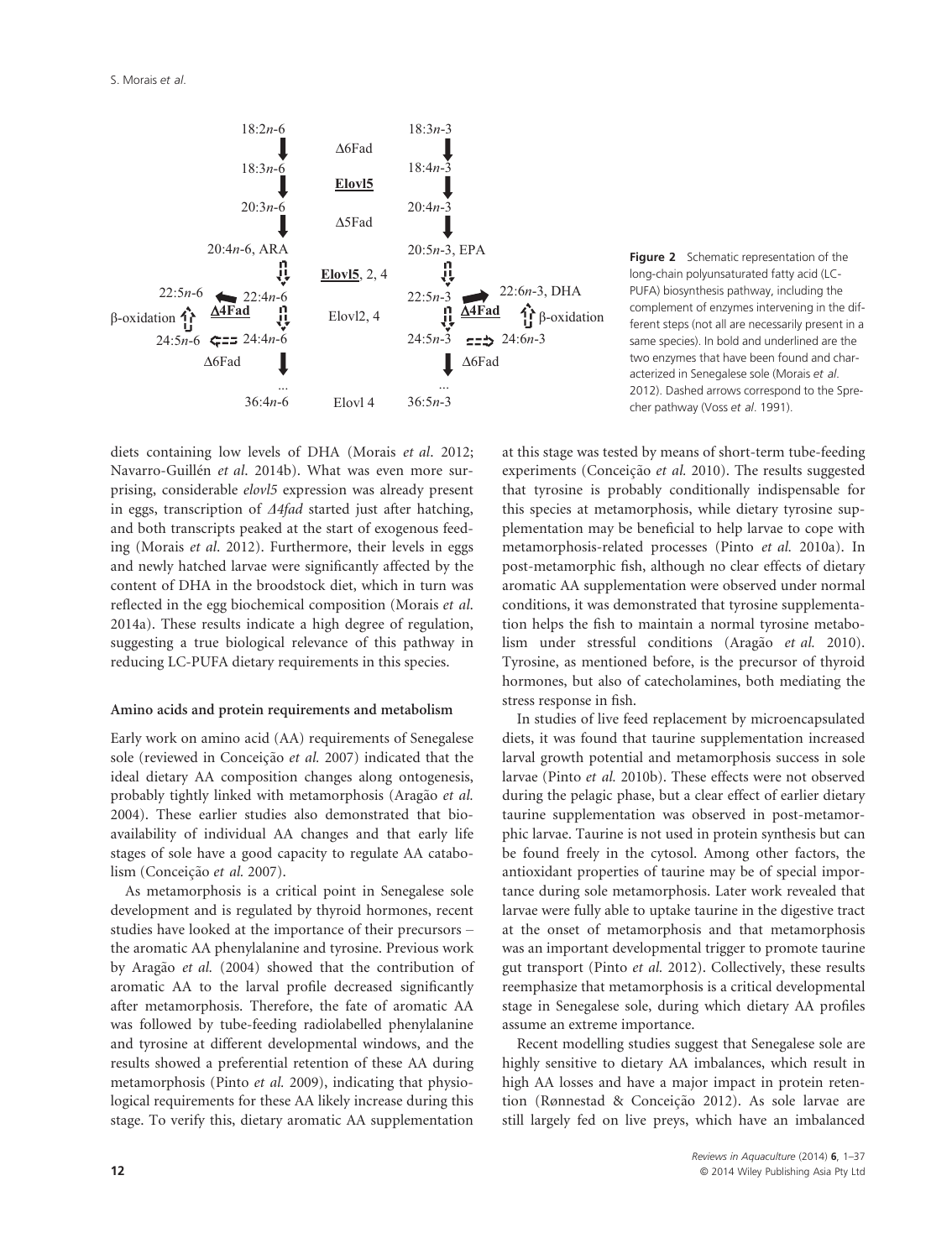AA profile (Aragão et al. 2004), and considering the high physiological requirements for some specific AA revealed in the latest studies, dietary supplementation with these AA seems paramount to maximize growth. The challenge now is to know how much and for how long these supplements should be provided. It has already been demonstrated in Senegalese sole juveniles that dietary AA supplementation with tryptophan during 14 days presents more benefits than during 28 days (Costas et al. 2012). Therefore, it is essential to evaluate different levels of dietary AA supplementation at specific developmental windows, so that the industry can accurately assess the cost/benefits of such an investment in growth and larval quality.

Estimates of Artemia protein digestibility in Senegalese sole larvae and postlarvae vary between 57% and 98% (Rønnestad et al., 2001; Morais et al., 2004b; Engrola et al., 2009b; Engrola et al., 2010; Campos et al., 2013a; Navarro-Guillén et al., 2014a). This variation can be explained by differences in developmental stage, temperature, time of feeding and feeding regime between studies. Some studies have addressed the effect of live prey replacement by inert diet at different developmental stages. In this respect, sole fed live prey alone or co-fed with 20% (low replacement) of inert diet showed a similar protein retention, always above 70%, except at 8 dph, when this was slightly reduced to around 65% (Engrola et al., 2009b). However, in sole co-fed with 58% of inert diet from mouth opening (high replacement), protein digestibility and retention efficiency were significantly reduced between 6 and 15 dph (Engrola et al., 2010). During the metamorphosis climax (14–18 dph), both live fed and co-fed sole had a lower protein digestibility than at younger or older ages (Engrola et al., 2009b; Engrola et al., 2010). This is probably explained by a reduced digestive capacity during the metamorphosis climax, as the retention efficiency remained almost constant throughout the experimental period at low replacement levels. Sole larvae do not seem to increase feed intake during this period (Parra & Yufera, 2001; Engrola et al., 2010), and therefore, protein deposition must be sustained using energy reserves accumulated during the earlier stages (Parra & Yufera, 2001).

Studies on the capacity of larvae to digest proteins of different complexities have been performed in view of the long-term aim of developing an inert diet that can be digested from mouth opening. These have shown that sole presents a poor capacity to digest complex proteins at mouth opening (Gamboa-Delgado et al., 2008; Engrola et al., 2009a). However, when testing peptide fractions, sole showed a high capacity to digest 1.0 kDa peptide fractions at all developmental stages. In addition, the retention of a 7.0 kDa peptide fraction was improved along development (Richard et al., 2013). These studies support the suggestion that the complexity of the dietary nitrogen is a key issue

that needs to be considered to improve marine larval growth (Conceição et al., 2011).

Finally, studies have shown that Senegalese sole protein metabolism and retention (hence growth) is highly modulated by thermal conditions during early developmental stages (Campos et al., 2013b,c), as would be expected. It is noteworthy that larval rearing temperatures of 18 and 21°C positively affected Artemia protein digestibility during metamorphosis, compared with larvae that were reared at 15°C, indicating that the thermal history modulated physiological pathways (Campos et al., 2013a). However, when the same larvae were analysed at an older age, Artemia protein digestibility was higher in larvae reared at lower temperature (15°C), indicating that digestive capacity was no longer impaired and the improved digestibility could be at least partially responsible for the compensatory growth that was observed in larval weight (Campos et al., 2013a).

#### On-growing diets

#### Nutrient requirements

Senegalese sole inhabits sandy or muddy bottoms of coastal or brackish areas, where it has a low-diversity diet consisting predominantly of polychaetes, but also small crustacean (such as tanaids and amphipods) and bivalve molluscs (García-Franquesa et al. 1996; Cabral 2000). This dietary regime is likely characterized by higher protein and carbohydrate levels and lower total lipid contents than in the zooplanktonic food web. For instance, the biochemical composition of one of the main prey items in sole's diet, the polychaete Nereis diversicolor, varies from 47% to 60% protein, 6.6% to 19.3% lipids and around 8–20% carbohydrates, depending on the season, in the Tagus estuary (Portugal) (Luis & Passos 1995). Nutritional studies in captivity have shown that sole diets should include a high crude protein level (53% dry matter, DM) to maintain good overall growth performance (Rema et al. 2008). The only available direct estimate for indispensable amino acid (IAAs) requirement in sole refers to lysine (Lys), as Silva (2010) estimated an optimum dietary supply of 4.7 Lys 16  $g^{-1}$  N for maximum protein accretion. More recently, Costas (2011) further refined the ideal protein profile in diets for juvenile sole by estimating the bioavailability of the IAA. In this study, the utilization of the 10 individual IAAs was evaluated by tube-feeding Senegalese sole juveniles with compound feeds containing 14C-labelled IAAs as tracers. Results showed differences in digestibility, retention and catabolism between individual IAA, and bioavailabilities relative to lysine were calculated. High relative bioavailabilities were found for histidine, leucine, isoleucine, valine, methionine, threonine, phenylalanine and arginine, meaning that these IAAs are retained more efficiently than lysine,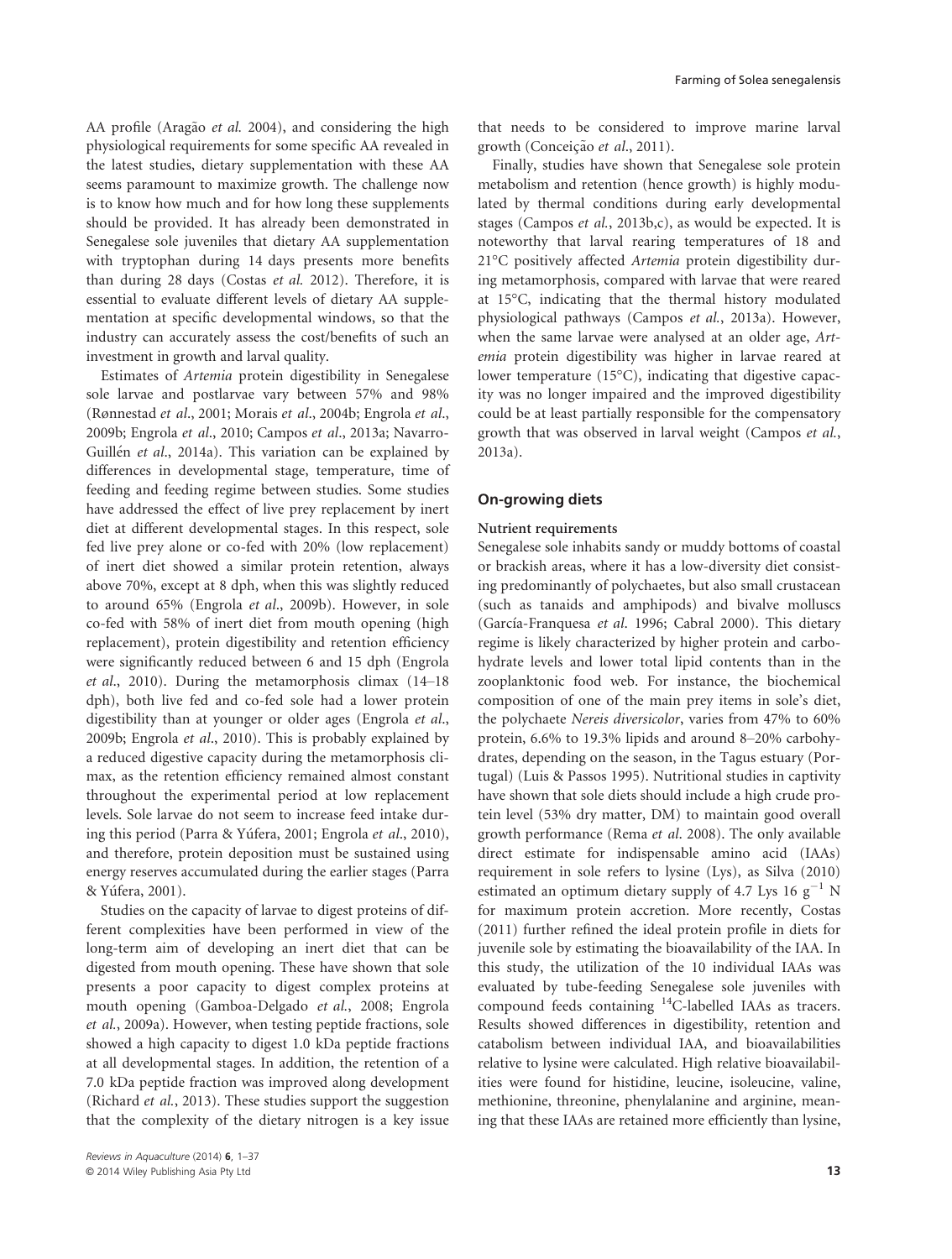while tryptophan had the lowest relative bioavailability among IAA (Costas 2011).

In most marine fish, a significant protein sparing can be achieved by increasing digestible energy levels through an increase in fats and/or carbohydrates (Helland & Grisdale-Helland 1998; Kaushik 1998). However, contrary to most marine fish species, the ability of Senegalese sole juveniles to efficiently use high dietary lipid levels seems limited, in both juvenile (Dias et al. 2004; Borges et al. 2009; Guerreiro et al. 2012) and market-sized fish (Valente et al. 2011). Borges et al. (2009) clearly demonstrated a low lipid tolerance in this species and recommended a dietary lipid inclusion of up to 8% for optimal growth and feed utilization efficiency at a protein level of 57% (DM basis). Dietary lipids do not seem to be a good energy source for promoting growth in Senegalese sole as there is no clear evidence of a protein-sparing effect by increasing dietary lipid levels, even when the dietary protein level is below this species requirement (Mandrioli et al. 2012; Borges et al. 2013a). Irrespective of the rearing temperature (16 vs. 22°C), Guerreiro et al. (2012) also found that feed efficiency, N retention and energy retention were highest in sole juveniles fed a diet containing 55% protein and 8% lipids. The activity of enzymes involved in key metabolic pathways points towards a lack of metabolic adaptation to high lipid levels (Dias et al. 2004; Borges et al. 2013a). Recently, Mandrioli et al. (2012) showed that a concomitant increase in dietary lipids and decrease in dietary protein were associated with a massive storage of unused lipid within sole hepatocytes. Similarly, Valente et al. (2011) reported moderate steatosis and some cellular necrosis in large-sized sole (>300 g) fed high lipid levels. Moreover, Campos et al. (2010) observed a decrease in the expression of myogenic regulatory factors and myosins in the muscle of Senegalese sole fed increasing dietary lipid levels, supporting the hypothesis that high lipid levels somehow depress growth by reducing protein accretion.

Even though dietary lipids are not efficiently used as nonprotein energy sources in Senegalese sole, its digestion and absorption seem identical to other marine species (Dias et al. 2010; Borges et al. 2013b). Different dietary levels equally induced high lipid digestibility and intestinal lipase activity, while increased plasma concentrations were observed in fish fed high-fat diets compared with those fed the low-fat diet, demonstrating effective lipid absorption (Borges et al. 2013b). S. senegalensis is a lean fish (1–4 g of fat/100 g of flesh) with a scarce capacity to accumulate fat even when fed high lipid levels (Borges et al. 2009, Fernandes et al. 2012, Borges et al. 2014b). Previous studies (Rueda-Jasso et al. 2004; Borges et al. 2009; Valente et al. 2011; Fernandes et al. 2012) reported that liver is the preferential site for fat deposition (5.5–37%). Furthermore, sole liver seems to have an important role in clearing plasma triglycerides, showing an increased expression of genes involved in lipid transport (microsomal triglyceride transfer protein, MTP), trafficking (fatty acid binding protein 11, FABP11) and fatty acid uptake (very low density lipoprotein receptor, VLDL-r) in juvenile fish fed high-fat diets (Borges et al. 2013b).

As the recommended diets for Senegalese sole have a low lipid level (8%), most energy must be derived from protein and starch substrates. Marine carnivorous fish generally show a low ability to use dietary carbohydrates as an energy source. However, data from Borges et al. (2013a) and Guerreiro et al. (2014) showed that increased levels of dietary carbohydrates had no detrimental effects on the growth performance of Senegalese sole juveniles. Additionally, Borges et al. (2013a) reported that phosphofructokinase 1 (PFK-1) was upregulated in sole fed a low fat:high starch diet, suggesting also a role for glucose as an energy source in Senegalese sole muscle. To investigate this further, these authors looked at the effect of high dietary lipid levels on glucose metabolism in sole (Borges et al. 2014a). Results showed that fish fed on high-fat:low-starch diet exhibited prolonged hyperglycaemia and greater liver glucose-6-phosphatase activity than fish fed on low fat:high starch diet. Moreover, the level of major proteins involved in the insulin and nutrient signalling pathway (AKT, p70 ribosomal S6-K1 kinase and ribosomal protein S6) was reduced in muscle of fish fed on high-fat diets, suggesting a possible insulin resistance state (Borges et al. 2014a). Further studies on the metabolic abilities of Senegalese sole to cope with high dietary carbohydrate levels are needed.

#### Alternative vegetable ingredients and nutritional value for human consumption

High-quality fish meal (FM) is still the major protein source currently used in sole diets. However, supplies of FM and fish oil (FO) are finite, and their replacement in aquafeed formulations with ingredients from more available plant sources is a major necessity (Tacon & Metian 2008). In this respect, Senegalese sole appears to have an important advantage with regard to other marine fish species, as it has been demonstrated to cope well with diets in which most FM (89%) was replaced by plant protein (PP) sources (Silva et al. 2010). Furthermore, FM could be totally replaced by a mixture of PP sources without any adverse effects on growth, feed or protein utilization provided that the dietary AA is balanced by the addition of small amounts of crystalline AA (Silva et al. 2009). After an intense research effort in recent years, it is now clear that replacement of marine-derived protein sources by practical PP ingredients in Senegalese sole feeds with minimal AA supplementation is feasible in both juvenile (Cabral et al. 2011) and large-sized fish (Valente et al. 2011; Cabral et al.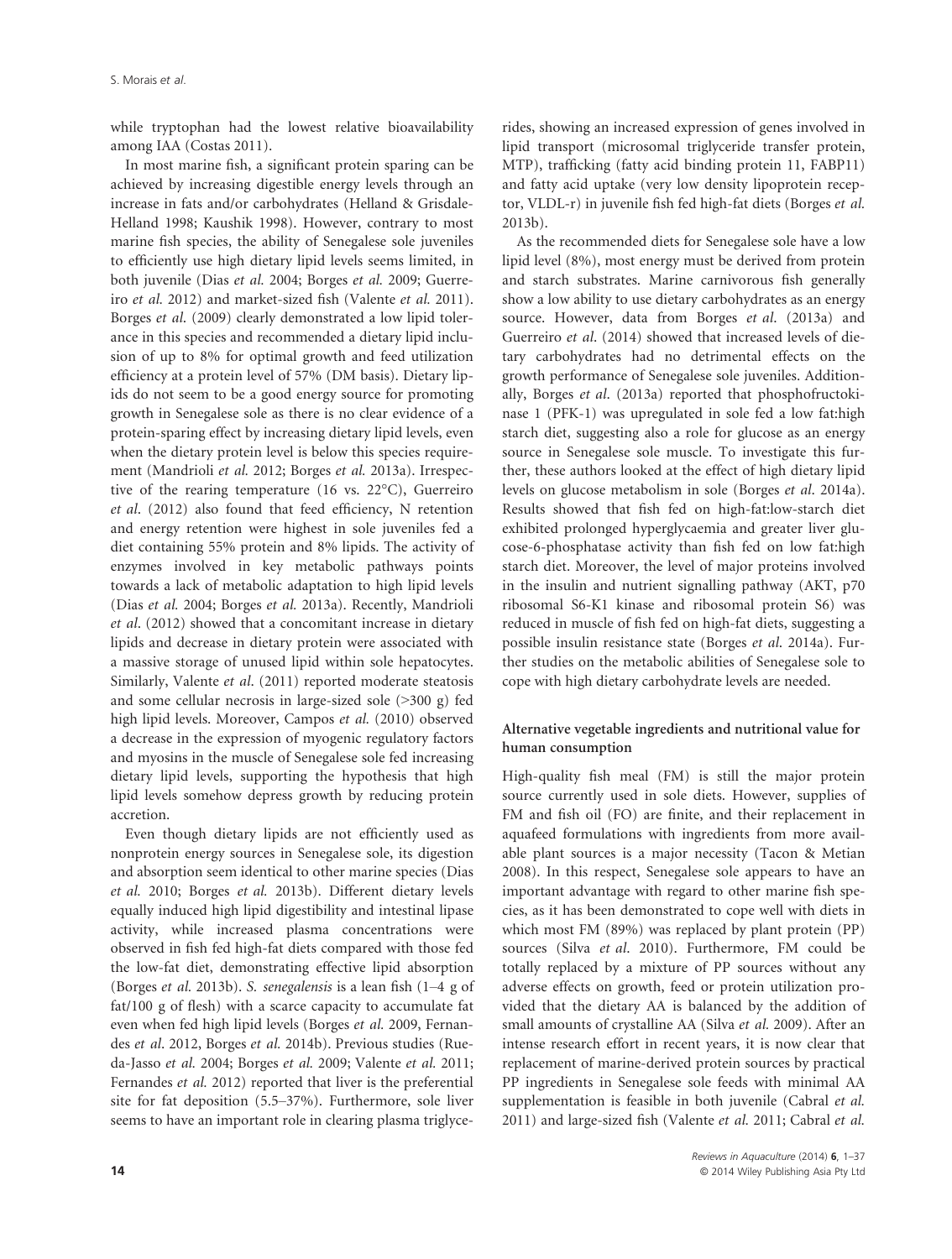2013). Present data indicate that Senegalese sole can efficiently use diets with up to 75% of FM replacement by PP sources, but growth rate and nutrient gain in juveniles mainly depend on the selection of adequate PP blends, rather than on the PP incorporation level (Cabral et al. 2011). The source of dietary protein modified both the amount and the composition of the pancreatic proteases secreted into the intestinal lumen of juveniles, without reducing growth (Rodiles et al. 2012), which indicates the capability of Senegalese sole to modulate digestive protease secretion when dietary protein sources are modified. This is further supported by data on large-sized sole, revealing similar nutrient intake and utilization (including similar apparent digestibility coefficients (ADCs) of nutrients) in fish fed either PP- or FM-based diets (Cabral et al. 2013). It is also noteworthy that increasing FM replacement level has a positive environmental impact as it reduces nitrogen losses and faecal phosphorus (P) waste, as well as the FM used per kg of sole produced (Fi:Fo ratio) (Cabral et al. 2011; Cabral et al. 2013). Further studies on the digestibility of alternative ingredients are warranted to help select the most adequate PP combination for this species.

Some studies have reported a decrease in whole-body lipid content of sole fed PP diets with the increasing replacement of FM (Silva et al. 2009; Cabral et al. 2013). However, another study has shown that high dietary PP levels can increase lipid storage in liver (Valente et al., 2011), while muscle lipid content is generally not affected by the inclusion of PP. On the other hand, the replacement of FM by PP, even at extremely high levels (75% and 100%), is still effective in producing an n-3 LC-PUFA richproduct. Muscle fatty acid profile of fish fed PP sources showed higher levels of C18:2n-6 while levels of DHA, DHA/EPA and EPA/ARA ratios were not affected (Cabral et al. 2013).

Fish is the main dietary source of DHA and EPA for humans, and these fatty acids are best known for preventing cardiovascular and inflammatory diseases (Simopoulos 1999). There is a general concern about a possible loss of health beneficial effects for human consumers when replacing FO, rich in EPA and DHA, by vegetable oils (VO) which lack these EFA. In Senegalese sole, it was possible to substitute up to 100% of FO by either linseed oil and soya bean oil (Benítez-Dorta et al. 2013) or blends of rapeseed, soya bean and linseed oil (Borges et al. 2014b) without significantly compromising juvenile performance; of these, only the 100% soya bean oil diet slightly reduced growth and feed utilization. Although such high substitutions altered muscle fatty acid profile, reflecting the dietary composition, a selective deposition and retention of DHA was observed, as this fatty acid was only slightly, but not significantly, reduced in comparison with FO fed fish (Benítez-Dorta et al. 2013; Borges et al. 2014b). Recommended daily

intake (RDI) of EPA+DHA is estimated to be at least 0.25 g per day for healthy human individuals (EFSA 2010), and even sole fed on VO-based diets can provide consumers with almost two times the RDI, confirming its good nutritional value (Borges et al. 2014b). Nevertheless, it should be noted that in all tested diets, FM has largely contributed to total dietary fat content, and therefore, further research is necessary to evaluate vegetable diets during all production cycle and with simultaneous substitution of FM and FO to clarify the impact of these diets in Senegalese sole flesh quality. However, it is likely that the fatty acid profile could be re-established with a finishing diet, although this still needs to be demonstrated.

The above results are surprising for a marine species but, as mentioned previously, a fatty acyl elongase (elovl5) and a unique desaturase coding for a protein with  $\Delta 4$  activity  $(A4fad)$  were discovered and functionally characterized in Senegalese sole, and in vitro results suggested capability to synthesize DHA from EPA (Morais et al. 2012) in this species. In addition, other circumstantial evidence related to the expression of these genes and the fatty acid profile of postlarvae fed Artemia enriched with different VO emulsions supplemented with DHA supported this hypothesis and went further in suggesting that DHA might even be produced from C18 PUFA precursors, even though a gene coding for a Δ6Fad has not been found so far in this species (Navarro-Guillén et al. 2014b). However, the in vivo activity and biological relevance of this pathway could not be determined at the time. This was very recently addressed in a study where juvenile sole were fed isoproteic diets containing 8% or 18% total lipid supplied by either 100% FO or with 75% of the FO replaced by a VO blend. When incubating hepatocytes and enterocytes isolated from these fish with  $[1 - {}^{14}C]18:3n-3$  and  $[1 - {}^{14}C]20:5n-3$ , it was found that there was no  $\Delta 6$  desaturation of <sup>14</sup>C-labelled 18:3n-3 in either tissue and only elongation to  $20:3n-3$ , and therefore, the hypothesis of a potential capability of LC-PUFA synthesis from C18 PUFA was not substantiated. In contrast, substantial amounts of radioactivity from <sup>14</sup>C-labelled EPA were recovered in 22:5n-3, 24:5n-3 and DHA, and the levels of these metabolites were higher at lower dietary lipid level and clearly stimulated by raising dietary VO levels particularly in hepatocytes (Morais et al. 2014b). This unequivocally confirmed the existence of a true capacity to biosynthesize DHA from EPA in Senegalese sole, which, furthermore, is modulated by dietary composition in terms of both lipid level and fatty acid composition.

Finally, considering the highly appreciated sensorial characteristics of Senegalese sole flesh, it is important to evaluate how this can be affected by vegetable-based diets. The sensory evaluation of cooked flesh slices showed that the replacement of FM by PP blends did not have a significant impact on the majority of volatile compounds (Silva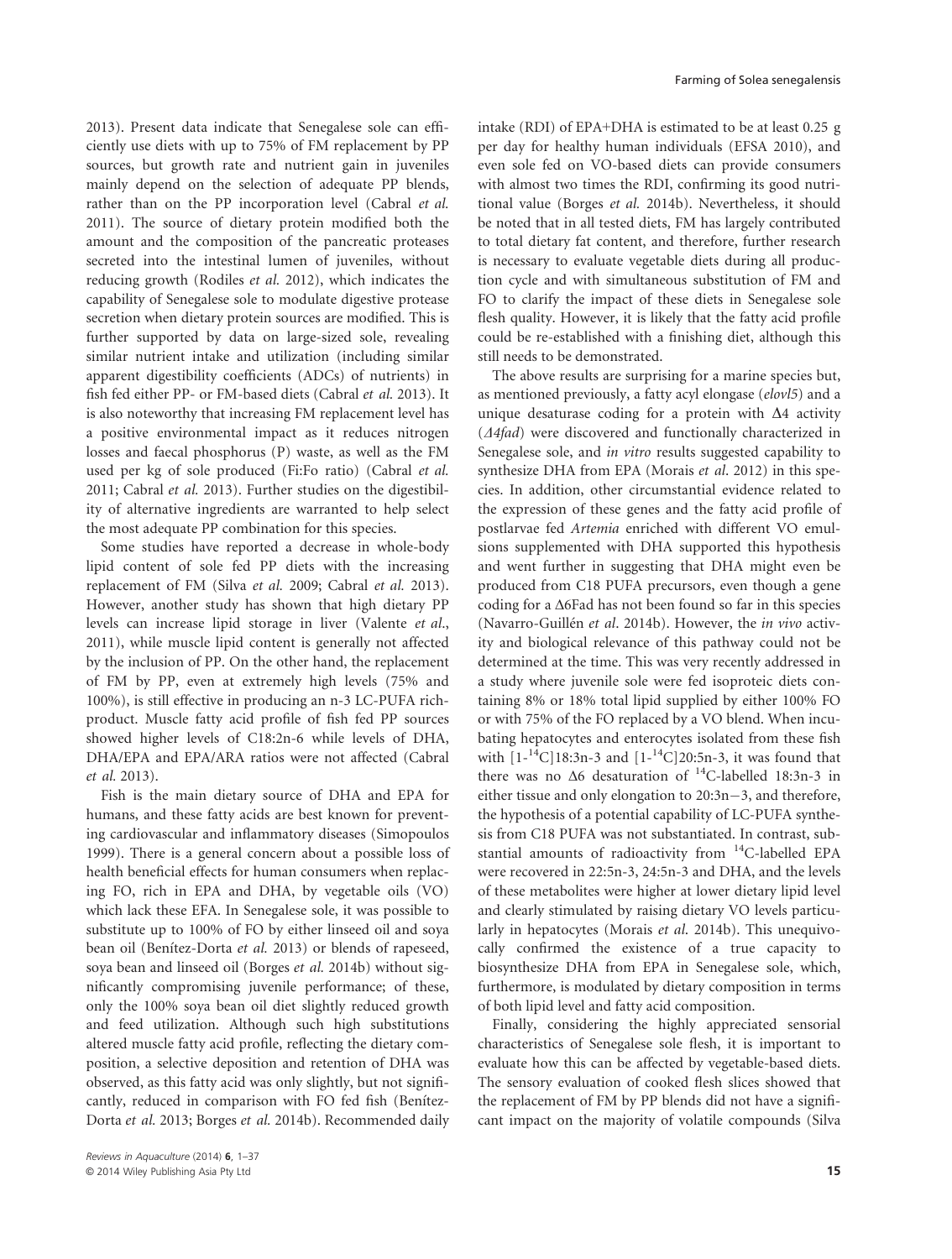et al. 2012; Moreira et al. 2014) or sensory descriptors (Cabral et al. 2013). Nevertheless, the long-term impact of high PP incorporation levels on gut integrity, liver function and immune status still needs to be addressed.

#### Phenotypic abnormalities affecting fish quality

Skeletal deformities and, to a lesser extent, pigmentary disorders are two important factors that may reduce the productivity and profitability of Senegalese sole intensive production (Koumoundouros 2010; Fernández & Gisbert 2011; Boglione et al. 2013a). The percentage of fish with medium to severe anomalies and/or malpigmentation varies greatly, not only among different farms, but also among different batches within the same hatchery or even within the same batch of eggs (Boglione et al. 2013a; Darias et al. 2013a). Hatcheries that provide juveniles grade out malformed fish, while those farms that grow-out abnormal fish to market size have to either downgrade the product to a lower value or discard them before their commercialization. Moreover, fish with severe pigmentary disorders cannot be commercialized as these fish do not meet the quality standards set up for fishery products (Bolker et al. 2005; Hamre et al. 2007; Darias et al. 2013a). Therefore, losses during the whole production cycle may be substantial. Hatchery and nursery productions are mostly affected, as the majority of skeletal structures (Gavaia et al. 2002) and skin chromatophores (Darias et al. 2013b) develop and differentiate during the larval and post-larval stages.

### Skeletal deformities

Regarding the aetiology of deformities, skeletal anomalies are generally the result of genetic factors and/or the incapacity of homeorhetic mechanisms to compensate for stressful environmental conditions (Boglione et al. 2013a). In this context, the development of skeletal disorders has been linked to a poorly understood relationship between environmental and biotic factors affecting fish morphogenesis (see reviews in Lall & Lewis-McCrea 2007; Boglione et al. 2013a). Consequently, understanding the environmental needs and nutritional requirements of fish larvae is essential for improving husbandry and rearing practices, and reducing the incidence of skeletal disorders and associated economical costs. Although there is considerable information on the impact of environmental and genetic factors on the development of skeletal deformities in several farmed teleost species (Boglione et al. 2013b), most of the information gathered in Senegalese sole deals with the impact of nutrition on larval morphogenesis (Engrola et al. 2009a; Fernández et al. 2009; Fernández & Gisbert 2010, 2011; Boglino *et al.* 2012a, $b$ , $c$ ), and there is only one report

on the effects of environmental factors on skeletogenesis (Blanco-Vives et al. 2010). Larval nutrition during pre- and pro-metamorphosis is one of the key parameters affecting skeletogenesis during sole early development, and several studies have shown that suboptimal levels and different forms of nutrients supplied in the diet are responsible for the appearance of skeletal deformities (Lall & Lewis-McCrea 2007; Fernández & Gisbert 2011; Boglione et al. 2013a). Most of these studies in Senegalese sole have focused on lipids, particularly EFA (Boglino et al. 2012a,b, c, 2013), and liposoluble vitamins, especially vitamin A and K (Fernández et al. 2009; Fernández & Gisbert 2010, 2011; Richard et al. 2014).

Different studies have shown a high incidence of skeletal deformities in hatchery-reared Senegalese sole, with values ranging from 44% (Gavaia et al. 2002) to 80% (Engrola et al. 2009a; Fernández et al. 2009; Boglino et al. 2012a). Most of the skeletal anomalies are typically found along the vertebral column and caudal fin complex of pro-metamorphic larvae and early juveniles. The vertebral column in Senegalese sole is generally composed of 45 vertebrae, divided into 8 prehaemal and 37 haemal vertebrae (including the urostyle). The haemal region of the vertebral column, especially the pleural vertebrae, is mostly affected by the fusion and/or compression of vertebral bodies, and by abnormalities of the vertebral arches (Engrola et al. 2009a; Fernández et al. 2009; Cardeira et al. 2012). Incomplete and complete fusion of vertebral bodies are not necessarily considered as different stages of the same anomaly, as not always incomplete fusions aggregate in older fish (Deschamps et al. 2009). Although these skeletal disorders are common in reared specimens (Gavaia et al. 2009; Engrola et al. 2009a; Fernández et al. 2009; Fernández & Gisbert 2010; Boglino et al. 2012a,c), they have also been identified in wild animals, but at a lower frequency (Gavaia et al. 2009).

Among the different body regions, the head is the area less affected by skeletal disorders in Senegalese sole. This differs from round finfish species, where jaw abnormalities are very common (Boglione et al. 2013a), and might be explained by differences in the timing of ossification. In Senegalese sole, both jaws ossify soon after the onset at exogenous feeding (c. 2 dph at 17–18°C; Wagemans & Vandewalle 2001; Fernández et al. 2009), whereas in other species such as gilthead sea bream or European sea bass, this process takes place at later stages of development (Koumoundouros 2010; Gisbert et al. 2014). In addition, lower incidences of jaw anomalies were observed when sole were reared at a thermal cycle of 22.1°C day/19.0°C night, instead of 19.2°C day/22.0°C night (Blanco-Vives et al. 2010). Studies in mammals have shown that light and temperature manipulation changes the pattern of osteoblast and bone mass proliferation in response to changes in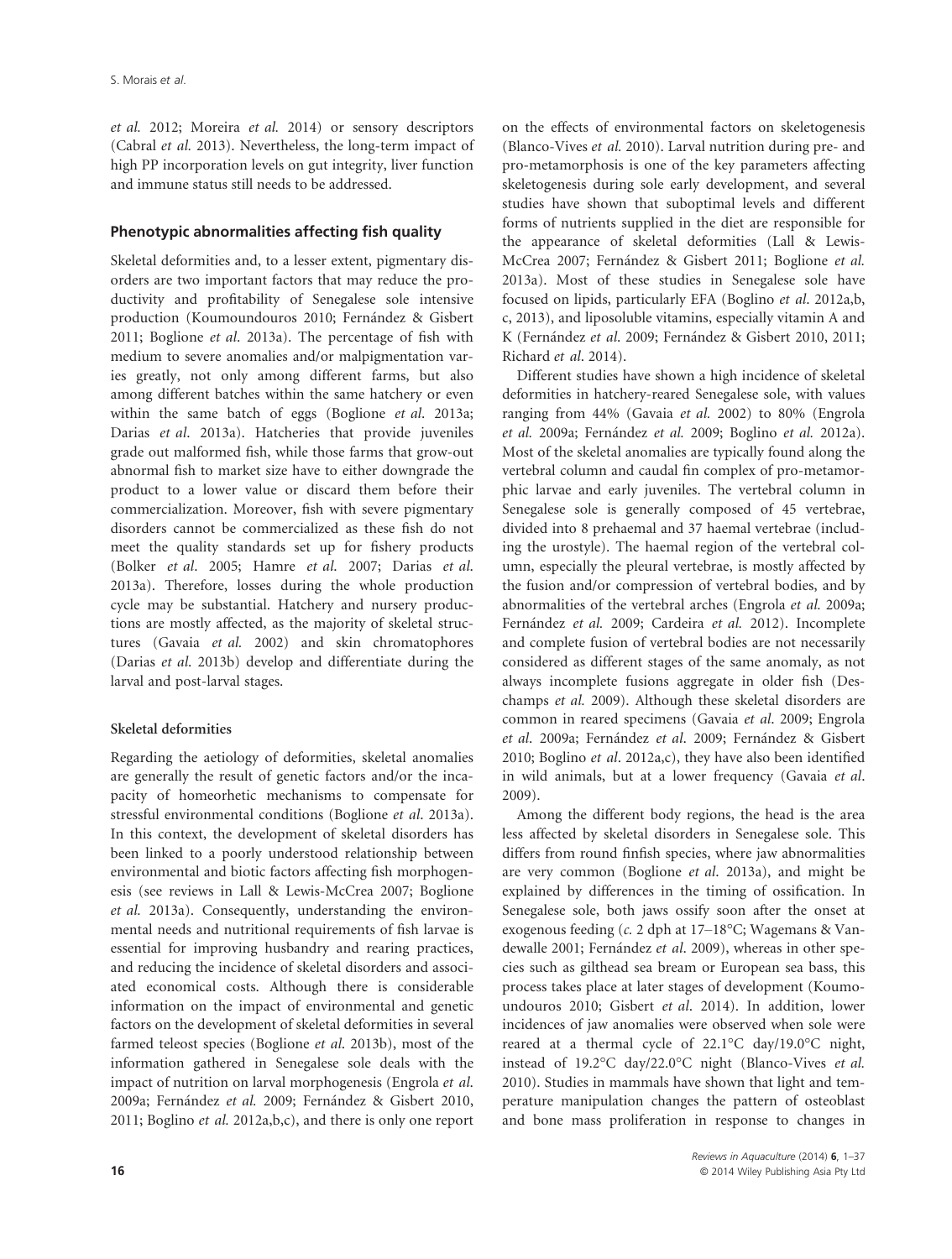circadian pattern, which might have affected the normal development of jaws in sole (Boglione et al. 2013a).

When different commercial enrichment products differing in biochemical composition and fatty acid profile were tested, the incidence of skeletal deformities was similar (71.9–79.3%). However, data from larval performance and degree of ossification suggested that levels of DHA, EPA and ARA of 9.5, 3.1 and 0.7% TFA, respectively, and  $(n-3)/(n-6)$  PUFA, DHA/EPA and ARA/DHA ratios of 5.2, 3.0 and 0.1, respectively, were the most adequate, among the tested products, for proper larval development (Boglino et al. 2012a). So far, most of the nutritional studies dealing with EFA have focused on the effect of ARA on skeletogenesis. Senegalese sole postlarvae fed high dietary ARA levels (7% TFA) from 8 to 50 dph tended to have a less mineralized skeleton in comparison with those animals fed lower doses of ARA (4.5% TFA) (Boglino et al. 2012b). Generally, lower mineralization has been shown to contribute to the development of skeletal disorders in fish, as less mineralized bones tend to be more fragile and prone to abnormal development or get more easily deformed (Boglione et al. 2013b). Although Boglino et al. (2012b) recommended 4.5% TFA as the optimal level of dietary ARA for proper growth and mineralization in Senegalese sole larvae during the Artemia feeding period, none of the tested dietary ARA levels (1.0, 4.5 and 7.0% TFA) affected the incidence of skeletal deformities. However, feeding Senegalese sole larvae with high levels of ARA (10.2 and 7.1% TFA in enriched rotifer and Artemia metanauplii, respectively) at different developmental stages resulted in differences in the incidence of vertebral column deformities (Boglino et al. 2012b). In brief, skeletal deformities affecting the vertebral column were 25–32% higher when larvae were fed high dietary ARA levels during both the rotifer and Artemia feeding periods (2–50 dph) than when these were fed only during the Artemia period (8–50 dph). These results suggest an important effect of ARA intake during the premetamorphic stage (3–10 dph) on the proper development of the vertebral axis. In addition, ARA levels also appeared to affect the processes of eye migration and cranial bone remodelling as sole juveniles fed high dietary ARA levels from mouth opening presented a higher incidence of cranial deformities (95.1  $\pm$  1.5%). These were mainly associated with the impairment of eye migration, which resulted in various alterations including shape of the head, disposition of the eyes with regard to the vertebral column and mouth axes, and a shorter interocular distance. Furthermore, changes in the positioning of both eyes resulted in osteological differences for some of the skeletal elements from the splanchnocranium and neurocranium (Boglino et al. 2013). A possible explanation for these disorders could be an overproduction of ARA-eicosanoid derivates, like prostaglandin E2 (PGE<sub>2</sub>) (Boglino *et al.* 2013) or leukotriene B4 (LTB<sub>4</sub>)

(Alves-Martins et al. 2012), which can disrupt the rate of bone mineralization, formation and resorption.

With respect to vitamins, there is extensive information on the effects of dietary vitamin A (VA) on skeleton morphogenesis of Senegalese sole as well as of other flatfish species (see review in Fernández & Gisbert 2011). In general, the incidence of vertebral deformities in Senegalese sole increased with dietary VA content, independently of the developmental stage (pre-, pro- and post-metamorphic larvae) at which the VA doses were administered. However, the severity of these deformities was higher when high VA doses were given at early developmental stages (Fernández and Gisbert 2011). In particular, high levels of VA  $(203\ 000\ \text{IU kg}^{-1})$  offered to larvae from 6 to 37 dph induced a lower length and an increase in deformed fish, as well as in the percentage of fish showing more than one deformity (Fernández et al. 2009). However, no jaw deformities were observed in any larval group, suggesting that the dietary VA imbalance occurred at a noncritical developmental stage for jaw skeletogenesis. Still, larvae fed the 203 000 IU VA  $kg^{-1}$  showed cranial deformities related to the opercular complex that was significantly correlated with deformed prehaemal vertebrae. In addition, when such high VA levels were administered at the premetamorphic stage (3–10 dph), the notochord segmentation process was disrupted and the percentage of post-metamorphic specimens with a supranumerary vertebra increased. In a subsequent study, Fernández and Gisbert (2010) observed that skeletal structures presented differential sensitivity to dietary VA imbalance in terms of their ossification. Senegalese sole larvae fed Artemia containing more than 42 666 IU  $kg^{-1}$  VA showed a significant increase in the incidence of deformities in most chondral structures (neural and haemal spines, epural and parahypural), whereas intramembraneous bone structures (haemal and caudal vertebrae centra) were only affected when larvae were fed the highest VA dose (203 000 IU total VA  $\text{kg}^{-1}$ ). Comparing these studies in Senegalese sole with those in other flatfish species such as Japanese flounder, summer flounder (Paralichthys dentatus) and Atlantic halibut, it becomes clear that flatfish larvae present different developmental timings, and it is likely that the same dietary VA imbalance offered at the same time after hatching may induce different skeletal deformities or, at least, different deformity incidences and severities for each species (Fernández & Gisbert 2011). Furthermore, retinoid requirements seem to be quite different between flatfish species; for example, a safe level for Japanese flounder should be <50 000 IU  $\text{kg}^{-1}$  VA (Dedi et al. 1995), whereas < 42 666 IU kg<sup>-1</sup> VA is advisable for Senegalese sole (Fernández et al. 2009).

In a recent study of vitamin K, Richard et al. (2014) showed that live prey grown in a commercial enrichment emulsion supplemented with 250 mg  $\text{kg}^{-1}$  of vitamin K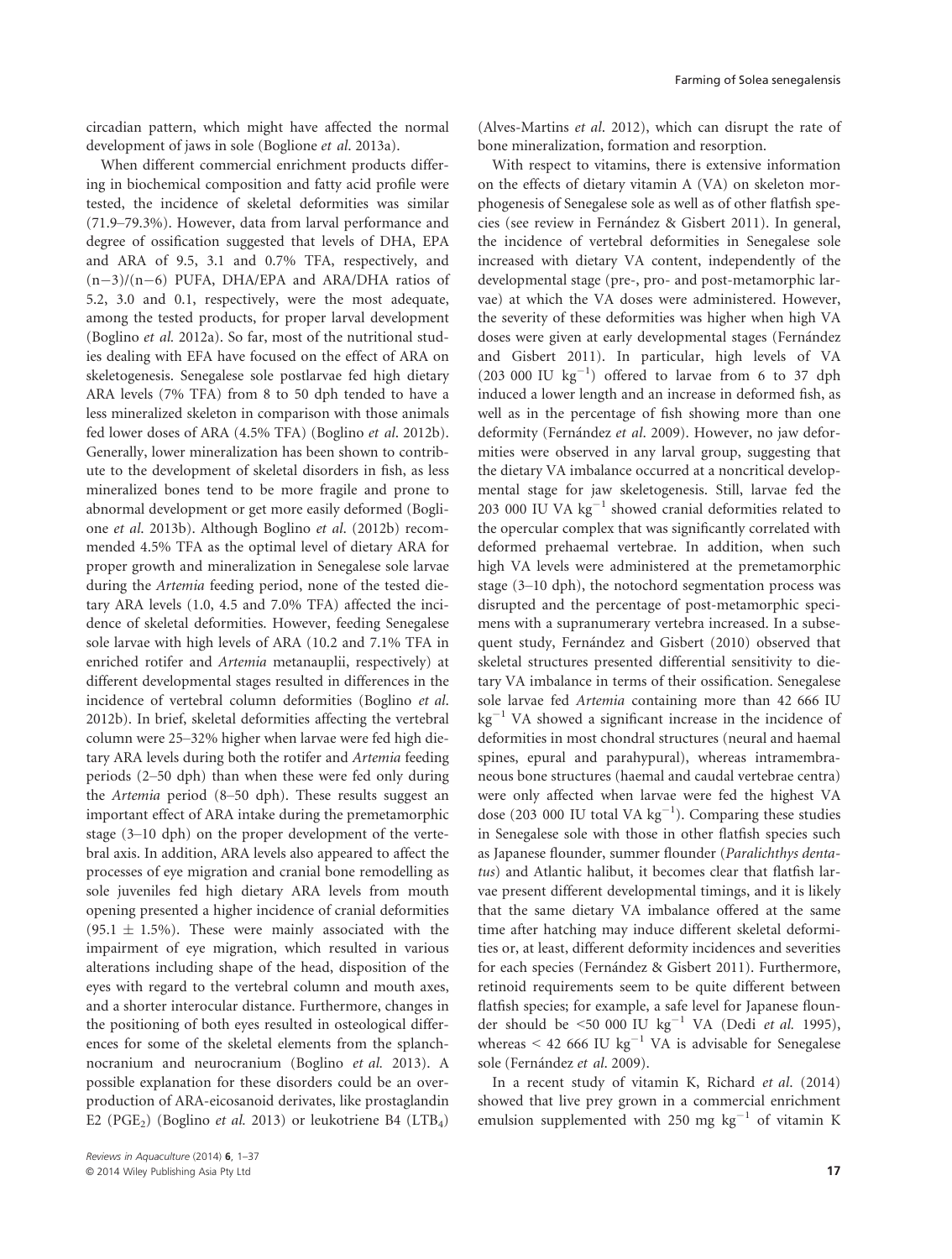(phylloquinone) significantly improved larval growth performance, as well as the skeletal quality of post-metamorphic specimens. In particular, authors found that these fish had a lower incidence of deformities and a reduced percentage of fish with malformed/fused haemal and neural arches or spines, and fusions in caudal vertebrae. Dietary supplementation of vitamin K modulated the expression of proteins (MALDI-TOF-TOF analysis) involved in several biological processes including muscle contraction and development, cytoskeletal network, skin development, energy metabolism, protein chaperoning and folding, and bone development (Richard et al. 2014).

Flatfish possess large dorsal and anal fins, supported by a large number of soft rays that form a semi-continuous structure together with the caudal and anal fins, both in adult and larval fish. A significant number of anomalies affecting the fins of Senegalese sole have been observed, appearing mainly as fusions or anomalies of hypurals in the caudal fin and as anomalous pterygiophores in the dorsal and anal fins (Gavaia et al. 2002; Engrola et al. 2009a; Fernández et al. 2009; Fernández & Gisbert 2010). The cartilaginous elements, like those composing the internal skeleton of the dorsal, anal and caudal fins, appear to be more sensitive to high levels of VA or oxidized lipids than dermal bones (Fernández & Gisbert 2010; Boglino et al. 2014).

What is noteworthy in Senegalese sole is the higher incidence of osteological abnormalities in this species when reared under standard feeding protocols in comparison with other commonly produced species in the Mediterranean and Atlantic area, such as gilthead sea bream or European sea bass (see review in Boglione et al. 2013a). Fernández et al. (2009) suggested that two different hypotheses might explain this. The first one considered that this flatfish species is more prone to develop skeletal disorders than other fish species under any rearing conditions, whereas the second hypothesis postulated that as the skeletal deformities observed in Senegalese sole were not lethal, higher final numbers of Senegalese sole specimens with deformities would be observed at the juvenile stage than in other species where deformities were lethal at early stages (see review in Koumoundouros 2010). As both hypotheses are not mutually exclusive, determining which better explains the observations requires further developmental studies to identify the most sensitive periods of morphogenesis and their effect on the development of skeletal abnormalities, as well as the timing of appearance of the deformities and their impact on larval survival.

#### Pigmentation abnormalities

In flatfish species, pigmentation abnormalities are characterized by either a deficiency of pigment cells on portions of the ocular side (albinism, pseudoalbinism or hypomelanism), or excess pigmentation on the blind side (staining, spotting, or ambicoloration) (Bolker & Hill 2000). Pigmentary disorders, especially albinism and ambicoloration, can affect up to 61% of the reared fish of different flatfish species (Estévez & Kanazawa 1995; Estévez et al. 1999; Bolker & Hill 2000; Villalta et al. 2005b; Hamre et al. 2007; Guillot et al., 2012; Darias et al. 2013a; Boglino et al. 2014). However, pigmentation abnormalities are not as critical in Senegalese sole as it has been reported in other flatfish species (Seikai & Sinoda 1981; Bolker et al. 2005; Hamre et al. 2007). In fact, under current practical farming conditions, malpigmentation in sole seldom occurs.

Most data regarding pigmentation disorders in Senegalese sole are from experimental studies in which pseudoalbinism was induced through a dietary excess of ARA (Villalta et al. 2005b, 2008b; Boglino et al. 2013; Darias et al. 2013a), although environmental rearing conditions and other nutrients such as DHA, EPA and VA have been investigated as factors possibly related to the occurrence of albinism in hatchery production of other flatfish species (Bolker & Hill 2000; Hamre & Harboe 2008). Several studies have shown that when Senegalese sole larvae are fed high dietary ARA levels (7.1–10.2% TFA) postlarvae have a high incidence of pigmentary disorders (81.4–84.4% of pseudoalbinism), whereas only 0.3–0.9% of malpigmented fish were found when larvae were fed 0.1% ARA (Villalta et al. 2005b, 2007; Boglino et al. 2013). A likely explanation is that high ARA levels, by altering the dietary and body ARA/ EPA ratio, can modify the relative concentrations of ARAderived eicosanoids in the developing organism, which might disrupt the morphogenesis of the skin, resulting in pigmentary disorders. In addition, studies on soleids have demonstrated that not only dietary levels of ARA, but also the timing of its administration in relation to the larval developmental stage (Lund et al. 2007, 2008; Boglino et al. 2014), as well as abiotic factors such as tank colour (Lund et al. 2010), can affect the incidence of pigmentary anomalies. In common sole, a strong light intensity (3600–4500 lx at the water surface) in combination with a transparent tank colour induced pseudoalbinism, even if on a much lower scale than the observed effects of ARA (Lund et al. 2010). Boglino et al. (2014) evidenced the existence of a 'pigmentation window', with greater larval sensitivity to high dietary ARA levels during pre- and pro-metamorphosis (2–15 dph) than postmetamorphosis (15–50 dph). This was correlated with the aspect and density of melanophores in the skin of the ocular side, which decreased in the order: normally pigmented individuals > pseudoalbino fish fed high ARA levels during postmetamorphosis > pseudoalbino fish fed high ARA levels during pre- and pro-metamorphic stages.

Morphological studies by Darias et al. (2013a) in Senegalese sole revealed that ARA did not affect larval pigmen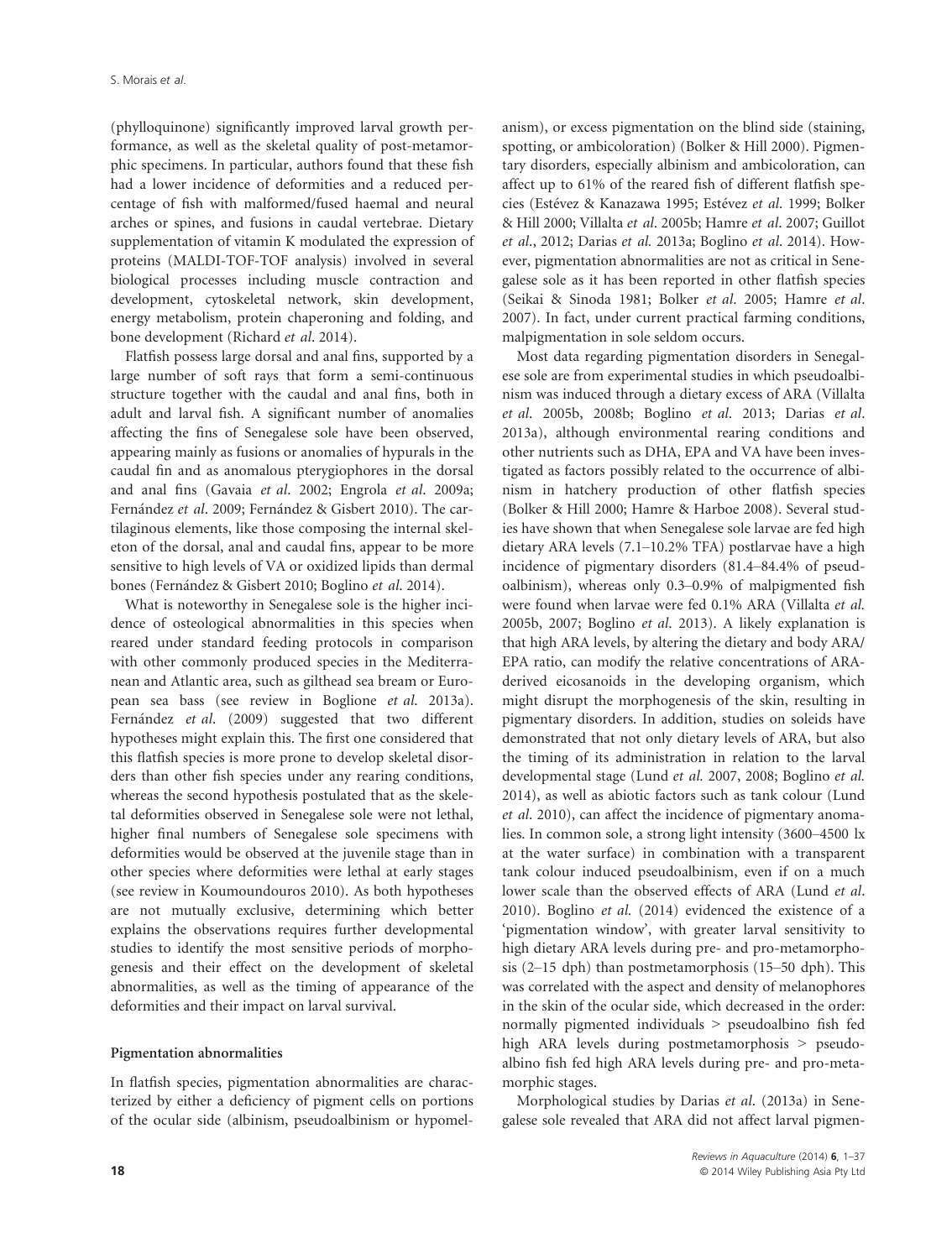tation at the premetamorphic stage, but prevented chromatophore terminal differentiation at metamorphosis, leading to the appearance of pseudoalbinism. The authors concluded that the relative proportions between xanthophores and melanophores, cell proximity, size and shape were critical for the correct ontogeny of pigmentation. In this regard, those larvae later becoming pseudoalbino and pigmented individuals developed pigmentation in the same way, but, once metamorphosed, the future pseudoalbinos began to show different relative proportions, allocation patterns, shapes and sizes of skin chromatophores. In sum, the amount of melanophores and iridophores in pseudoalbinos remained invariable during larval development, whereas normally pigmented specimens showed an increase in the population of melanophores and iridophores at postmetamorphosis (47 and 35 dph, respectively), which indicated that the new population of chromatophores that should appear after metamorphosis was not formed (or cells were not pigmented) in pseudoalbinos. Furthermore, a decrease in xanthophores was observed from 33 to 35 dph in pseudoalbinos, likely as the result of the degradation of already existent cells. Pseudoalbinos had also lost most of their leucophores, with those few remaining being located almost exclusively in the distal part of the fins (Darias et al. 2013a, b). In one of these studies, Darias et al. (2013a) have shed some light on the molecular regulation of some of the events leading to the establishment of the ARA-induced pseudoalbino phenotype, including the expression of several key pigmentation-related genes.

Regarding the establishment of dorsal–ventral pigmentation, pigment cell latent precursors are symmetrically located mainly along the dorsal and ventral margins of the flank during larval stages and then migrate from these regions to the lateral sides. After late metamorphic stages, these precursors differentiate into adult-type chromatophores on the lateral asymmetrical sides. As the asymmetric body plan, including eye migration, precedes adult pigment pattern formation (Watanabe et al., 2008), pigment asymmetry in flatfish seems to depend on an asymmetric organizational environment that may regulate survival, proliferation, distribution and differentiation of latent precursors into adult-type pigment cells. In this context, the agouti-signalling protein 1 (Asip1) has a key role in proper dorsal–ventral pigment patterning in juvenile and adult fish, as it induces the regulatory asymmetry involved in precursor differentiation into mature chromatophores. Dorsal–ventral pigmentary disorders such as dorsal pseudoalbinism were explained as being the consequence of the expression of normal developmental pathways in an erroneous position, resulting in unbalanced asip production levels. These, in turn, generate a ventral-like differentiation environment (iridophore proliferation) in dorsal regions (Guillot et al., 2012; Darias et al., 2013a).

#### Health issues

#### Stress response

Senegalese sole response to acute stress is in line with that previously reported by Barton and Iwama (1991), being the highest increase in plasma cortisol within 0.5–1 h after a stressful disturbance. However, Costas et al. (2011a) observed much higher cortisol concentrations than those reported in other studies with the same species (López-Olmeda et al. 2013) and those reported in several teleosts following air exposure (Waring et al. 1996; Arends et al. 1999; Jentoft et al. 2005; Cnaani & McLean 2009). Different cortisol values reported by Costas et al. (2011a) and López-Olmeda et al. (2013) are probably related to the duration of air exposure (3 min vs. 30 sec, respectively), suggesting that aquaculture-related handling procedures such as grading must be carefully supervised to avoid long-term air exposure and thus higher cortisol release.

Intensively farmed fish may encounter situations or events that they perceive as potentially threatening such as poor water quality, physical disturbances (i.e. transport, grading), or suboptimal stocking densities and social environments (Pottinger 2008). Cortisol concentrations reported in chronically stressed Senegalese sole reared under comparable conditions are quantitatively similar (Aragão et al. 2008; Costas et al. 2008, 2012, 2013a; Arjona et al. 2009, Salas-Leiton et al. 2010) and appear to decrease in time, probably due to a negative feedback of cortisol at the level of the hypothalamus and pituitary axis, thus modulating adrenocorticotropic hormone (ACTH) secretion and consequently cortisol production (Mommsen et al. 1999). Although it is widely accepted that chronic stressful conditions decrease growth in fish and may reduce immunocompetence leading to enhanced susceptibility to pathogens and parasites (Wendelaar Bonga 1997), most studies reported that growth in sole is not affected by high stocking densities and repeated handling stress (Aragão et al. 2008; Costas et al. 2008, 2012, 2013a; Salas-Leiton et al. 2010). Intensively reared Senegalese sole subjected to different high stocking densities (24 and 30 Kg  $m^{-2}$  initial stocking densities) initially showed decreased growth performance (after 30 and 40 days, respectively), developing thereafter a compensatory growth strategy resulting in no differences in growth after 60 days, compared with specimens reared at low density (Salas-Leiton et al. 2010; Andrade 2012). While most studies presented increased cortisol levels and/or energy metabolism in parallel with decreased immune parameters and/or eventual mortalities, Andrade (2012) observed no changes in Senegalese sole after 30 and 60 days, suggesting that under farming conditions other chronic stressors related to water quality or rearing system may modulate the stress response. For instance, Pinto et al. (2007) reported that growth and nutritional state of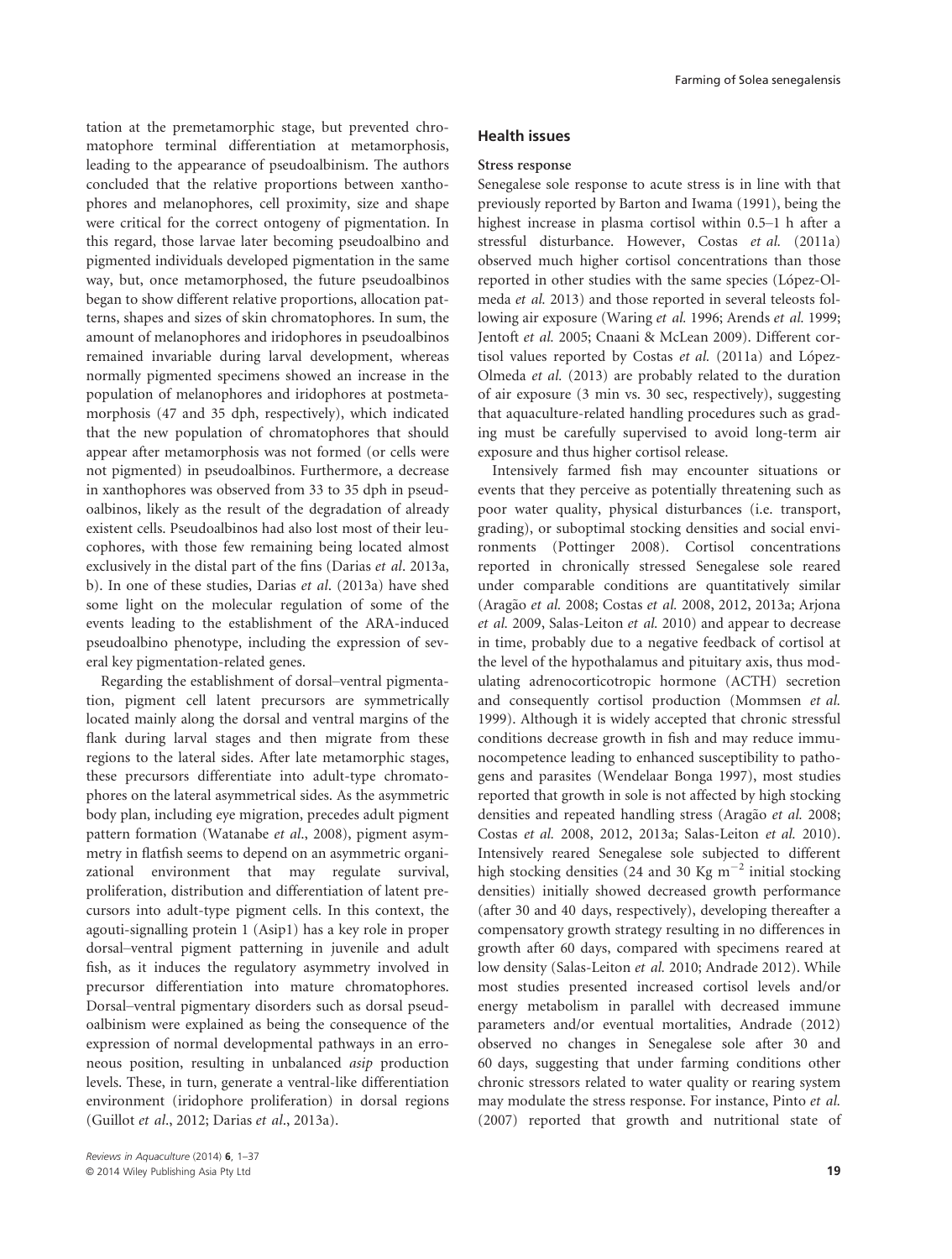Senegalese sole juveniles were adversely affected following chronic exposure to high environmental ammonia (497 mg  $L^{-1}$  NH<sub>3</sub>) for 52 days. Similarly, Arjona *et al.* (2009) observed a decrease in growth and feed intake in Senegalese sole reared at salinities lower than  $39\%$ , with the most profound effects observed at  $15\%$ . Therefore, sudden salinity changes and increases in environmental ammonia represent a potential risk for Senegalese sole farms and must be avoided to increase productivity, while other intrinsic factors in intensive sole production such as repeated handling and high stocking density do not seem to be an issue provided that optimum rearing conditions are guaranteed.

Dietary effects, in particular the effect of ARA/EPA ratio, in the stress response of this species have also been investigated by Alves-Martins et al. (2011). These authors observed a quicker recovery from an air exposure acute stress, but not from a repeated stress (determined as the return of cortisol to basal levels) when postlarvae were fed a low ARA/EPA ratio (0.7). The same authors (Alves-Martins et al. 2013) later found that increases in dietary levels of ARA (up to 1.7% TFA) were positively associated with post-stress cortisol levels, and the highest tested ARA level (2.3% TFA) seemed to slightly enhance basal cortisol level and alter the response to stress in postlarvae at 35 dph.

On the other hand, differences in Senegalese sole plasma cortisol levels may also be related to genetic factors. Within a single strain or population, variation in stress responses also has a genetic component and some fish may be predisposed to consistently exhibit high- or low-cortisol responses to stressors (Tort et al. 2001). Therefore, selection of phenotypic characters (e.g. high- or low-cortisol responders) could be considered to improve production.

#### Immune response

The vertebrate innate immune system recognizes pathogenic and nonpathogenic micro-organisms via germlineencoded pathogen pattern recognition receptors (PRRs) that sense particular structures of the micro-organisms (pathogen-associated molecular patterns, PAMPs) and initiate a well-orchestrated immune response (Boltaña et al. 2011). The few existing studies on the Senegalese sole immune responses have mainly focused on innate immunity, particularly on the interactions between bacterial pathogens and parameters involved in responses to pathogens and stressful rearing conditions. Costas et al. (2013b) reported leucocyte responses to inflammation in both peripheral blood and peritoneal cavity following challenge with two Photobacterium damselae subsp. piscicida (Phdp) strains from different geographical origins, thus corroborating the hypothesis of cell migration to the inflammatory focus in fish. In vitro assays showed diverse innate immune

responses of Senegalese sole phagocytes challenged with different strains of either Phdp (PC566.1 and PP3) or Tenecibaculum maritimum (ACC6.1 and ACC13.1), suggesting that PRRs from sole macrophages may have detected PAMPs associated with DNA structures unique for each bacterium isolate (Costas et al. 2013b,c). Lipopolysaccharide, an endotoxin found on the bacterial cell membrane, is considered to be the prototypical PAMP and was found to increase the level of expression of hepcidin antimicrobial peptide in both intraperitoneally injected Senegalese sole (Osuna-Jiménez et al. 2009) and primary head-kidney cell culture (Costas et al. 2013d). Mx protein, an interferoninduced protein that protects against viral infections, has also been studied in Senegalese sole (Fernández-Trujillo et al. 2008a). Fernández-Trujillo et al. (2008b) reported different Mx expression profiles following both poly I:C injection and solevirus inoculation. Additionally, the Senegalese sole innate immune machinery also increased following a mixed leucocyte reaction. The level of expression of interleukin (IL)-1 $\beta$ , IL-8, hepcidin antimicrobial peptide and g-type lysozyme increased after the incubation of blood leucocytes from three different individuals at 24 and 48 h (Costas et al. 2013d).

Several humoral substances and cell secretions also contribute to the natural resistance of fish to pathogenic and infectious agents. These include complement, transferrins, antiproteases, various lytic enzymes (e.g. lysozyme), lectins, C-reactive protein, interferon and enzyme inhibitors (Ellis 1999). Moreover, some of these factors, such as lysozyme and complement, appear to be more potent in fish than in mammals (Ellis 2001). Senegalese sole increased plasma lysozyme and peroxidase activities following challenge with Phdp, consistent with blood neutrophilia and monocytosis and the increase in neutrophils and macrophage numbers in the peritoneal cavity at 24 h postchallenge (Costas et al. 2013b). This study also showed different responses of the alternative complement pathway (expressed as ACH50) against two Phdp strains, being higher at 24 h than those reported for European sea bass and gilthead sea bream challenged with the same pathogen (Mauri et al. 2011). Therefore, ACH50 appears to be a mechanism of greater importance, among other possible responses, against this particular pathogen in Senegalese sole.

#### The neuroendocrine–immune network

The suppressive effect of stress on the immune system is highly disputable and does not necessarily translate into decreased resistance to infection in both mammals and fish (Dhabhar 2009; Verburg-van Kemenade et al. 2009). Depending on the duration and severity of the stressor, increased glucocorticoid levels may enhance innate and adaptive immune responses, while similar hormone levels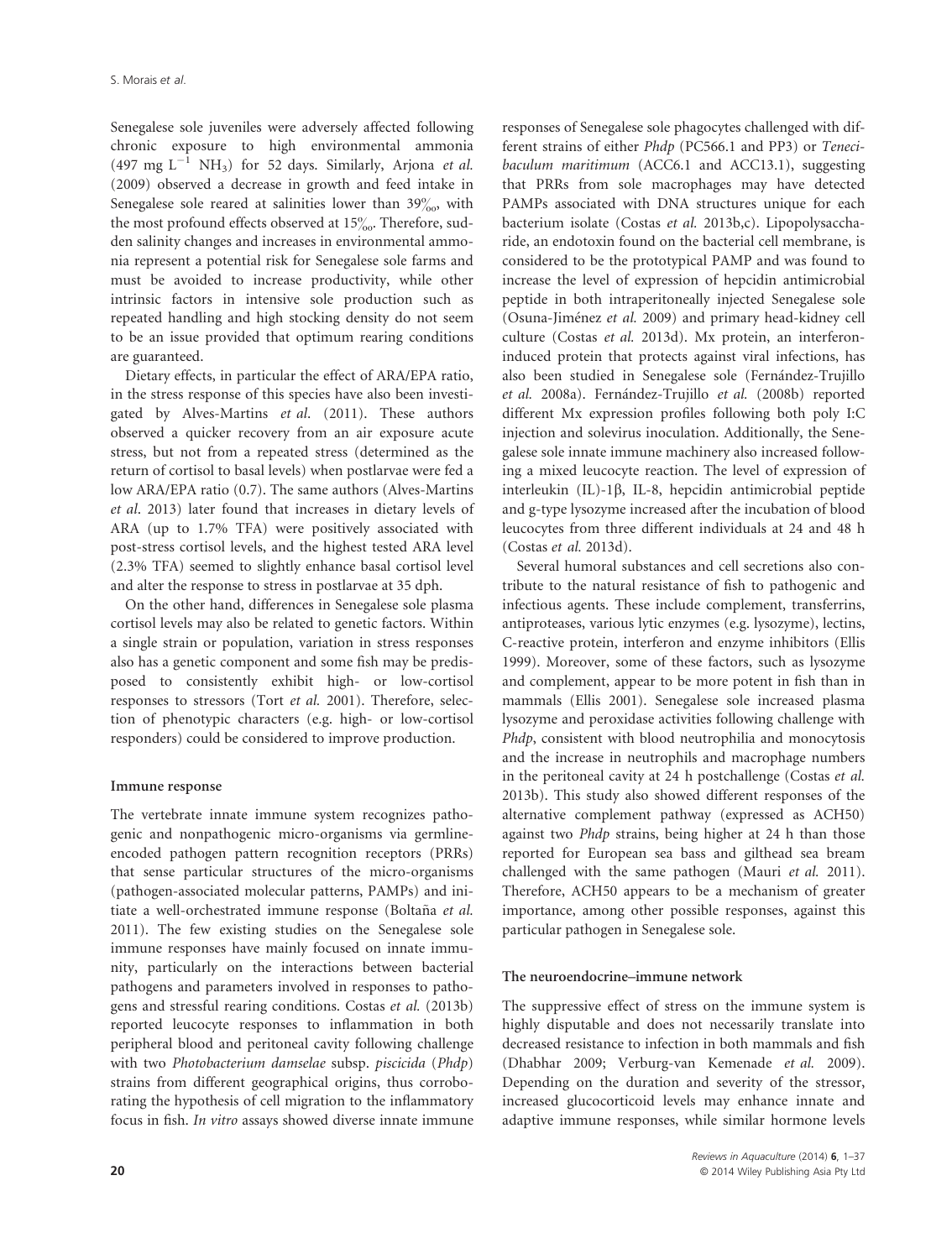may suppress immune function. Acute and chronic stressful husbandry conditions induced different responses in several cell-mediated and humoral innate immune parameters of Senegalese sole. While plasma lysozyme activity decreased at 4 h after air exposure (Costas et al. 2011a) and after 18 days under high stocking density (Costas et al. 2013a), those levels increased in sole submitted to weekly handling for 14 and 28 days (Costas et al. 2012) or daily handling for 14 days (Costas et al. 2011b). Similarly, ACH50 was negatively correlated with plasma cortisol levels in specimens exposed to acute stress or reared at high density (Costas et al. 2011a, 2013a), whereas daily stressed sole for 14 days presented higher ACH50 values than control fish (Costas et al. 2011b). Senegalese sole respiratory burst responses to handling stress also showed different patterns. For instance, the release of reactive oxygen species decreased in stimulated macrophages from sole submitted to daily handling for 14 days, while nitric oxide production followed the opposite pattern (Costas et al. 2011b). Although chronically stressed specimens from the latter study showed a higher resistance to Phdp than undisturbed fish, Senegalese sole treated with dexamethasone (a potent glucocorticoid) for 14 days appeared to be more susceptible to the same pathogen (Salas-Leiton et al. 2012). The modulation of the innate immune system after a stress challenge was similarly observed in several teleosts. For instance, relevant genes associated with acute inflammation followed similar kinetics, and an upregulation was observed after acute stress or daily handling for 7, 14 and 28 days (Huising et al. 2003; Fast et al. 2008). In contrast, leucocytes' respiratory burst activity decreased in specimens submitted to handling (Pulsford et al. 1994). Moreover, several *in vitro* studies demonstrated that cortisol alone inhibits lipopolysaccharide-induced expression of several immune-related genes (Saeij et al. 2003; Fast et al. 2008; Stolte et al. 2008; Castillo et al. 2009).

In vivo neuroendocrine–immune interactions are thus dependent on the actions of various hormones (e.g. catecholamines, cortisol, ACTH, b-endorphin) and cytokines (e.g. IL-1 $\beta$ , IL-6 and TNF- $\alpha$ ), as well as on their interactions (Verburg-van Kemenade et al. 2009). This could explain the enhanced immune function frequently observed in Senegalese sole submitted to repeated handling (Costas et al. 2011b, 2012). Other hormones released during repeated stress responses may influence innate immune mechanisms at a higher degree, decreasing the suppressive effects of cortisol. In contrast, a different situation probably occurs during constant chronic situations such as high stocking density, where cortisol plays an immunosuppressive role. This hypothesis is supported by the increased susceptibility to opportunistic pathogens observed in Senegalese sole reared at high stocking density (Costas et al. 2008), in line with a general decrease in immune function

(Salas-Leiton et al. 2010; Costas et al. 2013a). Although Andrade (2012) did not observe changes in the immune competence of intensively reared Senegalese sole during 60 days, especial attention must be given to rearing conditions and handling protocols to improve productivity, given that the immune system may be modulated. Further studies would be instrumental to unravel the mechanisms that Senegalese sole subjected to repeated handling may have adopted during resistance to bacterial challenge. These studies should consider leucocyte trafficking and redistribution, cytokine kinetics and the release of hormones other than cortisol.

#### Current and emergent diseases

One of the main factors that has historically hampered Senegalese sole farming has been the high incidence and intensity of diseases (Padrós et al. 2003; Toranzo et al. 2003). Although most of the diseases have been described in other species, sole seems quite prone to become infected by cohabitation with other fish species. In the early 90s it was usual to find gilthead sea bream, European sea bass or turbot in the same facilities as Senegalese sole. This was a determining factor for the development of diseases in sole and for the economic viability of the farms and was one of the reasons explaining the producer's hesitation in taking on the mass production of this alternative species. Nowadays, sole are reared in specific facilities with controlled environmental factors, highly reducing the risk of transmission. Nonetheless, some diseases are still common in Senegalese sole production systems, possibly associated with the lack of appropriate standardized rearing techniques and sometimes due to poor husbandry or hygienic conditions of the tanks, or when the temperature exceeds 22°C (Cañavate 2005). Currently, the main pathological problems are bacterial diseases, mainly tenacibaculosis (formerly flexibacteriosis, fin rot or black patch necrosis), photobacteriosis (formerly pasteurellosis) and vibriosis.

Tenacibaculosis, which is mainly caused by Tenacibaculum maritimum (formerly Flexibacter maritimum), can cause significant morbidity and mortality in fish farms in many countries, limiting the culture of economically important marine fish species (Santos et al. 1999). The presence of this pathogen in sole in Europe was first described in Scotland from common sole suffering from the so-called black patch necrosis (BPN) (Bernardet et al. 1990), probably the most important problem in the early culture attempts of this species because of its high incidence (McVicar & White 1979, 1982). Some years later, Cepeda and Santos (2002) isolated for the first time T. maritimum from Senegalese sole in south-west Spain, where it caused almost 100% mortality of the affected stocks. Affected sole usually display several external signs including eroded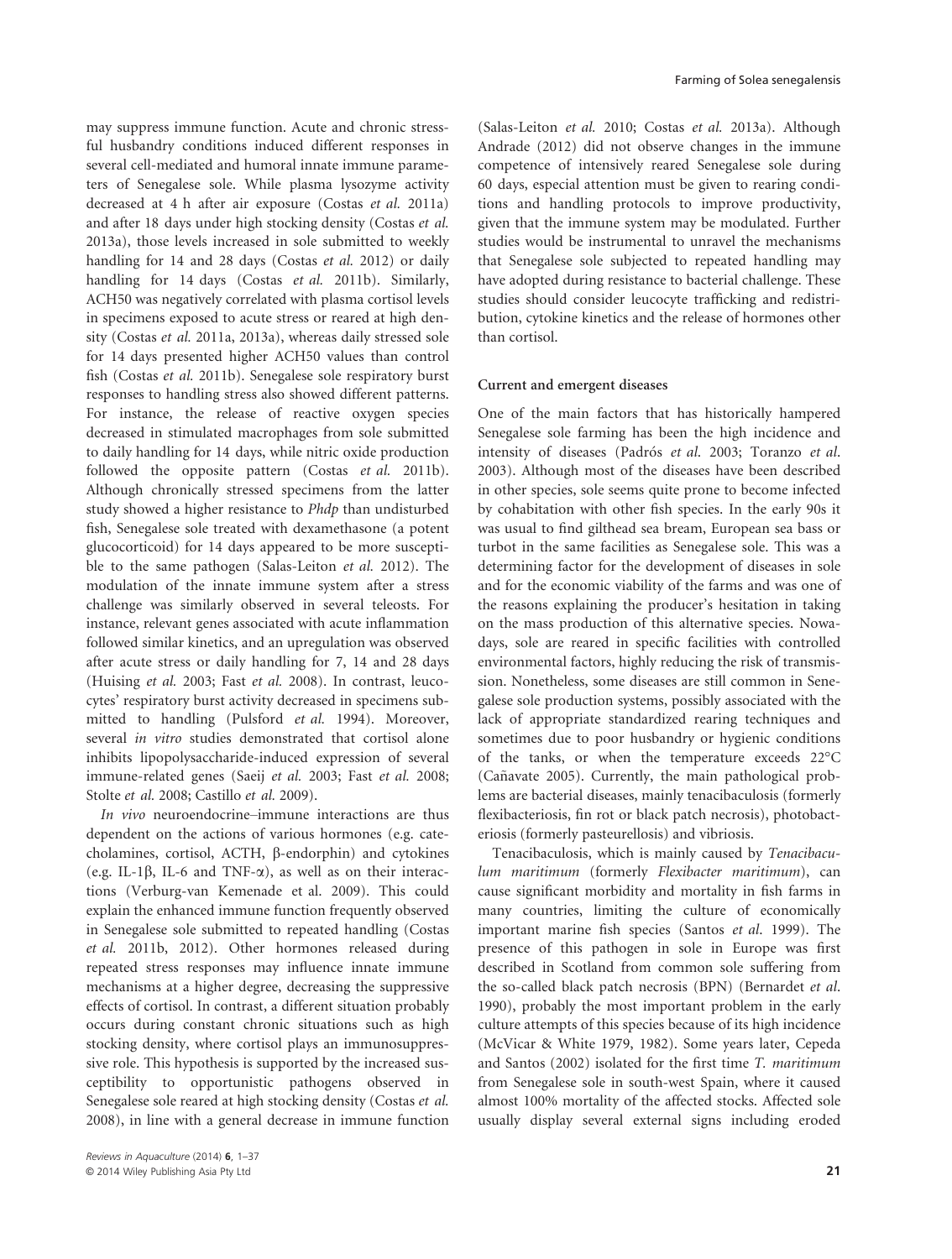mouth, rotten fins and skin lesions. Although this disease was reported to be highly infectious, it seemed to be both prevented and controlled by providing a sand substrate in the rearing tanks (McVicar & White 1982). This is paradoxical given that the use of sand in sole farming has been considered adverse as deficient management and hygiene may favour the emergence of bacterial infections (Howell 1997). However, culturing these fish in smooth hard-bottomed tanks without sand has been associated with a series of harmful effects (Ottesen & Strand 1996; Ottesen et al. 2007). Recently, Vilar et al. (2012) described particularly severe ulcerative disease outbreaks in cultured Senegalese sole associated with T. maritimum. Grossly, the affected fish showed total loss of epidermis and dermis and extensive necrosis of the muscle layers. Many other environmental conditions such as higher temperatures, salinity, low water quality, excess of UV light and also management factors (i.e. high density and poor feeding) and host-related factors (stress, skin surface condition) have also been described associated with this disease (Avendaño-Herrera, 2005). Being a disease that may cause both skin lesions and systemic problems, combined treatments with external disinfectants (such as formalin or hydrogen peroxide) and oral treatments with antibiotics are usually used. Florfenicol, oxytetracycline, flumequine, potentiated sulphonamides and especially enrofloxacin were used for controlling T. maritimum outbreaks, although the rapid appearance of resistant strains has been described (Avendaño-Herrera, 2005). Other Tenacibaculum species such as T. discolor and T. soleae have also been isolated from diseased Senegalese sole (Piñeiro-Vidal et al. 2008a,b), showing the typical signs observed in fish affected by T. maritimum. Regarding vaccination, there is nowadays a commercially available bacterin to prevent the disease caused by T. maritimum in turbot (Icthiovac  $TM^{\circledcirc}$ ), which is applied by bath in fish from 1 to 2 g followed by a booster injection in fish from 20 to 30 g (Avendaño-Herrera et al. 2006). Although no licensed commercial vaccines are yet available for sole, autovaccines made using the strains isolated from the farms can also be used in this species.

Photobacteriosis, caused by Photobacterium damsela ssp. piscicida, is responsible for high losses in the aquaculture industry as it provokes massive mortalities in several marine fish species such as gilthead sea bream (Toranzo et al. 1991), sea bass (Balebona et al. 1992), and in the flatfish Japanese flounder (Fukuda et al. 1996), among others. As it was first recorded in farmed Senegalese sole in south-west Spain (Zorrilla et al. 1999), several sole farms, mainly in the south of Spain, have suffered mortalities caused by this disease (Magariños et al. 2003). In most cases, peracute mortalities without apparent lesions are the most typical manifestation found mainly in juveniles. However, in subacute and chronic cases, external lesions of infected fish

included only unspecific symptoms such as dark skin coloration and swelling of the abdominal cavity. This disease particularly affects Senegalese sole at temperatures above 18°C and usually triggers severe acute cases in which mortality can be extremely high (Padrós et al. 2003).

Vibrioses affecting Senegalese sole are usually detected as secondary infections associated with an initial Tenacibaculosis, but often they can also be primary infections and its pathogenesis is still unclear (Padrós et al. 2003). Vibrio harveyi and V. parahaemolyticus are pathogenic bacteria which were described in an outbreak of farmed sole by Zorrilla et al. (2003), causing moderate mortalities in the south of Spain. Main external signs of the disease were skin ulcers and haemorrhagic areas near the fins and mouth (Zorrilla et al. 2003). Rico et al. (2008) also characterized strains of V. harveyi from diseased-farmed Senegalese sole in Spain from 2000 to 2004, and, recently, Gomez-Gil et al. (2012) isolated Vibrio alfacsensis from cultured sole in two regions of Spain.

There are several studies on vaccination against these diseases (e.g. Romalde et al. 2005), and a divalent vaccine against P. damselae subsp. piscicida and V. harveyi that provides short-time protection is being studied (Arijo et al. 2005). Although no vaccines for sole have been registered at present, autovaccines against P. damsela and Vibrio species have been used in some farms. In addition, recent studies on probiotics to control Photobacteriosis and different Vibrio species have given encouraging results (Garcia de la Banda et al. 2012; Tapia-Paniagua et al. 2012; Batista et al. 2013).

Recently, Magariños et al. (2011) reported Aeromona salmonicida subspecies salmonicida as the causative agent of a 'typical' furunculosis outbreak in cultured sole in a marine farm operating in a recirculation system in Galicia. Affected fish showed haemorrhagic areas at the base of the dorsal and ventral fins and, in some cases, ulcerative lesions on the ventral surface. Internally, peritoneal cavities were completely filled with ascitic fluid, and livers were extremely pale and showed petechiae. In this particular case, soles were grown in a farm which also produced turbot, which pointed towards a potential crossed infection of this bacterium from one fish species to another.

Similarly, Castro et al. (2012) isolated Edwarsiella tarda in Senegalese sole growing in a farm which also produced turbot, which again pointed towards a potential crossed infection. Affected fish showed cutaneous lesions in the dorsal surface, tumefactions around the eyes and haemorrhages in their ventral surface, as well as internal lesions – abundant ascitic fluid, anaemic liver and kidney with petechial haemorrhages.

Regarding lesions in internal organs, granulomas in the kidney and spleen were observed in this fish species related to acid-resistant bacteria, Ziehl–Neelsen-positive stain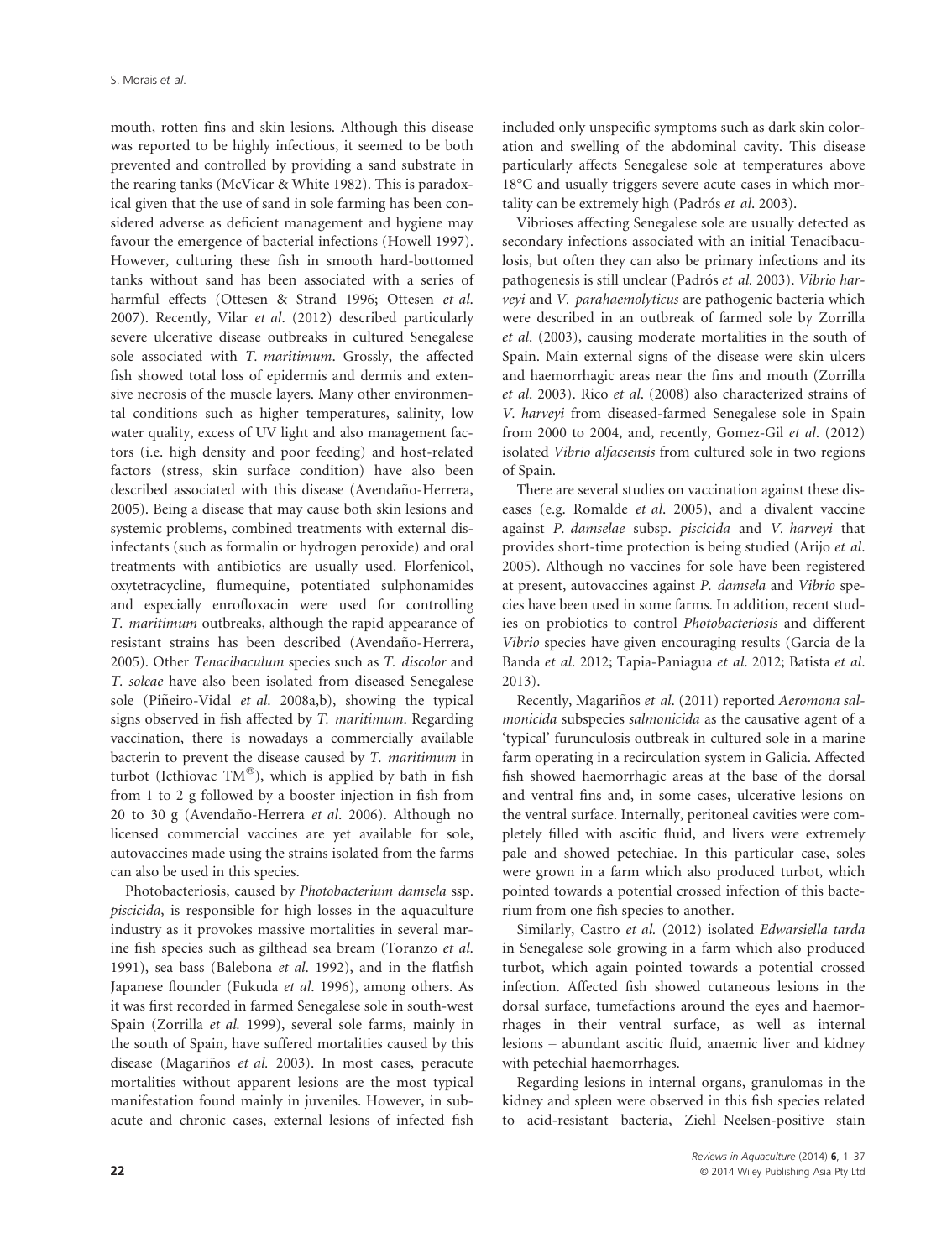(F. Padrós, pers. comm., 2013). These bacteria, resembling Mycobacterium spp., could represent a potential new hazard for cultured sole. Transmission of mycobacteria in fish is poorly understood, but water and associated biofilms are natural habitats for Mycobacterium spp. (Pedley et al. 2004), and therefore, recirculation systems may play an important role in its transmission in aquaculture.

Although progress has been made on nutrition and feeding, the lack of specific and standardized diets for some life stages of this species may also facilitate bacterial infections. With respect to this, bacterial enteropathy possibly associated with the administration of contaminated live food has been observed in larvae and juveniles (Padrós et al. 2003).

As viral diseases, betanodaviruses, the aetiological agents of the viral nervous necrosis or viral encephalopathy and retinopathy (VER), have also been detected in Senegalese sole (Starkey et al. 2001; Thiéry et al. 2004; Cutrín et al. 2007; Olveira et al. 2009; Hodneland et al. 2011). Although the typical nervous clinical signs and high mortalities are usually less common in sole than in other species, fish can show abnormal swimming behaviour and moderate to high mortalities (Hodneland et al. 2011). However, a serious episode of mortality associated with the presence of VER was detected in juvenile common sole reared in a farm where it had been previously detected in a batch of croaker, Umbrina cirrosa fry (Borghesan et al. 2003). Although this virus can be transmitted horizontally by contact between diseased and healthy fish, the main transmission route is vertical (Barja 2004), which highlights the importance of detecting broodstock carriers that could transmit the virus to the larvae through fertilized eggs. Currently, there are no efficient treatments or commercial vaccines for nodavirus. The recommendation is that affected stocks are immediately removed and sacrificed when the virus is detected. However, there are some promising results from oral, bath and injection vaccination in other fish species such as the sevenband grouper, Epinephelus septemfasciatus (Lin et al. 2007; Kai & Chi 2008; Nishizawa et al. 2009; Yamashita et al. 2009).

Birnavirus and lymphocystis virus were also detected in cultured sole (Rodríguez et al. 1997; Toranzo et al. 2003; Alonso et al. 2005; Cano et al. 2010). The birnavirus was described as the agent causing 100% mortality in wild Senegalese sole broodstock introduced into a culture facility in south-west Spain, and its external signs were dark coloration, hyperactivity and uncoordinated swimming behaviour (Rodríguez et al. 1997). The characterization of this virus indicated its similarity to infectious pancreatic necrosis virus (IPNV). However, both birnavirus and IPNV are widely distributed and affect many different aquatic organisms, and therefore, its role as a primary pathogen in sole species is not so clear. Lymphocystis disease is caused by an iridovirus with a worldwide geographical distribution that

involves a chronic disease characterized by papilloma-like lesions typically on the skin, fins and tail (Walker & Hill 1980). Although no viral haemorrhagic septicaemia virus (VHSV) outbreaks have been reported for the time being, López-Vazquez et al. (2011) demonstrated the susceptibility of Senegalese sole to a VHSV strain isolated from wild Greenland halibut, Reinhardtius hippoglossoides, and farmed turbot. On the other hand, in wild fish stocks which were held as future breeders, the presence of intracytoplasmic inclusion bodies in erythrocytes was detected causing low but continuous mortality (Padrós et al. 2003). Until now, the presence of viral particles has not been demonstrated, although the existence of a process similar to VEN (viral erythrocytic necrosis), or similar processes described in other species, was not ruled out.

In recent years, systemic amoebic disease has become the main parasitic problem in cultured Senegalese sole. Although the condition was not associated with high mortalities, reduced growth and high morbidity were noted and fish show protuberances on the skin surface in addition to unspecific signs of disease (lethargy with sporadic and erratic swimming) (Constenla & Padrós 2010). Furthermore, the muscular lesions developed can later prevent the commercialization of the fish. Endolimax piscium (Archamoeba) is the causative agent of this amoebiasis (Constenla et al. 2014), causing a granulomatous inflammatory reaction mainly in muscle but also in different internal organs of the host. This parasite was also detected within the intestinal epithelium and submucosa in both lesioned fish and apparently healthy fish (Constenla & Padrós 2010). This location seems to be an initial stage in the development of the disease, and, consequently, early detection of the parasite in the farm should be considered a priority for the management of this disease in sole culture, as there is no known effective treatment against these parasites. Amoeboid organisms similar to Neoparamoeba sp. have also been observed in cultured Senegalese sole causing a chronic proliferative mucoid inflammation in gills similar to amoebic gill disease in turbot, with epithelial hyperplasia and fusion of lamellae in the apical region of some filaments (F. Padrós, pers. comm., 2012). At present, the most effective treatment against these gill amoebae seems to be freshwater baths.

Some sporadic infections by protist parasites such as flagellates or ciliates (Amyloodinium, Cryptobia and Cryptocaryon) have also been described (Padrós et al. 2003), usually in cases where sole were reared in ponds. Albeit infrequently, cases of massive parasitosis can eventually lead to high mortalities, especially in sole grown at high temperatures and in recirculation systems. Palenzuela et al. (2007) described an infection by Enteromyxum scophthalmi in sole cohabiting with infected turbot, and other Myxozoa such as E. leei and Ceratomyxa sp. have also been observed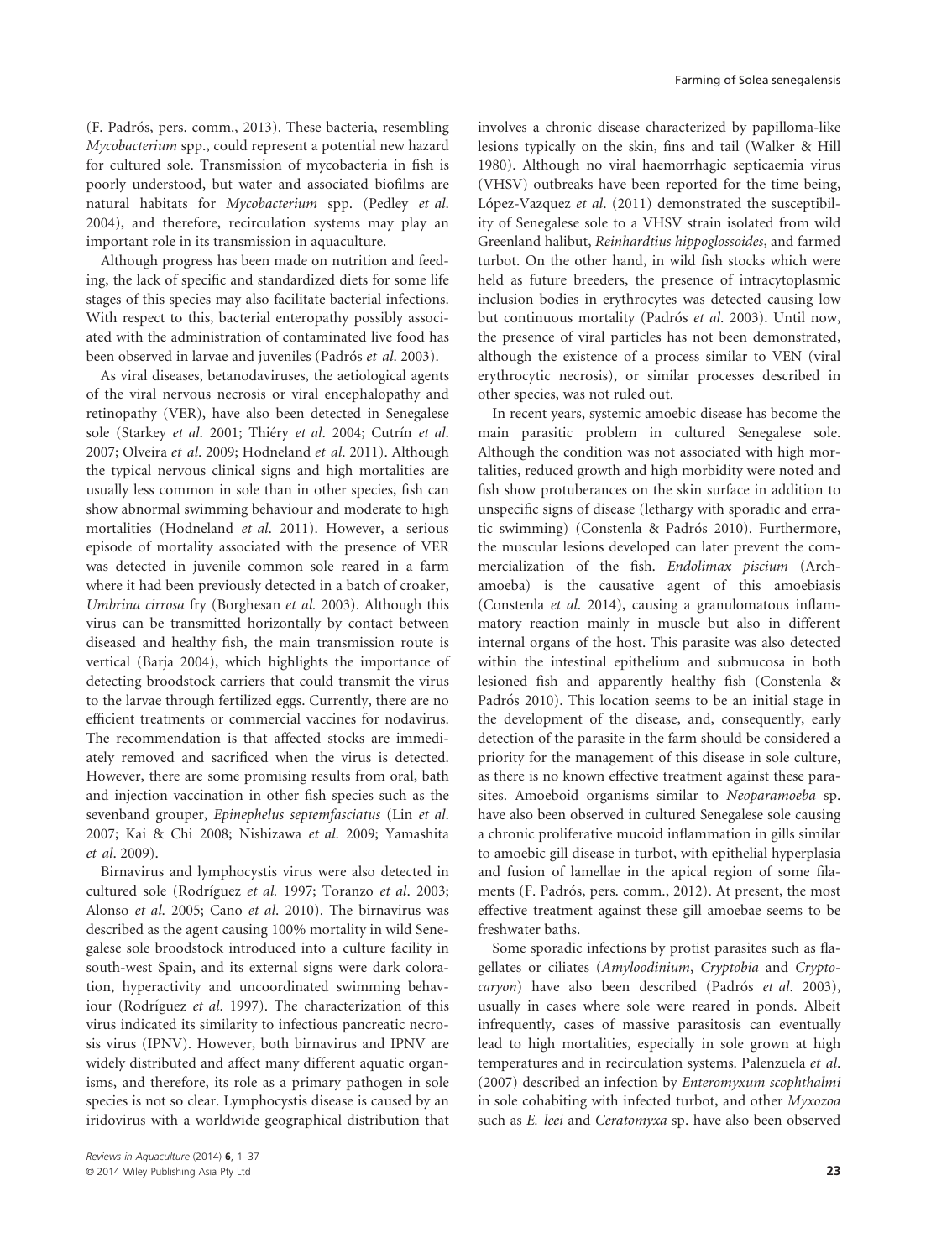in sole. However, as sole are currently reared in specific facilities, it seems that infections by Enteromyxum spp. isolated from highly susceptible fish species such as gilthead sea bream and turbot are not a real threat to sole farming, only a potential risk. Other internal parasites have occasionally been observed in cultured sole, such as myxosporidia found in renal tubules, xenomas of the microsporidian Tetramicra sp. in muscle and digenean metacercariae also encysted in the musculature (Padrós et al. 2003). Moreover, ectoparasites such as the leech Hemibdella solea (Hirudinea) have been identified on broodstock of Senegalese sole in the Virginia Institute of Marine Science (Gloucester Point, USA), but it does not seem to adversely affect the fish and can be controlled with low salinity (Dinis et al. 1999).

Finally, pathologies of apparently noninfectious origin have also been described by Padrós et al. (2003): cell necrosis of the subdermal adipose tissue, related to lipid peroxidation and/or excessive exposure to sunlight, characterized by yellowish areas at the base of dorsal and anal fins which can be associated with secondary bacterial infections; and kidney damage due to the deposition of minerals in the tubular lumen, similar to the processes of nephrocalcinosis. In addition, chronic exophthalmia due to the presence of retrobulbar and periocular bubbles was found in Senegalese soles from ponds under hyperoxic conditions (Salas-Leiton et al. 2009). Affected fish also showed bubbles in gills, causing lamellar obstruction, and under the skin all over the body, and deaths were attributed specially to asphyxia and tissue destruction (Salas-Leiton et al. 2009). Lastly, Senegalese sole seems to be very sensitive to changes in environmental and rearing conditions compared with other farmed species, and therefore, even small changes could be more challenging for this species (F. Padrós, pers. comm., 2014).

#### Conclusion and future perspectives

This review clearly demonstrated that important progress has been made in the last decade towards developing a stronger and sustainable aquaculture industry for Senegalese sole, as a result of a strong and consistent research effort in several biological disciplines. The industry has now advanced from simply adapting culture protocols and methods that are routinely used in other marine aquaculture species as it is becoming increasingly clear that Solea spp. have important reproductive, behavioural, nutritional and physiological particularities that need to be taken into account in the rearing of these species. Some of these particularities result in challenges that are especially difficult to tackle, such as the reproductive difficulties of G1 stocks and high growth dispersion, which, in spite of considerable advances in knowledge gained on the reproductive biology

and behaviour of Senegalese sole in captivity and on its digestive physiology and nutritional requirements, are still important bottlenecks for its cultivation. On the other hand, a major progress has been the change in production systems from predominantly earth ponds or salt marshes to dedicated recirculation systems, which has enabled dramatically improving disease issues in sole farms by eliminating contact with other fish species and enabling a much higher control of environmental parameters. It has also become apparent that many disease outbreaks occurred and were intensified when temperatures rise above 20–22°C, which has led the industry to either procure areas in which the temperature can be easily maintained below these values or invest in RAS technologies. In addition, recent studies have started gathering information on the immune system of sole and how the immune response can be modulated or affected by a range of parameters, including the environment and stress. It is hoped that this knowledge will serve to improve aquaculture practices, leading to improved well-being and reduction in susceptibility to diseases, as well as help develop prophylactic measures and products, such as vaccines. Moreover, recent research has uncovered an extraordinary capability of Senegalese sole to biosynthesize DHA from EPA which, possibly associated with lower requirements for LC-PUFA, explains at least partly the easiness of larval culture and high survival during the hatchery stage, as well as the good performance results and high flesh quality obtained when on-growing sole with diets containing high levels of PP and VO. At a time when the global aquaculture industry is struggling with a major sustainability issue related to the need to replace FM and FO in aquaculture feeds, this unique characteristic represents a very important selling point that differentiates Senegalese sole from other marine aquaculture species. On the other hand, a lot more is now known regarding the specific nutritional requirements of Senegalese sole, and hopefully, this will lead to larval dietary regimes reducing phenotypic abnormalities, as well as to the formulation and commercialization of improved weaning and on-growing species-specific diets. Advances in knowledge on the digestive physiology and feeding rhythms of this species are also noteworthy and should help improve weaning protocols and reduce growth dispersion.

Therefore, it is believed that there is now a good knowledge base that should have a strong impact in reducing many of the classical and specific bottlenecks in Senegalese sole culture. Future research is still required to achieve sustainable industrial production from G1 stocks of Senegalese sole. This will need a multidisciplinary approach to focus on two principal aspects: (i) the control and development of male reproductive behaviour from the larvae through to successful courtship and spawning and (ii) the control of sperm production and sperm management. Much work has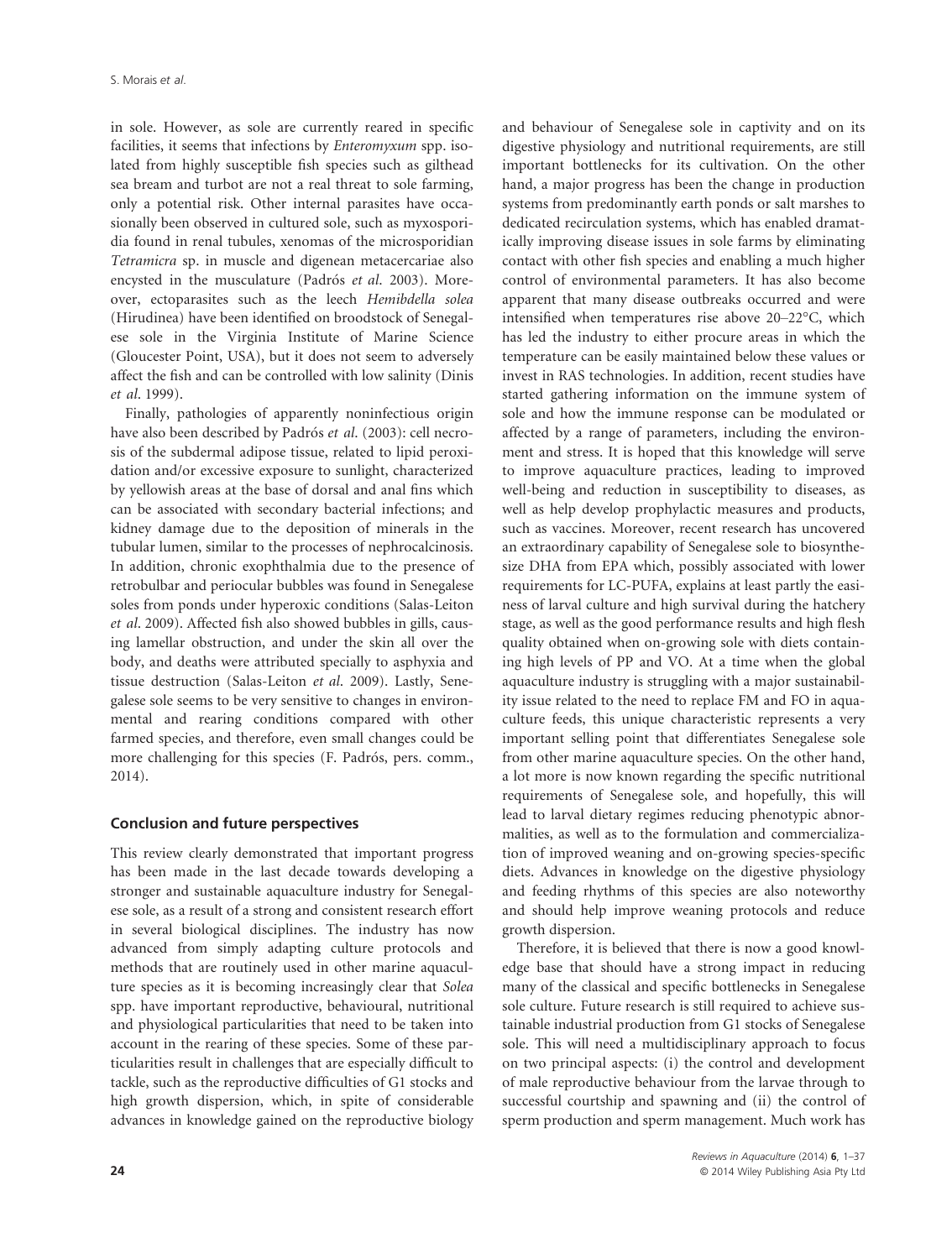been carried out recently that has greatly increased the understanding of Senegalese sole reproduction and, furthermore, enabled substantial improvements to protocols that were, however, still insufficient to solve the reproductive dysfunction of cultured broodstocks. Behavioural research needs to examine social interactions, the bases of reproductive dominance and development of courtship behaviour. Endocrine research needs to aim at the control of both reproductive behaviour and sperm production. Chemical communication may also be involved, and the olfactory system should be investigated. Research on larval development will be necessary to determine the influence of external factors (temperature, illumination, nutrition) on sexual differentiation and sex ratio of the population and on later potential effects on puberty and reproductive performance at adulthood. Research on optimized broodstock, weaning and on-growing diets will improve performance of farmed sole, make production more cost-effective and further reduce quality and welfare problems.

Finally, a noteworthy aspect which will likely shape the next decade of research to come is the arrival of the 'genomics era' to aquaculture in general and to flatfish in particular. In recent years, a strong investment has been made to develop genomic resources for Solea spp. which will open up ample possibilities for molecular studies devoted to gain a deeper understanding of biological processes and with potential to also be used in future breeding programmes, to identify molecular markers for traits of economical interest (Cerdà et al. 2008b; Cerdà & Manchado 2013; García-Cegarra et al. 2013). An important tool currently available to the academic community for gene sequence mining is the Solea transcriptome database (generated from different tissues, developmental stages or stimuli treatments) with a global assembly containing >1560 million reads, >694K UniGenes and >337K SNPs (SoleaDB, http://www.juntadeandalucia.es/agriculturaypesca/ifapa/ soleadb ifapa/). This emergent area is expected to boost new research to uncover the molecular basis of many different physiological processes, which might be at the root of some of the main biological bottlenecks that are currently holding up the industry.

#### Acknowledgements

This review pays tribute to the work carried out by many other researchers that, although not included as authors in this review, have made a significant contribution to advances in the research of S. senegalensis, as reflected in the reference list, supported by numerous National and EU-funded projects (too large of a list to be included here). A special word also to Bari Howell for his lifetime contribution to sole farming, and for chairing a series of Sole Workshops, which pushed sole into commercial farming and

also inspired this review. SM holds a Ramón y Cajal postdoctoral contract from the Spanish Ministry of Economy and Competitiveness (MINECO) and is supported by the European Commission Marie Curie Actions (FP7-PEO-PLE-2010-RG, Project No. 274184). BC and SE are supported by Fundação para a Ciência e a Tecnologia, Portugal (SFRH/BPD/77210/2011 and SFRH/BPD/49051/ 2008, respectively). Author contribution is as follows: SM coordinated the review, and all other authors contributed equally.

#### References

- Agulleiro MJ, Anguis V, Cañavate JP, Martínez-Rodríguez G, Mylonas CC, Cerda J (2006) Induction of spawning of captive reared Senegalese sole (Solea Senegalensis) using different delivery systems for gonadotropin-releasing hormone agonist. Aquaculture 257: 511–524.
- Agulleiro MJ, Scott AP, Duncan N, Mylonas CC, Cerda J (2007) Treatment of GnRHa implanted Senegalese sole (Solea senegalensis) with 11-ketoandrostenedione stimulates spermatogenesis and increases sperm motility. Comparative Biochemistry and Physiology A 147: 885–892.
- Alonso MC, Cano I, García-Rosado E, Castro D, Lamas J, Barja JL, et al. (2005) Isolation of lymphocystis disease virus from sole, Solea senegalensis Kaup, and blackspot sea bream, Pagellus bogaraveo (Brünnich). Journal of Fish Diseases 28: 221-228.
- Alves-Martins D, Engrola S, Morais S, Bandarra N, Coutinho J, Yúfera M, et al. (2011) Cortisol response to air exposure in Solea senegalensis post-larvae is affected by dietary arachidonic acid-to-eicosapentaeonic acid ratio. Fish Physiology and Biochemistry 37: 733–743.
- Alves-Martins D, Rocha F, Martínez-Rodríguez G, Bell G, Morais S, Castanheira F, et al. (2012) Teleost fish larvae adapt to dietary arachidonic acid supply through modulation of the expression of lipid metabolism and stress response genes. British Journal of Nutrition 108: 864–874.
- Alves-Martins D, Rocha F, Castanheira F, Mendes A, Pousão-Ferreira P, Bandarra N, et al. (2013) Effects of dietary arachidonic acid on cortisol production and gene expression in stress response of Senegaleses ole (Solea senegalensis) post-larvae. Fish Physiology and Biochemistry 39: 1223–1238.
- Ambrosio PP, Costa C, Sanchez P, Flos R (2008) Stocking density and its influence on shape of Senegalese sole adults. Aquaculture International 16: 333–343.
- Andrade T (2012) Effects of different stocking densities on growth, feed-intake, oxidative stress status and humoral immune parameters of Senegalese sole (Solea senegalensis) juveniles. Master Thesis, University of Porto, Portugal.
- Anguis V, Cañavate JP (2005) Spawning of captive Senegal sole (Solea senegalensis) under a naturally fluctuating temperature regime. Aquaculture 243: 133–145.
- APROMAR (2014) La Acuicultura en España 2014. Asociación Empresarial de Productores de Cultivos Marinos de España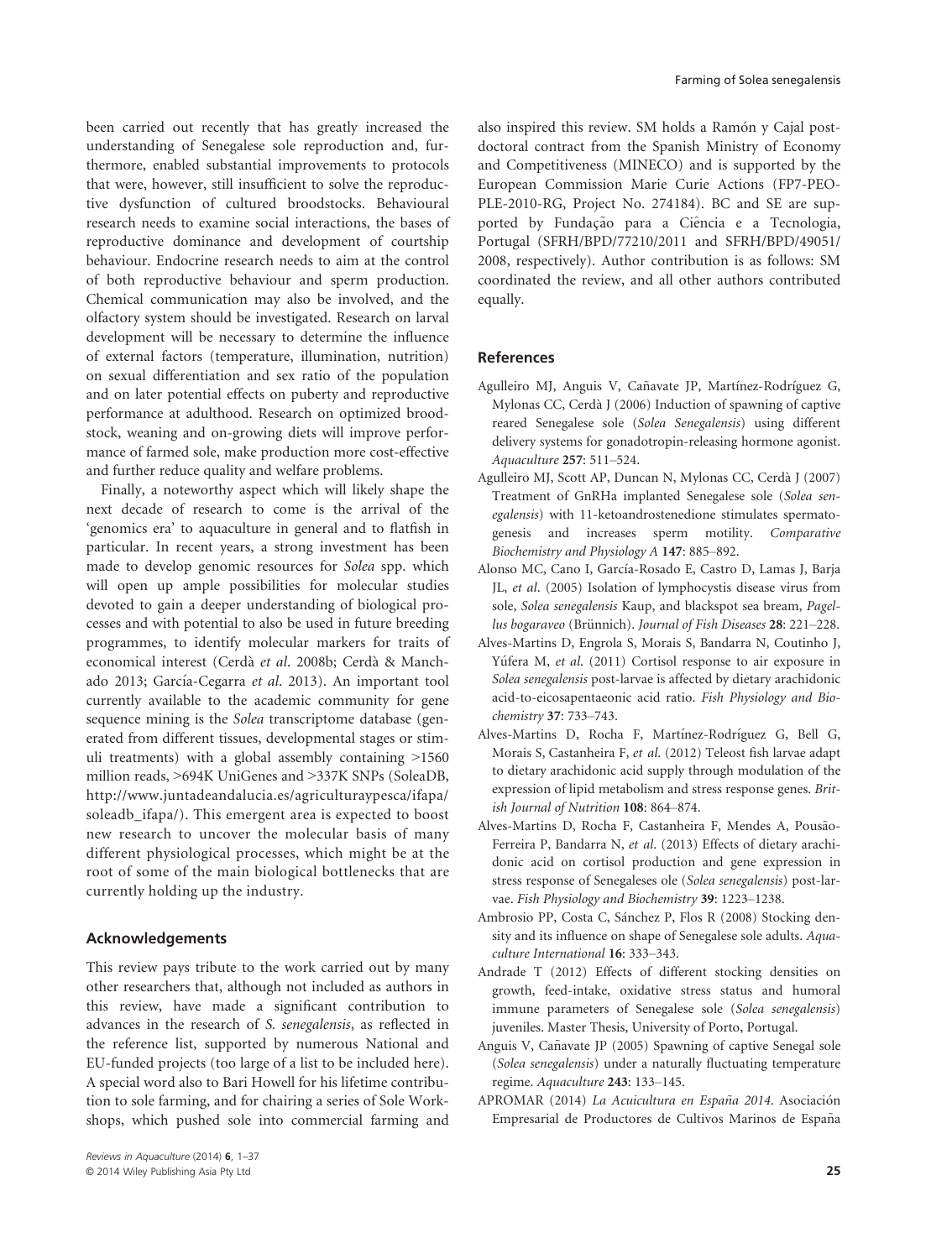(APROMAR) y la Asociación Española de Productores de Acuicultura Continental (ESCUA) (www.apromar.es; www. esacua.com).

- Aragão C, Conceição LEC, Fyhn HJ, Dinis MT (2004) Estimated amino acid requirements during early ontogeny in fish with different life styles: gilthead seabream (Sparus aurata) and Senegalese sole (Solea senegalensis). Aquaculture 242: 589–605.
- Aragão C, Corte-Real J, Costas B, Dinis MT, Conceição LEC (2008) Stress response and changes in amino acid requirements in Senegalese sole Solea senegalensis Kaup 1758. Amino Acids 34: 143–148.
- Aragão C, Pinto W, Dinis MT (2010) Dietary tyrosine utilisation in flatfish: the choice between metamorphosis and stress response. Aquaculture Europe 10 - Seafarming Tomorrow, pp. 133–134; 5–8 Oct 2010, Porto, Portugal.
- Arends RJ, Mancera JM, Muñoz JL, Wendelaar Bonga SE, Flik G (1999) The stress response of the gilthead sea-bream (Sparus aurata L.) to air exposure and confinement. Journal of Endocrinology 163: 149–157.
- Arijo S, Rico R, Chabrillon M, Diaz-Rosales P, Martínez-Manzanares E, Balelona MC, et al. (2005) Effectiveness of a divalent vaccine for sole, Solea senegalensis (Kaup), against Vibrio harveyi and Photobacterium damselae subsp. piscicida. Journal of Fish Diseases 28: 33–38.
- Arjona FJ, Vargas-Chacoff L, Ruiz-Jarabo I, Martín del Rio MP, Mancera JM (2007) Osmoregulatory response of Senegalese sole (Solea senegalensis) to changes in environmental salinity. Comparative Biochemistry and Physiology – Part A: Molecular and Integrative Physiology 148: 413–421.
- Arjona FJ, Vargas-Chacoff L, Ruiz-Jarabo I, Gonçalves O, Páscoa I, Martín del Rio MP, et al. (2009) Tertiary stress responses in Senegalese sole (Solea senegalensis Kaup, 1858) to osmotic challenge: implications for osmoregulation, energy metabolism and growth. Aquaculture 287: 419–426.
- Avendano-Herrera R (2005) Avances en el conocimiento del ~ patógeno de peces Tenacibaculum maritimum: implicaciones en el diagnóstico y prevención de la enfermedad. PhD thesis, Universidad de Santiago de Compostela
- Avendaño-Herrera R, Toranzo AE, Magariños B (2006) Tenacibaculosis infection in marine fish caused by Tenacibaculum maritimum: a review. Diseases of Aquatic Organisms 71: 255– 266.
- Balebona MC, Morinigo MA, Sedano J, Martinez-Manzanares E, ~ Vidaurreta A, Borrego JJ, et al. (1992) Isolation of Pasteurella piscicida from Seabass in southwestern Spain. Bulletin of European Association of Fish Pathology 12(1): 168–170.
- Barja JL (2004) Report about fish viral diseases. In: Alvarez-Pellitero P, Barja JL, Basurco B, Berthe F, Toranzo AE (eds) Mediterranean Aquaculture Diagnostic Laboratories, pp. 91–102. CIHEAM, Zaragoza.
- Batista S, Tapia-Paniagua ST, Morinigo MA, Nunez-Diaz JA, Goncalves JFM, Barros R, et al. (2013) Expression of immune response genes in sole (Solea senegalensis, Kaup 1858) induced by dietary probiotic supplementation following exposure to

Photobacterium damselae subsp. piscicida. Fish & Shellfish Immunology 34(6): 1638–1639.

- Barton BA, Iwama IW (1991) Physiological changes in fish from stress in aquaculture with emphasis on the response and effects of corticosteroids. Annual Reviews of Fish Diseases 1: 3– 26.
- Bayarri MJ, Muñoz-Cueto JA, López-Olmeda JF, Vera LM, Rol de Lama MA, Madrid JA, et al. (2004) Daily locomotor activity and melatonin rhythms in Senegal sole (Solea senegalensis). Physiology & Behavior 81: 577–583.
- Bayarri MJ, Guzmán JM, Ramos J, Piquer V, Mañanós E (2011) Annual variations of maturation inducing steroid in two cultured generations of Senegalese sole, Solea senegalensis. In: Proceedings 9th International Symposium on Reproductive Physiology of Fish, pp. 120–121, Thrissur (Cochin), India.
- Baynes SM, Howell BR, Beard TW, Hallam JD (1994) A description of the spawning behavior of captive Dover sole, Solea solea (L.). Netherlands Journal of Sea Research 32: 271–275.
- Baynes SM, Howell BR (1993) Observations on the growth, survival and disease resistance of juvenile common sole, Solea solea (L.), fed Mytilus edulis L. Aquaculture and Fisheries Management 24: 95–100.
- Benítez-Dorta V, Caballero M, Izquierdo M, Manchado M, Infante C, Zamorano M, et al. (2013) Total substitution of fish oil by vegetable oils in Senegalese sole (Solea senegalensis) diets: effects on fish performance, biochemical composition, and expression of some glucocorticoid receptor-related genes. Fish Physiology and Biochemistry 39: 335–349.
- Beirão J, Soares F, Herráez MP, Dinis MT, Cabrita E (2009) Sperm quality evaluation in Solea senegalensis during the reproductive season at cellular level. Theriogenology 72: 1251– 1261.
- Beirão J, Soares F, Herráez MP, Dinis MT, Cabrita E (2011) Changes in Solea senegalensis sperm quality throughout the year. Animal Reproduction Science 126: 122–129.
- Beirão J, Soares F, Pousão-Ferreira P, Diogo P, Dias J, Dinis MT, Herráez MP, Cabrita E (2015) The effect of enriched diets on Solea senegalensis sperm quality. Aquaculture 435: 187–194.
- Bernardet JF, Campbell AC, Buswell JA (1990) Flexibacter maritimus is the agent of "black patch necrosis" in Dover sole in Scotland. Diseases of Aquatic Organisms 8: 233–237.
- Bjørndal T, Guillen J (2014) The future of sole farming in Europe: cost of production and markets. Aquaculture Europe 39  $(2): 5-12.$
- Blanco-Vives B, Villamizar N, Ramos J, Bayarri MJ, Chereguini O, Sanchez-Vazquez FJ (2010) Effect of daily thermo- and photo-cycles of different light spectrum on the development of Senegal sole (Solea senegalensis) larvae. Aquaculture 306: 137–145.
- Blanco-Vives B, Vera LM, Mañanós E, Ramos J, Bayarri MJ, Sánchez-Vázquez FJ (2011) Exposure of larvae to daily thermocycles affects gonad development, sex ratio and sexual steroids in Solea senegalensis, Kaup. Journal of Experimental Zoology 315: 162–169.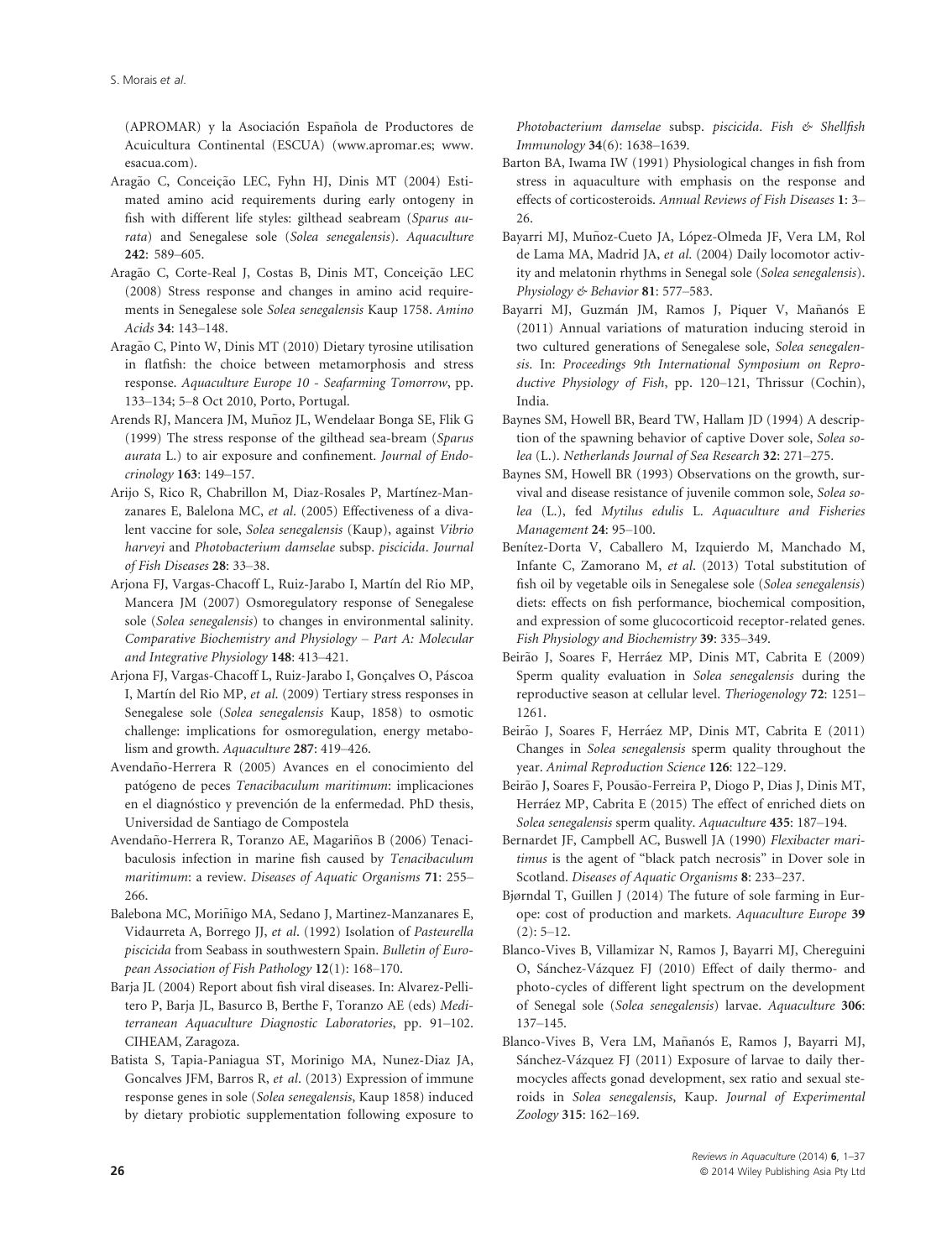- Blanco-Vives B, Aliaga-Guerrero M, Cañavate JP, García-Mateos G, Martín-Robles AJ, Herrera-Pérez P, et al. (2012) Metamorphosis induces a light-dependent switch in Senegalese sole (Solea senegalensis, Kaup) from diurnal to nocturnal behavior. Journal of Biological Rhythms 27: 135–145.
- Boglino A, Darias MJ, Ortiz-Delgado JB, Özcan F, Estévez A, Andree KB, et al. (2012a) Commercial products for Artemia enrichment affect growth performance, digestive system maturation, ossification and incidence of skeletal deformities in Senegalese sole (Solea senegalensis) larvae. Aquaculture 324– 325: 290–302.
- Boglino A, Gisbert E, Darias MJ, Estévez A, Andree KB, Sarasquete C, et al. (2012b) Isolipidic diets differing in their essential fatty acid profiles affect the deposition of unsaturated neutral lipids in the intestine, liver and vascular system of Senegalese sole larvae and early juveniles. Comparative Biochemistry and Physiology Part A 162: 59–70.
- Boglino A, Darias MJ, Estévez A, Andree KB, Gisbert E (2012c) The effect of dietary arachidonic acid during the Artemia feeding period on larval growth and skeletogenesis in Senegalese sole, Solea senegalensis. Journal of Applied Ichthyology 28: 411–418.
- Boglino A, Wishkerman A, Darias MJ, Andree KB, De la Iglesia P, Estévez A, et al. (2013) High dietary arachidonic acid levels affect the process of eye migration and head shape in pseudoalbino Senegalese sole Solea senegalensis early juveniles. Journal of Fish Biology 83: 1302–1320.
- Boglino A, Wishkerman A, Darias MJ, de la Iglesia P, Andree KB, Gisbert E, et al. (2014) Senegalese sole (Solea senegalensis) metamorphic larvae are more sensitive to pseudo-albinism induced by high dietary arachidonic acid levels than postmetamorphic larvae. Aquaculture 433: 276–287.
- Boglione C, Gisbert E, Gavaia P, Witten PE, Moren M, Fontagne S, et al. (2013a) A review on skeletal anomalies in reared European larvae and juveniles. Part 2: main typologies, occurrences and causative factors. Reviews in Aquaculture 5: 1–47.
- Boglione C, Gavaia P, Koumoundouros G, Gisbert E, Moren M, Fontagne S, et al. (2013b) A review on skeletal anomalies in reared European fish larvae and juveniles. 1: normal and anomalous skeletogenic processes. Reviews in Aquaculture 5: 99–120.
- Bolker JA, Hill CR (2000) Pigmentation development in hatchery-reared flatfishes. Journal of Fish Biology 56: 1029–1052.
- Bolker JA, Hakala TF, Quist JE (2005) Pigmentation development, defects, and patterning in summer flounder (Paralichthys dentatus). Zoology 108: 183–193.
- Boltaña S, Roher N, Goetz FW, MacKenzie SA (2011) PAMPs, PRRs and the genomics of gram negative bacterial recognition in fish. Developmental and Comparative Immunology 35: 1195–1203.
- Boluda Navarro D, Rubio VC, Luz RK, Madrid JA, Sánchez-Vazquez FJ (2009) Daily feeding rhythms of Senegalese sole under laboratory and farming conditions using self-feeding systems. Aquaculture 291: 130–135.
- Borges P, Oliveira B, Casal S, Dias J, Conceição L, Valente LMP (2009) Dietary lipid level affects growth performance and nutrient utilisation of Senegalese sole (Solea senegalensis) juveniles. British Journal of Nutrition 102: 1007–1014.
- Borges P, Medale F, Dias J, Valente LMP (2013a) Protein utilisation and intermediary metabolism of Senegalese sole (Solea senegalensis) as a function of protein:lipid ratio. British Journal of Nutrition 109: 1373–1381.
- Borges P, Medale F, Veron V, Pires MDA, Dias J, Valente LMP (2013b) Lipid digestion, absorption and uptake in Solea senegalensis. Comparative Biochemistry and Physiology Part A: Molecular & Integrative Physiology 166: 26–35.
- Borges P, Valente LMP, Véron V, Dias K, Panserat S, Médale F (2014a) High dietary lipid level is associated with persistent hyperglycaemia and downregulation of muscle Akt-mTOR pathway in Senegalese sole (Solea senegalensis). PLoS ONE 9 (7): e102196. doi:10.1371/journal.pone.0102196
- Borges P, Reis B, Fernandes TJR, Palmas A, Castro-Cunha M, Medale F, et al. (2014b) Senegalese sole juveniles can cope with diets devoid of supplemental fish oil while preserving flesh nutritional value. Aquaculture 418–419: 116–125.
- Borghesan F, Palazzi R, Zanella L, Maltese C, Vascellari M, Mutinelli F et al. (2003) Encefalo-retinopatia nella sogliola comune (Solea solea). X Convegno Nazionale SIPI, Teramo, Octobre 9 to 11, p. 26.
- Bromage N, Porter M, Randall C (2001) The environmental regulation of maturation in farmed finfish with special reference to the role of photoperiod and melatonin. Aquaculture 197: 63–98.
- Cabral EM, Bacelar M, Batista S, Castro-Cunha M, Ozório ROA, Valente LMP (2011) Replacement of fishmeal by increasing levels of plant protein blends in diets for Senegalese sole (Solea senegalensis) juveniles. Aquaculture 322–323: 74–81.
- Cabral EM, Fernandes TJR, Campos SD, Castro-Cunha M, Oliveira MBPP, Cunha LM, et al. (2013) Replacement of fish meal by plant protein sources up to 75% induces good growth performance without affecting flesh quality in ongrowing Senegalese sole. Aquaculture 380–383: 130–138.
- Cabral HN (2000) Comparative feeding ecology sympatric Solea solea and S. senegalensis, within the nursery areas of the Tagus estuary, Portugal. Journal of Fish Biology 57: 1550–1562.
- Cabrita E, Soares F, Dinis MT (2006) Characterization of Senegalese sole, Solea senegalensis, male broodstock in terms of sperm production and quality. Aquaculture 261: 967-975.
- Cabrita E, Soares F, Beirão J, García-López A, Martínez-Rodríguez G, Dinis MT (2011) Endocrine and milt response of Senegalese sole, Solea senegalensis, males maintained in captivity. Theriogenology 75: 1–9.
- Campos C, Valente LMP, Borges P, Bizuayehu T, Fernandes JMO (2010) Dietary lipid levels have a remarkable impact on the expression of growth-related genes in Senegalese sole (Solea senegalensis Kaup). Journal of Experimental Biology 213: 200–209.
- Campos C, Castanheira MF, Engrola S, Valente LMP, Fernandes JMO, Conceição LEC (2013a) Rearing temperature affects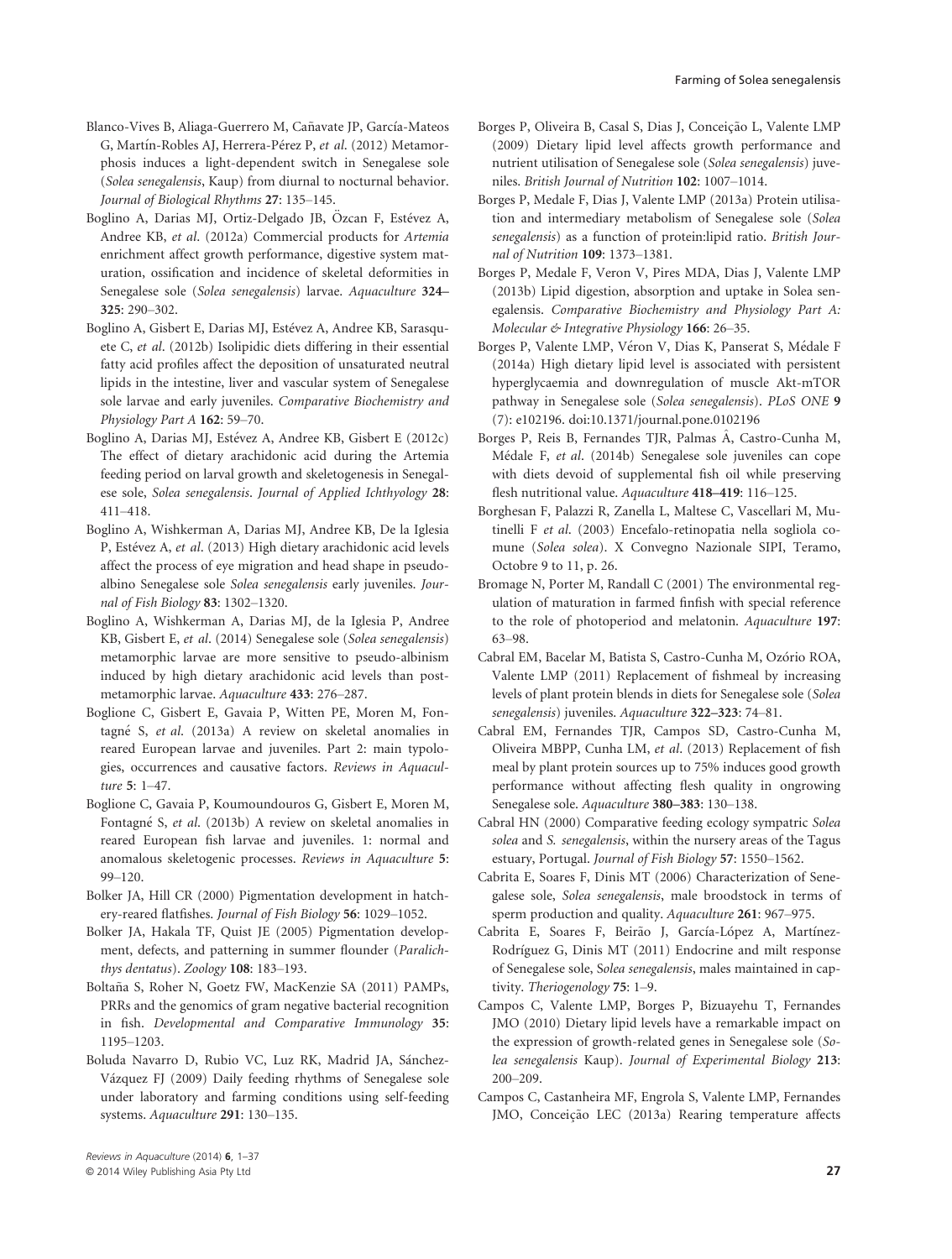S. Morais et al.

Senegalese sole (Solea senegalensis) larvae protein metabolic capacity. Fish Physiology and Biochemistry 39: 1485–1496.

- Campos C, Valente LMP, Conceicao LEC, Engrola S, Fernandes JMO (2013b) Temperature affects methylation of the myogenin putative promoter, its expression and muscle cellularity in Senegalese sole larvae. Epigenetics 8: 389–397.
- Campos C, Valente LMP, Conceição LEC, Engrola S, Sousa V, Rocha E, et al. (2013c) Incubation temperature induces changes in muscle cellularity and gene expression in Senegalese sole (Solea senegalensis). Gene 516: 209–217.
- Cano I, Valverde EJ, Lopez-Jimena B, Alonso MC, Garcia-Rosado E, Sarasquete C, et al. (2010) A new genotype of Lymphocystivirus isolated from cultured gilthead seabream, Sparus aurata L., and Senegalese sole, Solea senegalensis (Kaup). Journal of Fish Diseases 33(8): 695–700.
- Cañavate JP (2005) Opciones del lenguado senegalés Solea senegalensis Kaup, 1858 para diversificar la acuicultura marina. Boletín del Instituto Español de Oceanografía **21**(1–4): 147–154.
- Carazo I, Martin I, Hubbard P, Chereguini O, Mañanós E, Canário A, et al. (2011) Reproductive behaviour, the absence of reproductive behaviour in cultured (G1 generation) and chemical communication in the Senegalese sole (Solea senegalensis). Indian Journal of Science Technology 4: 96–97.
- Carazo I (2013) Reproductive behaviour and physiology of Senegalese sole, (Solea senegalensis) broodstock in captivity. PhD Thesis, University of Barcelona, Spain.
- Carazo I, Norambuena F, Oliveira C, Sánchez-Vázquez FJ, Duncan NJ (2013) The effect of night illumination, red and infrared light, on locomotor activity, behaviour and melatonin of Senegalese sole (Solea senegalensis) broodstock. Physiology & Behavior 118: 201–207.
- Cardeira J, Bensimon-Brito A, Pousão-Ferreira P, Cancela ML, Gavaia PJ (2012) Lordotic-kyphotic vertebrae develop ectopic cartilage-like tissue in Senegalese sole (Solea senegalensis). Journal of Applied Ichthyology 28: 460–463.
- Castanheira MF, Martins CIM, Engrola S (2011) Daily oxygen consumption rhythms of Senegalese sole Solea senegalensis (Kaup, 1858) juveniles. Journal of Experimental Marine Biology and Ecology 407: 1–5.
- Castillo J, Teles M, Mackenzie S, Tort L (2009) Stress-related hormones modulate cytokine expression in the head kidney of gilthead seabream (Sparus aurata). Fish and Shellfish Immunology 27: 493–499.
- Castro N, Toranzo AE, Devesa S, González A, Núñez S, Magariños B (2012) First description of Edwardsiella tarda in Senegalese sole, Solea senegalensis (Kaup). Journal of Fish Diseases 35: 79–82.
- Cepeda C, Santos Y (2002) First isolation of Flexibacter maritimus from farmed Senegalese sole (Solea senegalensis, Kaup) in Spain. Bulletin of European Association of Fish Pathologists 22: 388–392.
- Cerda J, Manchado M (2013) Advances in genomics for flatfish aquaculture. Genes & Nutrition 8: 5–17.
- Cerdà J, Chauvigné F, Agulleiro MJ, Marin E, Halm S, Martínez-Rodríguez G, et al. (2008a) Molecular cloning of Senegalese

sole (Solea senegalensis) follicle-stimulating hormone and luteinizing hormone subunits and expression pattern during spermatogenesis. General and Comparative Endocrinology 156: 470–481.

- Cerda J, Mercade J, Lozano JJ, Manchado M, Tingaud-Sequeira A, Astola A, et al. (2008b) Genomic resources for a commercial flatfish, the Senegalese sole (Solea senegalensis): EST sequencing, oligo microarray design, and development of the bioinformatic platform Soleamold. BMC Genomics 9: 508.
- Chauvigne F, Verdura S, Mazon MJ, Duncan N, Zanuy S, Gomez A, et al. (2012) Follicle-stimulating hormone and luteinizing hormone mediate the androgenic pathway in leydig cells of an evolutionary advanced teleost. Biology of Reproduction 87: 35.
- Chauvigne F, Zapater C, Gasol JM, Cerda J (2014) Germ-line activation of the luteinizing hormone receptor directly drives spermiogenesis in a nonmammalian vertebrate. Proceedings of the National Academy of Sciences of the United States of America 111: 1427–1432.
- Cnaani A, McLean E (2009) Time-course response of cobia (Rachycentron canadum) to acute stress. Aquaculture 289: 140–142.
- Conceição LEC, Ribeiro L, Engrola S, Aragão C, Morais S, Lacuisse M, et al. (2007) Nutritional physiology during development of Senegalese sole (Solea senegalensis). Aquaculture 268: 64–81.
- Conceição LEC, Aragão C, Richard N, Engrola S, Gavaia P, Mira S, et al. (2010) Novel methodologies in marine fish larval nutrition. Fish Physiology and Biochemistry 36: 1–16.
- Conceição LEC, Aragão C, Rønnestad I (2011) Proteins. In: Holt J (ed) Larval Fish Nutrition, pp. 83–116. John Wiley & Sons Inc, UK.
- Constenla M, Padrós F (2010) Histopathological and ultrastructural studies on a novel pathological condition in Solea senegalensis. Diseases of Aquatic Organisms 90: 191–196.
- Constenla M, Padrós F, Palenzuela O (2014) Endolimax piscium sp. nov. (Amoebozoa), causative agent of systemic granulomatous disease of cultured sole, Solea senegalensis Kaup. Journal of Fish Diseases 37: 229–240.
- Costas B, Aragão C, Mancera JM, Dinis MT, Conceição LEC (2008) High stocking density induces crowding stress and affects amino acid metabolism in Senegalese sole Solea senegalensis (Kaup 1858) juveniles. Aquaculture Research 39: 1–9.
- Costas B (2011) Stress mitigation in sole (Solea senegalensis) through improved nitrogen nutrition: amino acid utilization, disease resistance and immune status. PhD Thesis, University of Porto, Portugal.
- Costas B, Conceição LEC, Aragão C, Martos JA, Ruiz-Jarabo I, Mancera JM, et al. (2011a) Physiological responses of Senegalese sole (Solea senegalensis Kaup, 1858) after stress challenge: effects on non-specific immune parameters, plasma free amino acids and energy metabolism. Aquaculture 316: 68–76.
- Costas B, Conceição LEC, Dias J, Novoa B, Figueras A, Afonso A (2011b) Dietary arginine and repeated handling increase disease resistance and modulate innate immune mechanisms of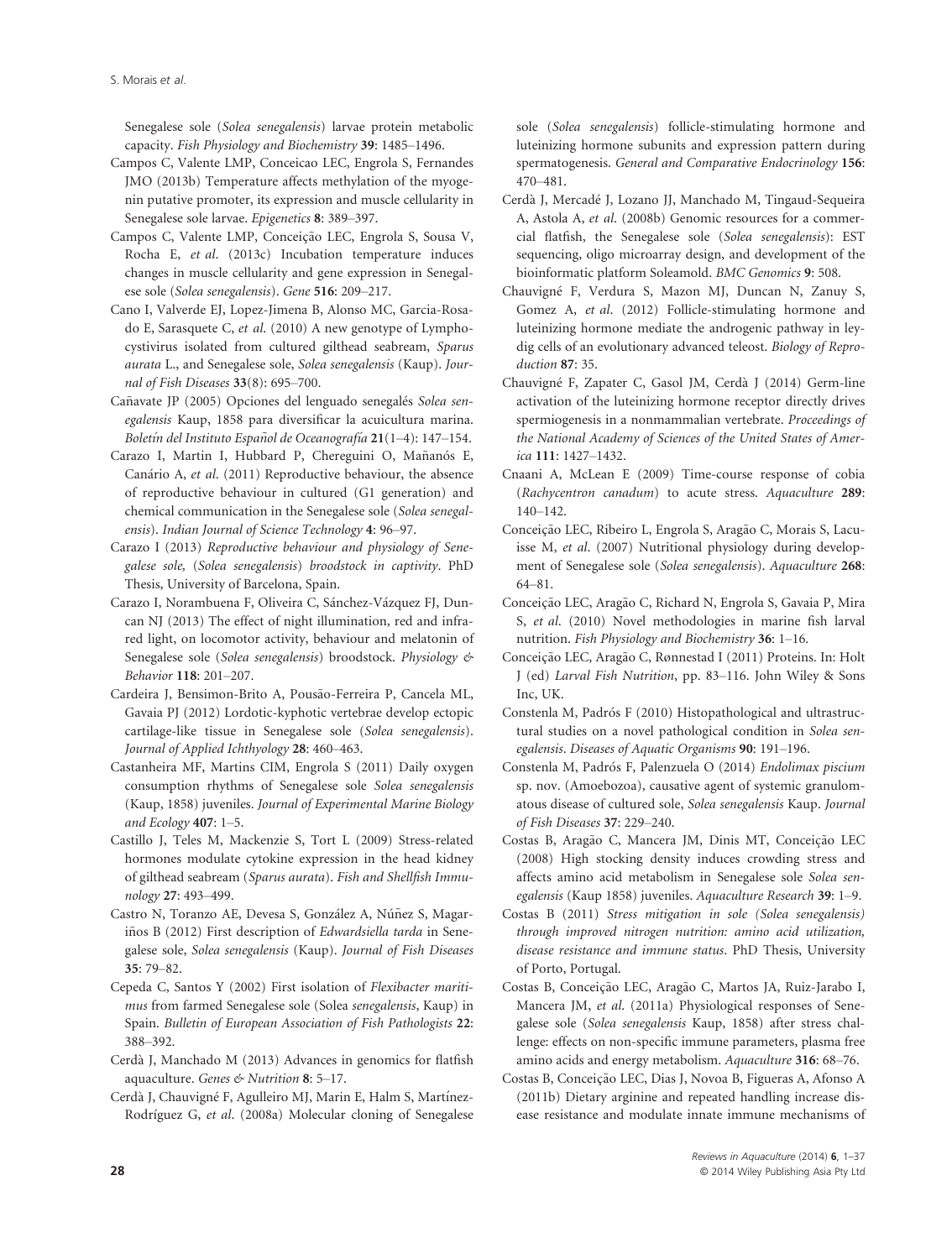Senegalese sole (Solea senegalensis Kaup, 1858). Fish and Shellfish Immunology 31: 838–847.

- Costas B, Aragão C, Soengas JL, Míguez JM, Rema P, Dias J, et al. (2012) Effects of dietary amino acids and repeated handling on stress response and brain monoaminergic neurotransmitters in Senegalese sole (Solea senegalensis Kaup, 1858) juveniles. Comparative Biochemistry and Physiology Part A 161: 18–26.
- Costas B, Aragão C, Dias J, Afonso A, Conceição LEC (2013a) Interactive effects of a high quality protein diet and high stocking density on the stress response and some innate immune parameters of Senegalese sole Solea senegalensis. Fish Physiology and Biochemistry 39: 1141–1151.
- Costas B, Rêgo PCNP, Simões I, Marques JF, Castro-Cunha M, Afonso A (2013d) Cellular and humoral immune responses of Senegalese sole (Solea senegalensis Kaup, 1858) following challenge with two Photobacterium damselae subsp. piscicida strains from different geographical origins. Journal of Fish Diseases 36: 543–553.
- Costas B, Simões I, Castro-Cunha M, Afonso A (2013b) Nonspecific immune responses of Senegalese sole, Solea senegalensis (Kaup), head-kidney leucocytes against Tenacibaculum maritimum. Journal of Fish Diseases 37: 765–769.
- Costas B, Simões I, Castro-Cunha M, Afonso A (2013c) Antimicrobial responses of Senegalese sole (Solea senegalensis) primary head-kidney leucocytes against Tenacibaculum maritimum. Fish and Shellfish Immunology 34: 1702–1703.
- Cutrín JM, Dopazo CP, Thiéry R, Leao P, Olveira JG, Barja JL, et al. (2007) Emergence of pathogenic betanodavirus belonging to the SJNNV genogroup in farmed fish species from the Iberian Peninsula. Journal of Fish Diseases 30: 225–232.
- Dâmaso-Rodrigues ML, Pousão-Ferreira P, Ribeiro L, Coutinho J, Bandarra NM, Gavaia PJ, et al. (2010) Lack of essential fatty acids in live feed during larval and post-larval rearing: effect on the performance of juvenile Solea senegalensis. Aquaculture International 18: 741–757.
- Darias MJ, Andree KB, Boglino A, Rotllant J, Cerda-Reverter JM, Estévez A, et al. (2013a) Morphological and molecular characterization of dietary-induced pseudo-albinism during post-embryonic development of Solea senegalensis (Kaup, 1858). PLoS ONE 8: e68844.
- Darias MJ, Andree KB, Boglino A, Fernández I, Estévez A, Gisbert E (2013b) Coordinated regulation of chromatophore differentiation and melanogenesis during the ontogeny of skin pigmentation of Solea senegalensis (Kaup, 1858). PLoS ONE 8: e63005.
- Dedi J, Takeuchi T, Seikai T, Watanabe T (1995) Hypervitaminosis and safe levels of vitamin A for larval Japanese flounder (Paralichthys olivaceus) fed Artemia nauplii. Aquaculture 133: 135–146.
- De Groot SJ (1971) On the interrelationships between morphology of the alimentary tract, food and feeding behaviour in flatfishes (PISCES: Pleuronectiformes). Netherlands Journal of Sea Research 5: 121–196.
- Deschamps M-H, Labbe L, Baloche S, Fouchereau-Peron M, Dufour S, Sire J-J (2009) Sustained exercise improves

vertebral histomorphometry and modulates hormonal levels in rainbow trout. Aquaculture 296: 337–346.

- Dhabhar FS (2009) A hassle a day may keep the pathogens away: the fight-or-flight stress response and the augmentation of immune function. Integrative and Comparative Biology 49: 215–236.
- Dias J, Rueda-Jasso R, Panserat S, Conceição LEC, Gomes EF, Dinis MT (2004) Effect of dietary carbohydrate-to-lipid ratios on growth, lipid deposition and metabolic hepatic enzymes in juvenile Senegalese sole (Solea senegalensis, Kaup). Aquaculture Research 35: 1122–1130.
- Dias J, Yufera M, Valente LMP, Rema P (2010) Feed transit and apparent protein, phosphorus and energy digestibility of practical feed ingredients by Senegalese sole (Solea senegalensis). Aquaculture 302: 94–99.
- Dinis MT (1986) Quatre Soleidae de l'estuaire du Tage. Reproduction et croissance. Essai d'élevage de Solea senegalensis. Thèse D'État ès-Sciences Naturelles, Université de Bretagne Occidentale, Brest, France.
- Dinis MT, Ribeiro L, Soares F, Sarasquete MC (1999) A review on the cultivation potential of Solea senegalensis in Spain and Portugal. Aquaculture 176: 27–38.
- Duncan NJ, Sonesson AK, Chavanne H (2013) Principles of finfish broodstock management in aquaculture: control of reproduction and genetic improvement. In: Allan G, Burnell G (eds) Advances in Aquaculture Hatchery Technology, pp. 23–75. Woodhead Publishing Limited, Cambridge, UK.
- EFSA (2010) Scientific Opinion on Dietary Reference Values for fats, including saturated fatty acids, polyunsaturated fatty acids, monounsaturated fatty acids, trans fatty acids, and cholesterol. EFSA Journal 8: 107.
- Ellis AE (1999) Immunity to bacteria in fish. Fish and Shellfish Immunology 9: 291–308.
- Ellis AE (2001) Innate host defense mechanisms of fish against viruses and bacteria. Developmental and Comparative Immunology 25: 827–839.
- Engrola S, Conceição LEC, Dias L, Pereire R, Ribeiro L, Dinis MT (2007) Improving weaning strategies for Senegalese sole: effects of body weight and digestive capacity. Aquaculture Research 38: 696–707.
- Engrola S, Figueira L, Conceição LEC, Gavaia PJ, Ribeiro L, Dinis MT (2009a) Co-feeding in Senegalese sole larvae with inert diet from mouth opening promotes growth at weaning. Aquaculture 288: 264–272.
- Engrola S, Mai M, Dinis MT, Conceição LEC (2009b) Co-feeding of inert diet from mouth opening does not impair protein utilization by Senegalese sole larvae. Aquaculture 287: 185– 190.
- Engrola S, Dinis MT, Conceição LEC (2010) Senegalese sole larvae growth and protein utilization is depressed when co-fed high levels of inert diet and Artemia since first feeding. Aquaculture Nutrition 16: 457–465.
- Estévez A, Kanazawa A (1995) Effect of (n-3) PUFA and vitamin A Artemia enrichment on pigmentation success of turbot,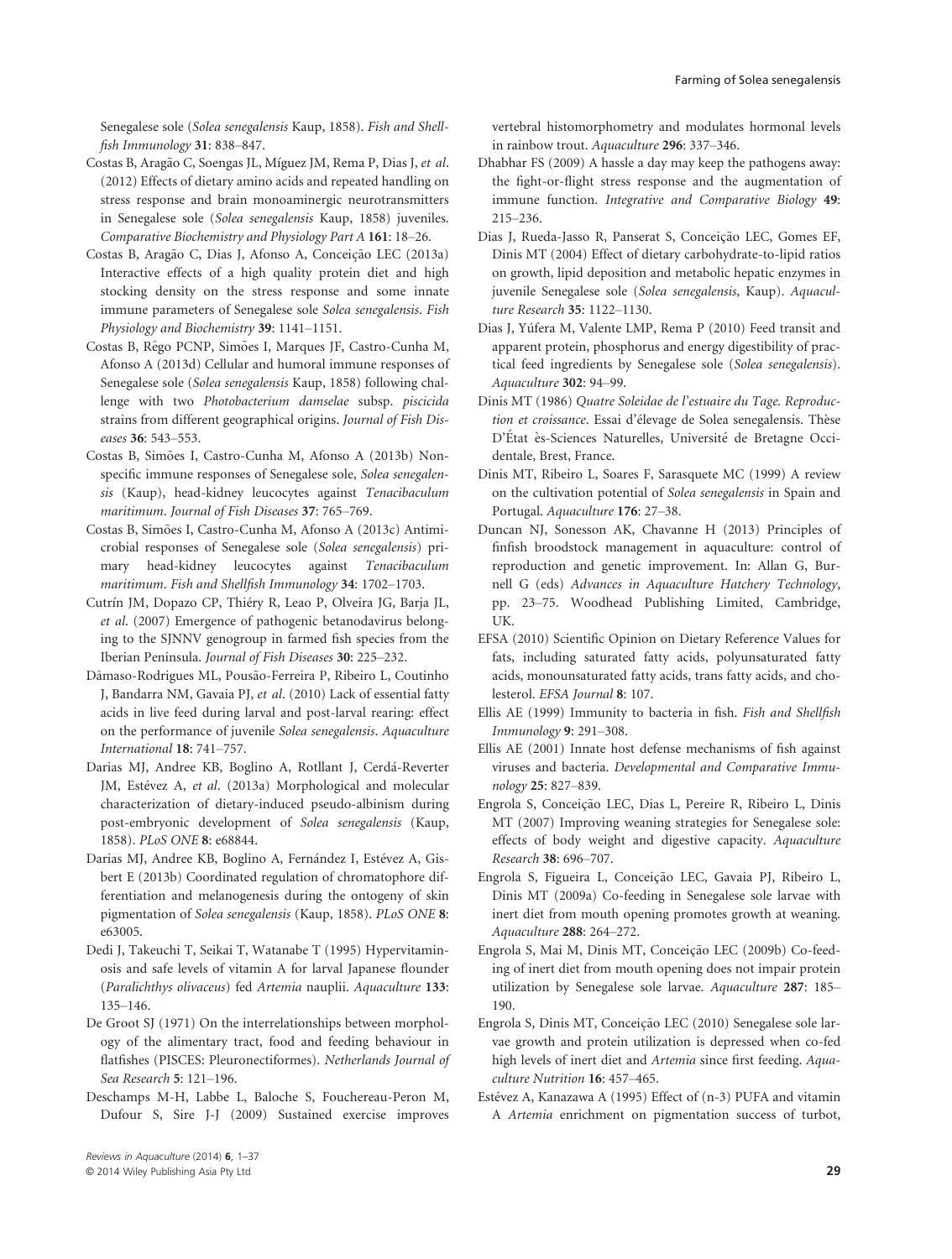Scophthalmus maximus (L.). Aquaculture Nutrition 1: 159– 168.

- Estévez A, McEvoy LA, Bell JG, Sargent JR (1999) Growth, survival, lipid composition and pigmentation of turbot (Scophthalmus maximus) larvae fed live-prey enriched in arachidonic and eicosapentaenoic acids. Aquaculture 180: 321–343.
- FAO (2011) World aquaculture 2010. FAO Fisheries and Aquaculture Department, Technical Paper. No. 500/1, FAO, Rome.
- Fast MD, Hosoya S, Johnson SC, Afonso LOB (2008) Cortisol response and immune-related effects of Atlantic salmon (Salmo salar Linnaeus) subjected to short- and long-term stress. Fish and Shellfish Immunology 24: 194–204.
- FEAP (2013) European Aquaculture Production Report 2003– 2012. Federation of European Aquaculture Producers, Liege, Belgium.
- Fehri-Bedoui R, Dinis MT, Maamouri F (2000) Etude histologi que de developpement de l'appareil digestif et de la vesie gazeuse de la sole Solea senegalensis (Soleidae). Cybium 24(4): 343–358.
- Fernandes TJR, Alves RC, Souza T, Silva JMG, Castro-Cunha M, Valente LMP, et al. (2012) Lipid content and fatty acid profile of Senegalese sole (Solea senegalensis Kaup, 1858) juveniles as affected by feed containing different amounts of plant protein sources. Food Chemistry 134: 1337–1342.
- Fernández I, Gisbert E (2010) Senegalese sole bone tissue originated from chondral ossification is more sensitive than dermal bone to high vitamin A content in enriched Artemia. Journal of Applied Ichthyology 26: 344–349.
- Fernández I, Gisbert E (2011) The effect of vitamin A on flatfish development and skeletogenesis: a review. Aquaculture 315: 34–48.
- Fernández I, Pimentel MS, Ortiz-Delgado JB, Hontoria F, Sarasquete C, Estévez A, et al. (2009) Effect of dietary vitamin A on Senegalese sole (Solea senegalensis) skeletogenesis and larval quality. Aquaculture 295: 250–265.
- Fernández-Díaz C, Yúfera M, Cañavate JP, Moyano FJ, Alarcón FJ, Díaz M (2001) Growth and physiological changes during metamorphosis of Senegal sole reared in laboratory. Journal of Fish Biology 58: 1086–1097.
- Fernández-Palacios H, Norberg B, Izquierdo M, Hamre K (2011) Effects of Broodstock Diet on Eggs and Larvae. In: Holt GJ (ed) Larval Fish Nutrition. pp. 153–181. Wiley-Blackwell, Oxford, UK.
- Fernandez-Trujillo MA, Garcia-Rosado E, Alonso MC, Borrego JJ, Alvarez MC, Infante C, et al. (2008a) In vitro inhibition of sole aquabirnavirus by Senegalese sole Mx. Fish and Shellfish Immunology 24: 187–193.
- Fernandez-Trujillo A, Ferro P, Garcia-Rosado E, Infante C, Alonso MC, Bejar J, et al. (2008b) Poly I: C induces Mx transcription and promotes an antiviral state against sole aquabirnavirus in the flatfish Senegalese sole (Solea senegalensis Kaup). Fish and Shellfish Immunology 24: 279–285.
- Ferreira HQ, Ramalho A, Dias J, Yúfera M, Arias AM, Falcão M, et al. (2010) Sustainable semi-intensive polyculture of seabream and sole in earth ponds. Aquaculture Europe 35: 17–21.
- Fukuda Y, Matsuoka S, Mizuno Y, Narita K (1996) Pasteurella piscicida infection in cultured juvenile Japanese flounder. Fish Pathology 31: 33–38.
- Gamboa-Delgado J, Cañavate JP, Zerolo R, Le Vay L (2008) Natural carbon stable isotope ratios as indicators of the relative contribution of live and inert diets to growth in larval Senegalese sole (Solea senegalensis). Aquaculture 280: 190–197.
- Gamboa-Delgado J, Le Vay L, Fernández-Díaz C, Cañavate P, Ponce M, Zerolo R, et al. (2011) Effect of different diets on proteolytic enzyme activity, trypsinogen gene expression and dietary carbon assimilation in Senegalese sole (Solea senegalensis) larvae. Comparative Biochemistry and Physiology 158B: 251–258.
- García-Cegarra A, Merlo MA, Ponce M, Portela-Bens S, Cross I, Manchado M et al. (2013) A preliminary genetic map in Solea senegalensis (Pleuronectiformes, Soleidae) using BAC-FISH and next-generation sequencing. Cytogenetic and Genome Research 141(2–3): 227–240.
- García-Franquesa E, Molinero A, Valero J, Flos R (1996) Influence of sex, age and season on the feeding habits of the flatfish Solea senegalensis. Environmental Biology of Fishes 47: 289– 298.
- García-Lopez A, Martinez-Rodriguez G, Sarasquete C (2005) Male reproductive system in Senegalese sole Solea senegalensis (Kaup): anatomy, histology and histochemistry. Histology and Histopathology 20: 1179–1189.
- García-López A, Pascual E, Sarasquete C, Martínez-Rodríguez G (2006a) Disruption of gonadal maturation in cultured Senegalese sole Solea senegalensis Kaup by continuous light and/or constant temperature regimes. Aquaculture 261: 789–798.
- García-López A, Anguis V, Couto E, Canario AVM, Cañavate JP, Sarasquete C, et al. (2006b) Non-invasive assessment of reproductive status and cycle of sex steroid levels in a captive wild broodstock of Senegalese sole Solea senegalensis (Kaup). Aquaculture 254: 583–593.
- García-López A, Fernández-Pasquier V, Couto E, Canario AVM, Sarasquete C, Martínez-Rodríguez G (2006c) Testicular development and plasma sex steroid levels in cultured male Senegalese sole Solea senegalensis Kaup. General and Comparative Endocrinology 147: 343–351.
- García-López A, Couto E, Canario AVM, Sarasquete C, Martínez-Rodríguez G (2007) Ovarian development and plasma sex steroid levels in cultured female Senegalese sole (Solea senegalensis). Comparative Biochemistry and Physiology Part A 146: 342–354.
- García-López A, Sarasquete C, Martínez-Rodríguez G (2009) Temperature manipulation stimulates gonadal maturation and sex steroid production in Senegalese sole Solea senegalensis Kaup kept under two different light regimes. Aquaculture Research 40: 103–111.
- Garcia de la Banda I, Lobo C, Chabrillo M, León-Rubio JM, Arijo S, Pazos G, et al. (2012) Influence of dietary administration of a probiotic strain Shewanella putrefaciens on Senegalese sole (Solea senegalensis, Kaup 1858) growth, body composition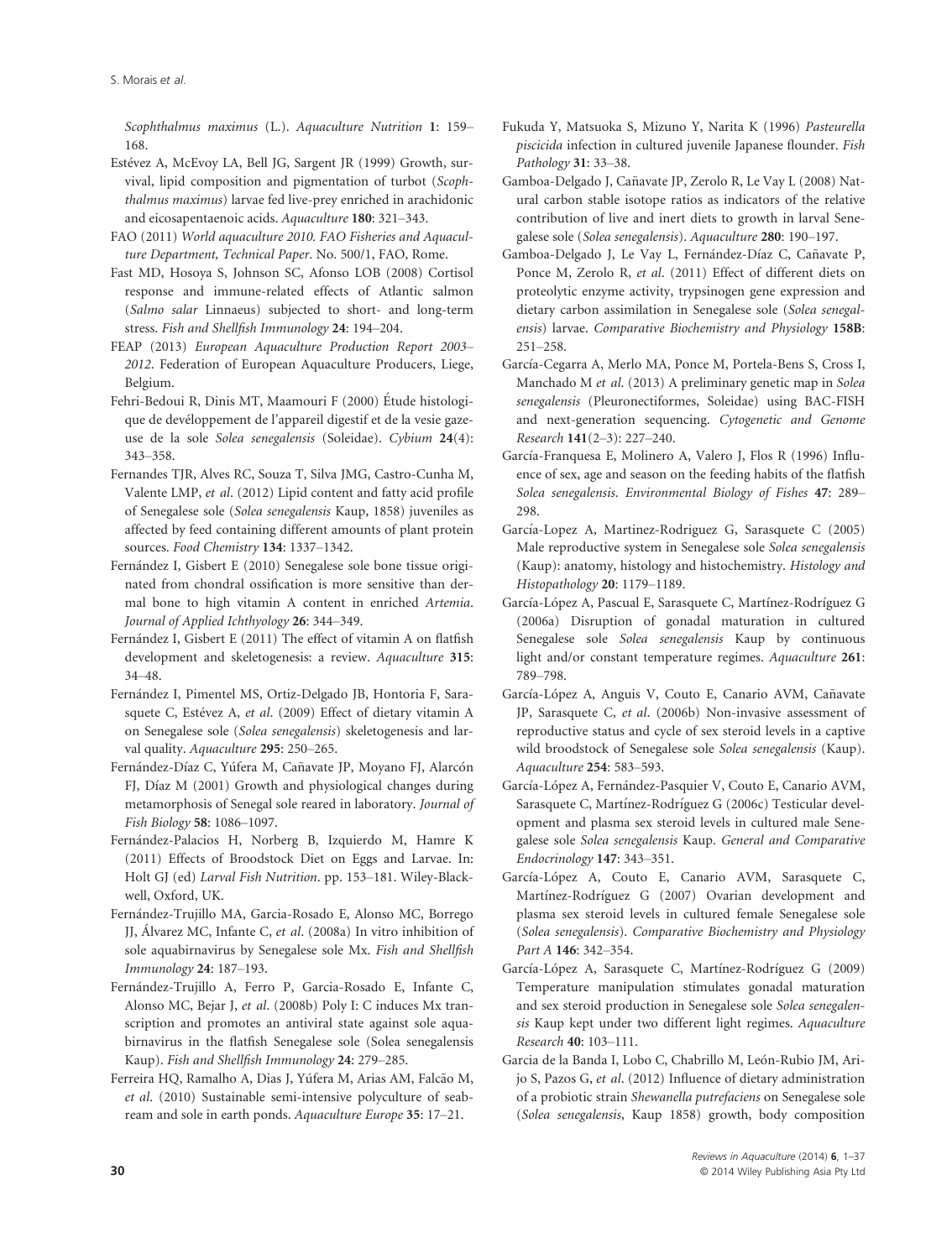and resistance to Photobacterium damselae subsp piscicida. Aquaculture Research 43: 662–669.

- Gavaia PJ, Dinis MT, Cancela ML (2002) Osteological development and abnormalities of the vertebral column and caudal skeleton in larval and juvenile stages of hatchery-reared Senegal sole (Solea senegalensis). Aquaculture 211: 305–323.
- Gavaia PJ, Domingues S, Engrola S, Drake P, Sarasquete C, Dinis MT, et al. (2009) Comparing skeletal development of wild and hatchery-reared Senegalese sole (Solea senegalensis, Kaup 1858): evaluation in larval and postlarval stages. Aquaculture Research 40: 1585–1593.
- Gisbert E, Fernández I, Villamizar N, Darias MJ, Zambonino-Infante JL, Estévez A (2014) European sea bass larval culture. In: Sánchez-Vázquez FJ (ed) Biology of European Sea Bass, pp. 162–202. Wiley, London.
- Gomez-Gil B, Roque A, Chimetto L, Moreira APB, Lang E, Thompson F (2012) Vibrio alfacsensis sp nov., isolated from marine organisms. International Journal of Systematic and Evolutionary Microbiology 62: 2955–2961.
- Guerreiro I, Peres H, Castro-Cunha M, Oliva-Teles A (2012) Effect of temperature and dietary protein/lipid ratio on growth performance and nutrient utilization of juvenile Senegalese sole (Solea senegalensis). Aquaculture Nutrition 18: 98– 106.
- Guerreiro I, Peres H, Castro C, Pérez-Jiménez A, Castro-Cunha M, Oliva-Teles A (2014) Water temperature does not affect protein sparing by dietary carbohydrate in Senegalese sole (Solea senegalensis) juveniles. Aquaculture Research 45: 289– 298.
- Guillot R, Ceinos RM, Cal R, Rotllant J, Cerda-Reverter JM (2012) Transient ectopic overexpression of agouti-signalling protein 1 (asip1) induces pigment anomalies in flatfish. PLoS ONE 7: e48526.
- Guzmán JM, Norberg B, Ramos J, Mylonas CC, Mañanós E (2008) Vitellogenin, steroid plasma levels and spawning performance of cultured female Senegalese sole (Solea senegalensis). General and Comparative Endocrinology 156: 285–297.
- Guzman JM, Rubio M, Ortiz-Delgado J, Klenke U, Kight K, Cross I, et al. (2009a) Comparative gene expression of gonadotropins (FSH and LH) and peptide levels of gonadotropin-releasing hormones (GnRHs) in the pituitary of wild and cultured Senegalese sole (Solea senegalensis) broodstocks. Comparative Biochemistry and Physiology Part A 153: 266– 277.
- Guzmán JM, Ramos J, Mylonas CC, Mañanós E (2009b) Spawning performance and plasma levels of GnRHa and sex steroids in cultured female Senegalese sole (Solea senegalensis) treated with different GnRHa-delivery systems. Aquaculture 291: 200–209.
- Guzmán JM, Cal R, García-López A, Chereguini O, Kight K, Olmedo M, et al. (2011a) Effects of in vivo treatment with the dopamine antagonist pimozide and gonadotropin-releasing hormone agonist (GnRHa) on the reproductive axis of Senegalese sole (Solea senegalensis). Comparative Biochemistry and Physiology Part A 158: 235–245.
- Guzmán JM, Ramos J, Mylonas CC, Mañanós E (2011b) Comparative effects of human chorionic gonadotropin (hCG) and gonadotropin-releasing hormone agonist (GnRHa) treatments on the stimulation of male Senegalese sole (Solea senegalensis) reproduction. Aquaculture 316: 121–128.
- Hamre K, Holen E, Moren M (2007) Pigmentation and eye migration in Atlantic halibut (Hippoglossus hippoglossus L.) larvae: new findings and hypotheses. Aquaculture Nutrition 13: 65–80.
- Hamre K, Harboe T (2008) Critical levels of essential fatty acids for normal pigmentation in Atlantic halibut (Hippoglossus hippoglossus L.) larvae. Aquaculture 277: 101–108.
- Helland SJ, Grisdale-Helland B (1998) Growth, feed utilization and body composition of juvenile Atlantic halibut (Hippoglossus hippoglossus) fed diets differing in the ratio between the macronutrients. Aquaculture 166: 49–56.
- Hodneland K, García R, Balbuena JA, Zarza C, Fouz B (2011) Real-time RT-PCR detection of betanodavirus in naturally and experimental infected fish from Spain. Journal of Fish Disease 34: 189–202.
- Howell BR (1997) A re-appraisal of the potential of the sole, Solea solea (L.), for commercial cultivation. Aquaculture 155: 359–369.
- Howell B, Prickett R, Baynes S, Cañavate P (2003) The cultivation of soles. Report of a 2nd Sole Workshop held at CICEM El Toruño, Cadiz, Spain 29 September to 1 October 2003.
- Howell B, Conceição L, Prickett R, Cañavate P, Mañanos E (2009) Sole farming: nearly there but not quite? A report of 4th workshop on the cultivation of soles. Aquaculture Europe 34: 24–27.
- Howell B, Pricket R, Cañavate P, Mañanós E, Dinis MT, Conceição L, Valente LMP (2011) Sole farming: there or thereabouts! A report of the 5th workshop on the cultivation of soles. Aquaculture Europe 36: 42–45.
- Huising MO, Guichelaar T, Hoek C, Verburg-van Kemenade BML, Flik G, Savelkoul HFJ, et al. (2003) Increased efficacy of immersion vaccination in fish with hyperosmotic pretreatment. Vaccine 21: 4178–4193.
- Imsland AK, Foss A, Conceição LEC, Dinis MT, Delbare D, Schram E, et al. (2003) A review of the culture potential of Solea solea and S. senegalensis. Reviews in Fish Biology and Fisheries 13: 379–407.
- Jentoft S, Aastveit AH, Torjesen PA, Andersen Ø (2005) Effects of stress on growth, cortisol and glucose levels in non-domesticated Eurasian perch (Perca fluviatilis) and domesticated rainbow trout (Oncorhynchus mykiss). Comparative Biochemistry and Physiology Part A 141: 353–358.
- Kai YH, Chi SC (2008) Efficacies of inactivated vaccines against betanodavirus in grouper larvae (Epinephelus coioides) by bath immunization. Vaccine 26: 1450–1457.
- Kaushik SJ (1998) Nutritional bioenergetics and estimation of waste production in non-salmonids. Aquatic Living Resources 11: 211–217.
- Koumoundouros G (2010) Morpho-anatomical abnormalities in Mediterranean marine aquaculture. In: Koumoundouros G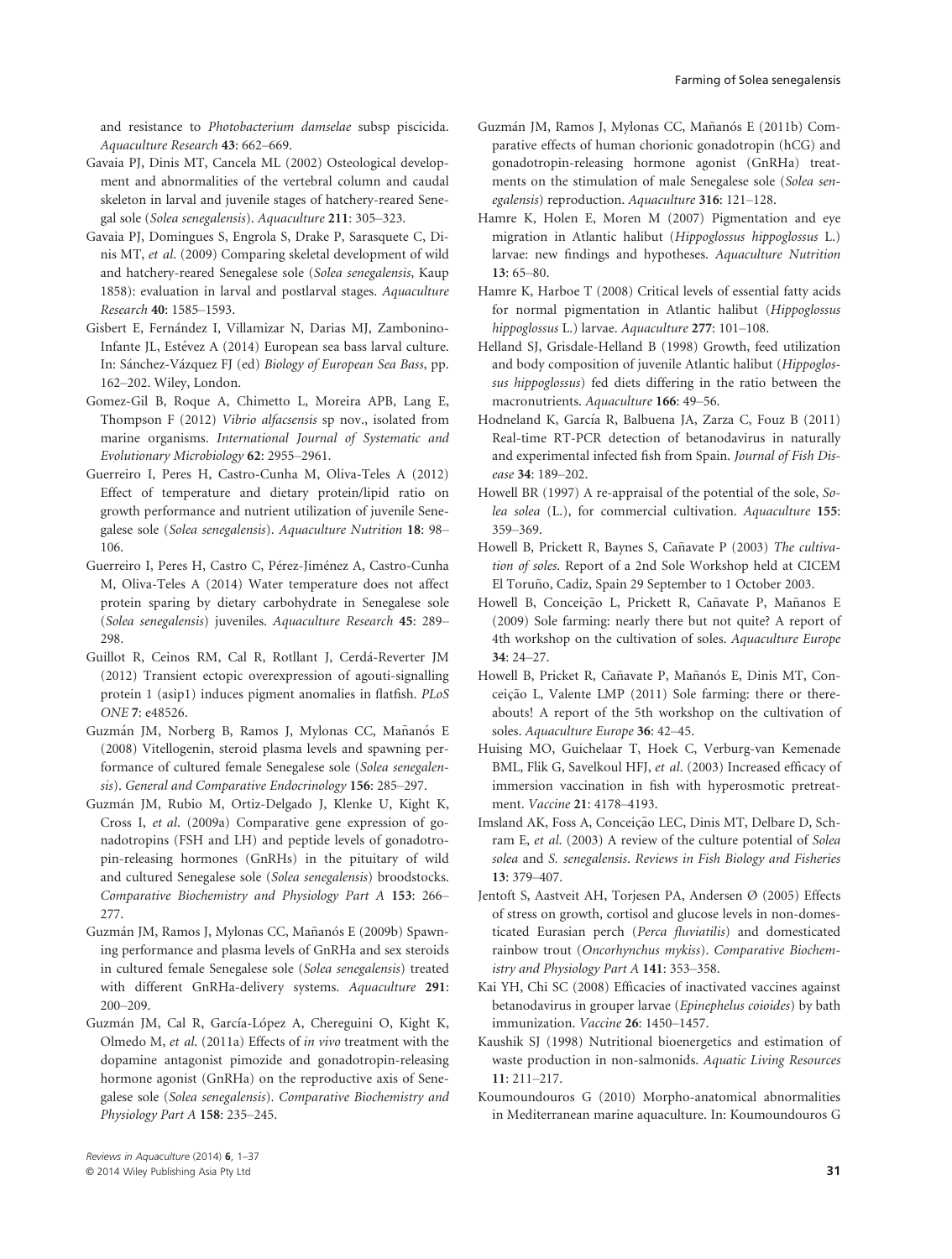(ed) Recent Advances in Aquaculture Research, pp. 125–148. Transworld Research Network, Kerala, India.

- Lall SP, Lewis-McCrea LM (2007) Role of nutrients in skeletal metabolism and pathology in fish – an overview. Aquaculture 267: 3–19.
- Lin CC, Lin JHY, Chen MS, Yang HL (2007) An oral nervous necrosis virus vaccine that induces protective immunity in larvae of grouper (Epinephelus coioides). Aquaculture 268: 265–273.
- Liu X, Liu X, Lian J, Wang Y, Zhang F, Yu H (2008) Large scale artificial reproduction and rearing of senegal sole, Solea senegalensis (Kaup). Marine Fisheries Research 29: 10–16.
- López-Olmeda JF, Blanco-Vives B, Pujante IM, Wunderink YS, Mancera JM, Sánchez-Vázquez FJ (2013) Daily rhythms in the hypothalamus-pituitary-interrenal axis and acute stress responses in a teleost flatfish, Solea senegalensis. Cronobiology International 30: 530–539.
- López-Vazquez C, Conde M, Dopazo CP, Barja JL, Bandín I (2011) Susceptibility of juvenile sole Solea senegalensis to marine isolates of viral haemorrhagic septicaemia virus from wild and farmed fish. Diseases of Aquatic Organisms 93: 11–116.
- Luis OJ, Passos AM (1995) Seasonal changes in lipid content and composition of the polychaete Nereis (Hediste) diversicolor. Comparative Biochemistry and Physiology 111B: 579– 586.
- Lund I, Steenfeldt SJ, Hansen BW (2007) Effect of dietary arachidonic acid, eicosapentaenoic acid and docosahexaenoic acid on survival, growth and pigmentation in larvae of common sole (Solea solea). Aquaculture 273: 532–544.
- Lund I, Steenfeldt SJ, Banta G, Hansen BW (2008) The influence of dietary concentrations of arachidonic acid and eicosapentaenoic acid at various stages of larval ontogeny on eye migration, pigmentation and prostaglandin content of common sole larvae (Solea solea L.). Aquaculture 276: 143–153.
- Lund I, Steenfeldt SJ, Hansen BW (2010) Influence of dietary arachidonic acid combined with light intensity and tank colour on pigmentation of common sole (Solea solea L.) larvae. Aquaculture 308: 159–165.
- Magariños B, Romalde JL, López-Romalde S, Moriñigo MA, Toranzo AE (2003) Pathobiological characterisation of Photobacterium damselae subsp. piscicida isolated from cultured sole (Solea senegalensis). Bulletin of European Association of Fish Pathologists 23 (4): 183–190.
- Magariños B, Devesa S, González A, Castro N, Toranzo AE (2011) Furunculosis in Senegalese sole (Solea senegalensis) cultured in a recirculation system. Veterinary Record 168: 431.
- Mañanós E, Ferreiro I, Bolón D, Guzmán JM, Mylonas CC, Riaza A (2007) Different responses of Senegalese sole (Solea senegalensis) broodstock to a hormonal spawning induction therapy, depending on their wild or captive-reared origin. Aquaculture Europe 2007, pp. 330–331; 24–27 Oct 2007, Istanbul, Turkey, Book of abstracts.
- Mañanós E, Duncan N, Mylonas CC (2008) Reproduction and control of ovulation, spermiation and spawning in cultured fish. In: Cabrita E, Robles V, Herráez MP (eds) Methods in

Reproductive Aquaculture: marine and Freshwater Species, pp. 3–80. CRC Press, Taylor and Francis Group, Boca Raton.

- Manchado M, Infante C, Asensio E, Crespo A, Zuasti E, Cañavate JP (2008) Molecular characterization and gene expression of six trypsinogens in the flatfish Senegalese sole (Solea senegalensis Kaup) during larval development and in tissues. Comparative Biochemistry and Physiology 149B: 334– 344.
- Mandrioli L, Sirri R, Gatta PP, Morandi F, Sarli G, Parma L, et al. (2012) Histomorphologic hepatic features and growth performances of juvenile Senegalese sole (Solea senegalensis) fed isogenertic practical diets with variable protein/lipid levels. Journal of Applied Ichthyology 28: 628–632.
- Marín-Juez R, Castellana B, Manchado M, Planas JV (2011) Molecular identification of genes involved in testicular steroid synthesis and characterization of the response to gonadotropic stimulation in the Senegalese sole (Solea senegalensis) testis. General and Comparative Endocrinology 172: 130–139.
- Marín-Juez R, Vinas J, Mechaly AS, Planas JV, Piferrer F (2013) Stage-specific gene expression during spermatogenesis in the Senegalese sole (Solea senegalensis), a fish with semi-cystic type of spermatogenesis, as assessed by laser capture microdissection and absolute quantitative PCR. General and Comparative Endocrinology 188: 242–250.
- Martin I, Rasines I, Gomez M, Rodriguez C, Martinez P, Chereguini O (2014) Evolution of egg production and parental contribution in Senegalese sole, Solea senegalensis, during four consecutive spawning seasons. Aquaculture 424–425: 45–52.
- Martínez I, Moyano FJ, Fernández-Díaz C, Yúfera M (1999) Digestive enzyme activity during larval development of Senegal sole (Solea senegalensis). Fish Physiology and Biochemistry 21: 317–323.
- Mauri I, Romero A, Acerete L, MacKenzie S, Roher N, Callol A, et al. (2011) Changes in complement responses in gilthead seabream (Sparus aurata) and European seabass (Dicentrarchus labrax) under crowding stress, plus viral and bacterial challenges. Fish and Shellfish Immunology 30: 182–188.
- McVicar AH, White PG (1979) Fin and skin necrosis of cultivated Dover sole Solea solea (L.). Journal of Fish Diseases 2: 557–562.
- McVicar AH, White PG (1982) The prevention and cure of an infectious disease in cultivated juvenile dover sole, Solea solea (L). Aquaculture 26: 3–4.
- Mommsen TP, Vijayan MM, Moon TW (1999) Cortisol in teleosts: dynamics, mechanisms of action, and metabolic regulation. Reviews in Fish Biology and Fisheries 9: 211–268.
- Morais S, Narciso L, Dores E, Pousão-Ferreira P (2004a) Lipid enrichment for Senegalese sole (Solea senegalensis) larvae: effect on larval growth, survival and fatty acid profile. Aquaculture International 12: 281–298.
- Morais S, Lacuisse M, Conceição LEC, Dinis MT, Rønnestad I (2004b) Ontogeny of the digestive capacity of Senegalese sole (Solea senegalensis), with respect to digestion, absorption and metabolism of amino acids from Artemia. Marine Biology 145: 243–250.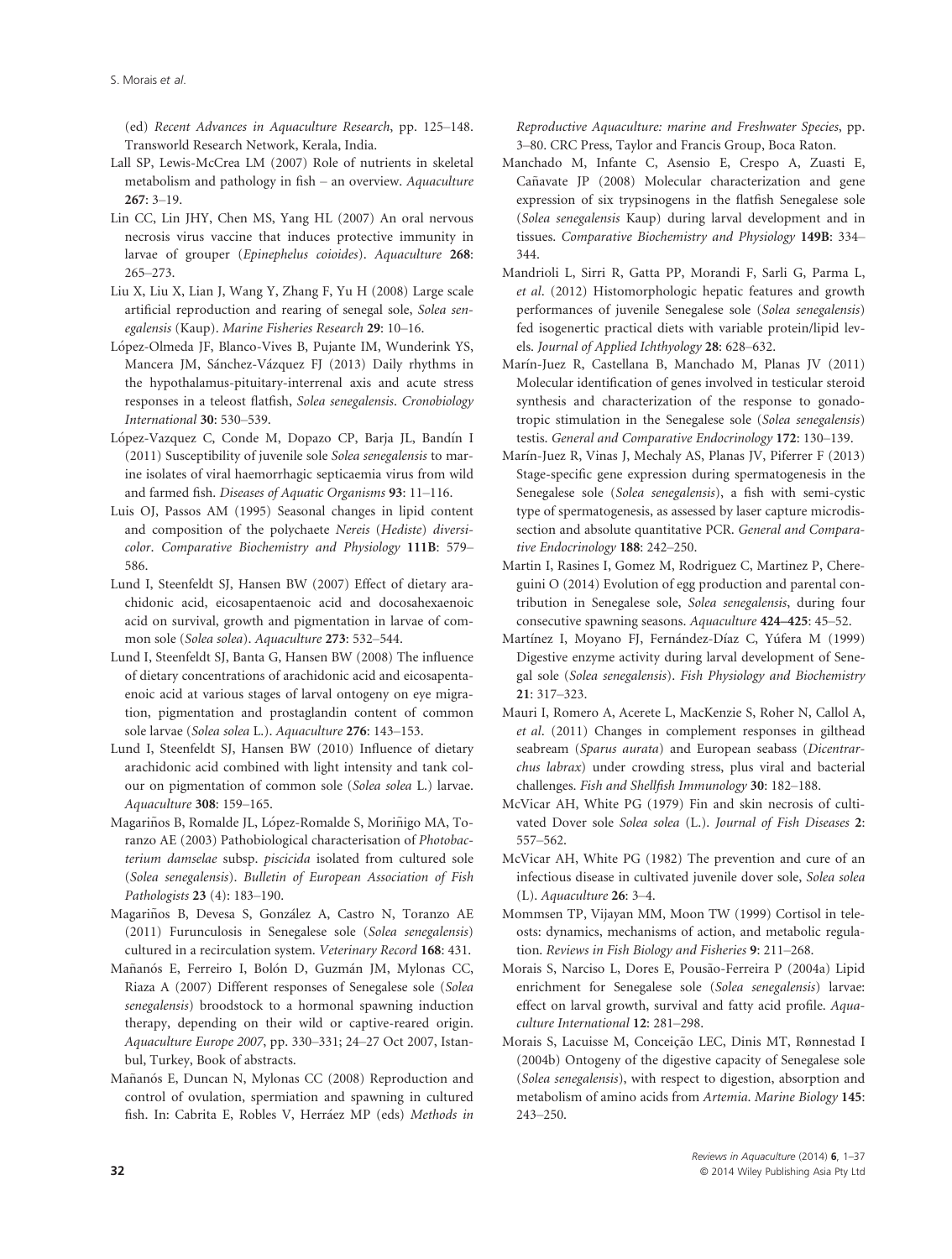- Morais S, Koven W, Rønnestad I, Dinis MT, Conceição LEC (2005a) Dietary protein/lipid ratio and lipid nature affects fatty acid absorption and metabolism in a teleost larva. British Journal of Nutrition 93: 813–820.
- Morais S, Koven W, Rønnestad I, Dinis MT, Conceição LEC (2005b) Dietary protein/lipid ratio affects growth and amino acid and fatty acid absorption and metabolism in Senegalese sole (Solea senegalensis Kaup 1858) larvae. Aquaculture 246: 347–357.
- Morais S, Conceição LEC (2009) A new method for the study of essential fatty acid requirements in fish larvae. British Journal of Nutrition 101: 1564–1568.
- Morais S, Castanheira F, Martinez-Rubio L, Conceição LEC, Tocher DR (2012) Long chain polyunsaturated fatty acid synthesis in a marine vertebrate: ontogenetic and nutritional regulation of a fatty acyl desaturase with  $\Delta 4$  activity. Biochimica et Biophysica Acta - Molecular and Cell Biology of Lipids 1821: 660–671.
- Morais S, Candeias Mendes A, Castanheira MF, Coutinho J, Bandarra N, Dias J, et al. (2014a) New formulated diets for Solea senegalensis broodstock: effects of parental nutrition on biosynthesis of long-chain polyunsaturated fatty acids and performance of early larval stages and juvenile fish. Aquaculture 432: 374–382.
- Morais S, Mourente G, Tocher DR (2014b) LC-PUFA biosynthesis in Senegalese sole and its modulation by dietary lipid level and fatty acid composition. Proceedings of the 16th International Symposium on Fish Nutrition and Feeding, Cairns, Australia, p. 44.
- Moreira N, Soares S, Valente LMP, Castro-Cunha M, Cunha LM, Guedes De Pinho P (2014) Effect of two experimental diets (protein and lipid vegetable oil blends) on the volatile profile of Senegalese sole (Solea senegalensis Kaup, 1858) muscle. Food Chemistry 153: 327–333.
- Moyano FJ, Alarcón FJ, Díaz M, Abellán E, Yúfera M, Fernández-Díaz C (2001) Capacidad digestiva comparada durante el desarrollo larvario de tres peces marinos: Dorada (Sparus aurata), denton (Dentex dentex) y lenguado senegalés (Solea senegalensis). Implicaciones para el desarrollo de alimento artificial. Serie Monografías del Instituto Canario de Ciencias Marinas 4: 340–345.
- Navarro-Guillen C, Yufera M, Engrola S (2014a) Senegalese sole post-larvae exhibit daily rhythmicity of feed intake and protein metabolism. Aquaculture Europe 2014, San Sebastian, Spain 14-18 October 2014.
- Navarro-Guillen C, Engrola S, Castanheira F, Bandarra N, Hachero-Cruzado I, Tocher DR, et al. (2014b) Effect of varying dietary levels of LC-PUFA and vegetable oil sources on performance and fatty acids of Senegalese sole post larvae: puzzling results suggest complete biosynthesis pathway from C18 PUFA to DHA. Comparative Biochemistry and Physiology Part B 167: 51-58.
- Navarro-Guillen C, Moyano FJ, Yufera M (2015) Diel food intake and digestive enzyme production patterns in Solea senegalensis larvae. Aquaculture 435: 33–42.
- Nishizawa T, Takami I, Kokawa Y, Yoshimizu M (2009) Fish immunization using a synthetic double-stranded RNA Poly (I:C), an interferon inducer, offers protection against RGNNV, a fish nodavirus. Diseases of Aquatic Organisms 83: 115–122.
- Norambuena F, Estevez A, Bell G, Carazo I, Duncan N (2012a) Proximate and fatty acid composition in muscle, liver and gonads of wild versus cultured broodstock of Senegalese sole (Solea senegalensis). Aquaculture 356–357: 176–185.
- Norambuena F, Estévez A, Sánchez-Vázquez FJ, Carazo I, Duncan N (2012b) Self-selection of diets with different contents of arachidonic acid by Senegalese sole (Solea senegalensis) broodstock. Aquaculture 364–365: 198–205.
- Norambuena F, Mackenzie S, Bell JG, Callol A, Estevéz A, Duncan N (2012c) Prostaglandin (F and E, 2-and 3-series) production and cyclooxygenase (COX-2) gene expression of wild and cultured broodstock of Senegalese sole (Solea senegalensis). General and Comparative Endocrinology 177: 256–262.
- Norambuena F, Morais S, Estevez A, Bell JG, Tocher DR, Navarro JC, et al. (2013a) Dietary modulation of arachidonic fatty acid metabolism in Senegalese sole (Solea senegalensis) broodstock reared in captivity. Aquaculture 372–375: 80–88.
- Norambuena F, Estévez A, Mañanós E, Bell JG, Carazo I, Duncan N (2013b) Effects of graded levels of arachidonic acid on the reproductive physiology of Senegalese sole (Solea senegalensis): fatty acid composition, prostaglandins and steroid levels in the blood of broodstock bred in captivity. General and Comparative Endocrinology 191: 92–101.
- Oliveira C, Vera LM, López-Olmeda JF, Guzmán JM, Mañanós E, Ramos J, et al. (2009) Monthly day/night changes and seasonal daily rhythms of sexual steroids in Senegal sole (Solea senegalensis) under natural fluctuating or controlled environmental conditions. Comparative Biochemistry and Physiology Part A 152: 168–175.
- Oliveira C, Duncan NJ, Pousão-Ferreira P, Mananos E, Sanchez-Vazquez FJ (2010) Influence of the lunar cycle on plasma melatonin, vitellogenin and sex steroids rhythms in Senegal sole, Solea senegalensis. Aquaculture 306: 343–347.
- Olveira JG, Souto S, Dopazo CP, Thiery R, Barja JL, Bandın I (2009) Comparative analysis of both genomic segments of betanodaviruses isolated from epizootic outbreaks in farmed fish species provides evidence for genetic reassortment. Journal of General Virology 90: 2940–2951.
- Osuna-Jimenez I, Williams TD, Prieto-Alamo M-J, Abril N, Chipman JK, Pueyo C (2009) Immune- and stress-related transcriptomic responses of Solea senegalensis stimulated with lipopolysaccharide and copper sulphate using heterologous cDNA microarrays. Fish and Shellfish Immunology 26: 699– 706.
- Ottesen OH, Strand HK (1996) Growth, development and skin abnormalities of halibut, Hippoglossus hippoglossus, L., juveniles kept on different bottom substrates. Aquaculture 146: 17–25.
- Ottesen OH, Noga EJ, Sandaa W (2007) Effect of substrate on progression and healing of skin erosions and epidermal papil-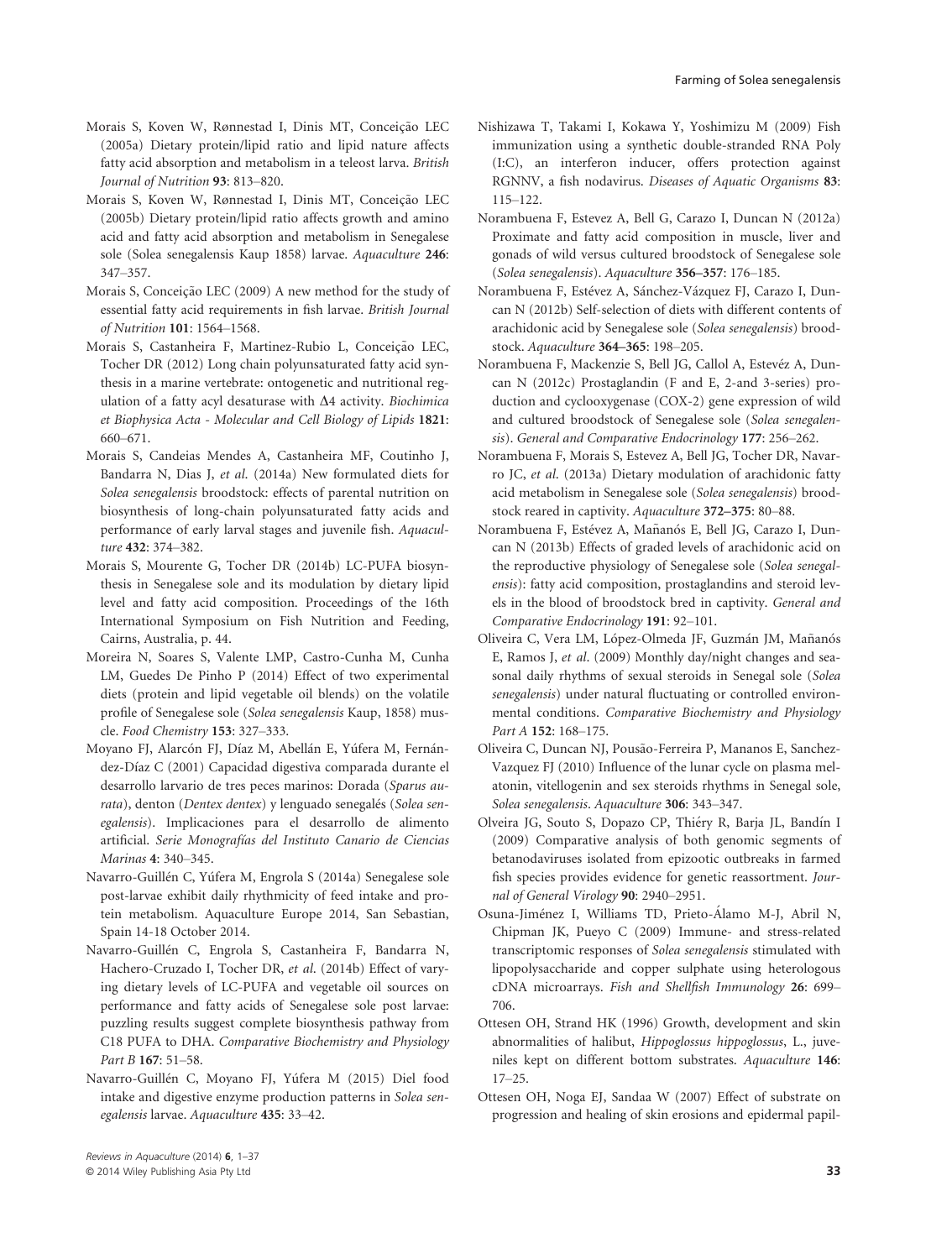S. Morais et al.

lomas of Atlantic halibut, Hippoglossus hippoglossus (L.). Journal of Fish Diseases 30: 43–53.

- Padrós F, Zarza C, Estévez A, Crespo S, Furones MD (2003) La patología como factor limitante para el desarrollo del cultivo del lenguado. IX Congreso nacional de acuicultura, Cádiz, May 12 to 16, pp. 343–345.
- Padrós F, Villalta M, Gisbert E, Estévez A (2011) Morphological and histological study of larval development of the Senegal sole Solea senegalensis: an integrative study. Journal of Fish Biology 79: 3–32.
- Palenzuela O, Redondo MJ, López E, Álvarez-Pellitero P (2007) Cultured sole, Solea senegalensis is susceptible to Enteromyxum scophthalmi, the myxozoan parasite causing turbot emaciative enteritis. Parassitologia 49: 73.
- Parra G, Yúfera M (2001) Comparative energetics during early development of two marine fish species, Solea senegalensis (Kaup) and Sparus aurata (L.). Journal of Experimental Biology 204: 2175–2183.
- Pedley S, Bartram J, Rees G, Dufour A, Cotruvo J (2004) Pathogenic Mycobacteria in Water: a Guide to Public Health Consequences, Monitoring, and Management. IWA Publishing, London, UK.
- Piñeiro-Vidal M, Riaza A, Santos Y (2008a) Tenacibaculum discolor sp. nov. and Tenacibaculum gallaicum sp. nov., isolated from sole (Solea senegalensis) and turbot (Psetta maxima) culture systems. International Journal of Systematic and Evolutionary Microbiology 58: 21–25.
- Piñeiro-Vidal M, Carballas CG, Gómez-Barreiro O, Riaza A, Santos Y (2008b) Tenacibaculum soleae sp. nov., isolated from diseased sole (Solea senegalensis Kaup). International Journal of Systematic and Evolutionary Microbiology 58: 881–885.
- Pinto W, Aragão C, Soares F, Dinis MT, Conceição LEC (2007) Growth, stress response and free amino acid levels in Senegalese sole (Solea senegalensis Kaup 1858) chronically exposed to exogenous ammonia. Aquaculture Research 38: 1198–1204.
- Pinto W, Figueira L, Dinis MT, Aragão C (2009) How does fish metamorphosis affect aromatic amino acid metabolism? Amino Acids 36: 177–183.
- Pinto W, Rodrigues V, Dinis MT, Aragão C (2010a) Can dietary aromatic amino acid supplementation be beneficial during fish metamorphosis? Aquaculture 310: 200–205.
- Pinto W, Figueira L, Ribeiro L, Yúfera M, Dinis MT, Aragão C (2010b) Dietary taurine supplementation enhances metamorphosis and growth potential of Solea senegalensis larvae. Aquaculture 309: 159–164.
- Pinto W, Rønnestad I, Jordal A-E, Gomes A, Dinis M, Aragão C (2012) Cloning, tissue and ontogenetic expression of the taurine transporter in the flatfish Senegalese sole (Solea senegalensis). Amino Acids 42: 1317–1327.
- Porta J, Porta JM, Martínez-Rodriguez G, Alvarez MC (2006) Development of a microsatellite multiplex PCR for Senegalese sole (Solea senegalensis) and its application to broodstock management. Aquaculture 256: 159–166.
- Pottinger TG (2008) The stress response in fish-mechanisms, effects and measurement. In: Branson EJ (ed) Fish Welfare, pp. 32–48. Blackwell Publishing, Oxford.
- Pulsford AL, Lemaire-Gony S, Tomlinson M, Collingwood N, Glynn PJ (1994) Effects of acute stress on the immune system of the dab, Limanda limanda. Comparative Biochemistry and Physiology – Part C: Pharmacology, Toxicology and Endocrinology 109: 129–139.
- Quental-Ferreira H, Ramalho-Ribeiro A, Dias J, Yufera M, Arias A, Falcão M, et al. (2010) Sustainable semi-intensive polyculture of seabream and sole in earthen ponds. Aquaculture Europe 35: 17–21.
- Rasines I, Gómez M, Martín I, Rodríguez C, Mañanos E, Chereguini O (2012) Artificial fertilization of Senegalese sole (Solea senegalensis): hormone therapy administration methods, timing of ovulation and viability of eggs retained in the ovarian cavity. Aquaculture 326–329: 129–135.
- Rasines I (2013) Reproducción en cautividad del lenguado senegalés (Solea senegalensis): inducción hormonal a la ovulación y obtención de huevos para la fecundación artificial. PhD Thesis, Universidad de Oviedo, Oviedo, Spain.
- Rasines I, Gomez M, Martin I, Rodriguez C, Mañanós E, Chereguini O (2013) Artificial fertilization of cultured Senegalese sole (Solea senegalensis): effects of the time of day of hormonal treatment on inducing ovulation. Aquaculture 392–395: 94– 97.
- Rema P, Conceição LEC, Evers F, Castro-Cunha M, Dinis MT, Dias J (2008) Optimal dietary protein levels in juvenile Senegalese sole (Solea senegalensis). Aquaculture Nutrition 14: 263– 269.
- Ribeiro L, Sarasquete C, Dinis MT (1999a) Histological and histochemical development of the digestive system of Solea senegalensis (Kaup, 1858) larvae. Aquaculture 171: 293–308.
- Ribeiro L, Zambonino-Infante JL, Cahu C, Dinis MT (1999b) Development of digestive enzymes in larvae of Solea senegalensis, Kaup 1858. Aquaculture 179: 465–473.
- Richard N, Engrola S, Palma P, Pinto W, Simes D, Conceição LEC (2013) Assessment of protein digestive capacity and utilisation during ontogeny of Senegalese sole: a tracer study using in vivo produced radiolabelled peptide fractions. In: Larvi'13 – Fish & Shellfish Larviculture Symposium, Ghent, Belgium.
- Richard N, Fernández I, Wulff T, Hamre K, Cancela L, Conceição LEC, Gavaia PJ (2014) Dietary supplementation with vitamin K affects transcriptome and proteome of Senegalese sole, improving larval performance and quality. Marine Biotechnology 16: 522–537.
- Rico M, Tapia-Paniagua S, Martínez-Manzanares E, Balebona MC, Moriñigo MA (2008) Characterization of Vibrio harveyi strains recovered from diseased farmed Senegalese sole (Solea senegalensis). Journal of Applied Microbiology 105(3): 752–760.
- Rodiles A, Santigosa E, Herrera M, Hachero-Cruzado I, Cordero M, Martínez-Llorens S, et al. (2012) Effect of dietary protein level and source on digestive proteolytic enzyme activity in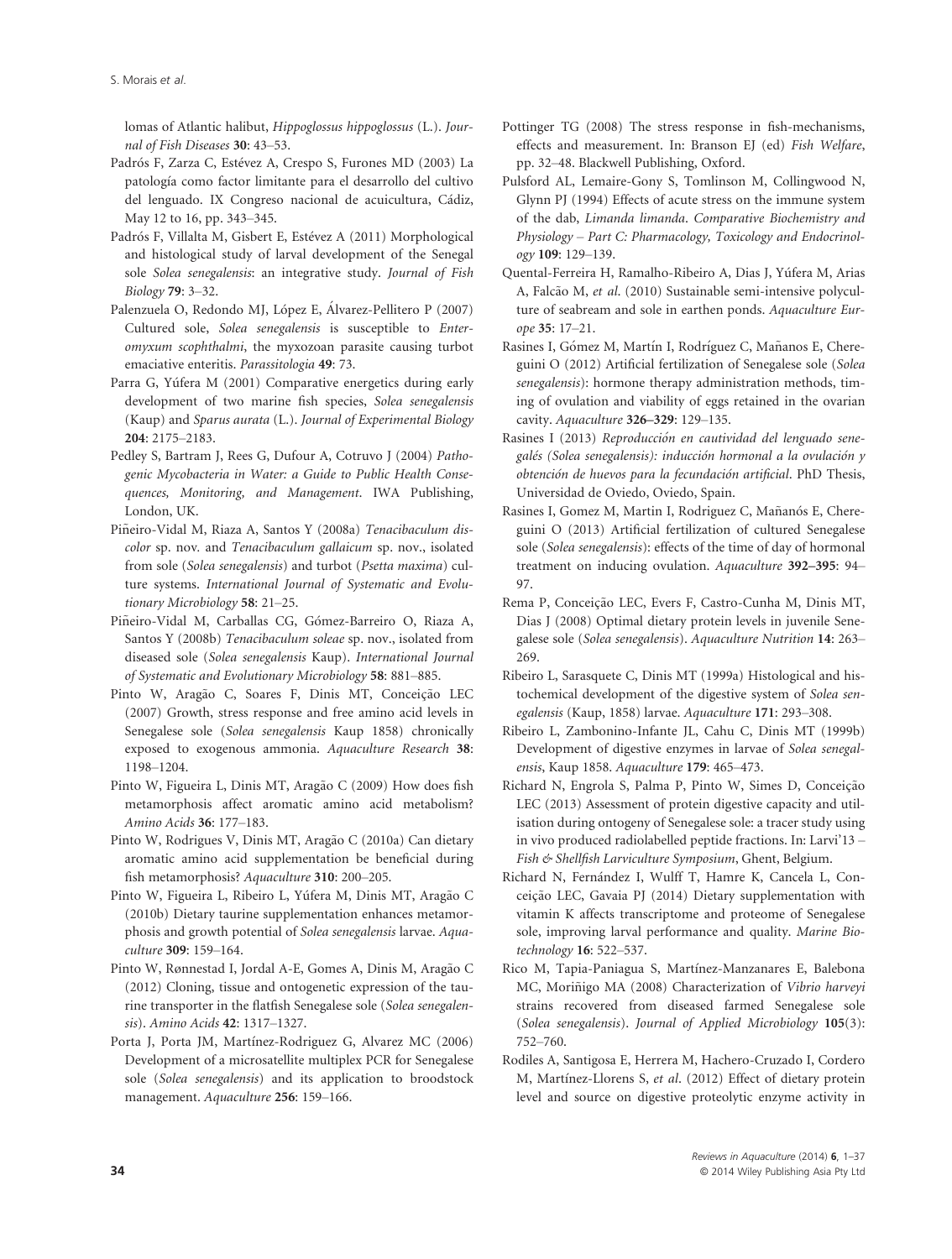juvenile Senegalese sole, Solea senegalensis Kaup 1850. Aquaculture International 20: 1053–1070.

- Rodríguez S, Vilas MP, Gutierrez MC, Pérez-Prieto I, Sarasquete MC, Rodríguez B (1997) Isolation and preliminary characterization of a Birnavirus from the sole Solea senegalensis in southwest Spain. Journal of Aquatic Animal Health 9: 295– 300.
- Romalde JL, Raveo C, Lopez-Romalde S, Avendano-Herrera R, Magariños B, Toranzo AE (2005) Vaccination strategies to prevent emerging diseases for Spanish aquaculture. Progress in Fish Vaccinology 125: 85–95.
- Rønnestad I, Conceição LEC (2012) Artemia protein is processed very fast in Solea senegalensis larvae: a dynamic simulation model. Aquaculture 350–353: 154–161.
- Rønnestad I, Rojas-García CR, Tonheim SK, Conceição LEC (2001) In vivo studies of digestion and nutrient assimilation in marine fish larvae. Aquaculture 201: 161–175.
- Rønnestad I, Yúfera M, Ueberschär B, Ribeiro L, Sæle Ø, Boglione C (2013) Feeding behaviour and digestion physiology in larval fish - current knowledge, and gaps and bottlenecks in research. Reviews in Aquaculture 5(Suppl. 1): 59–98.
- Rubio VC, Boluda-Navarro D, Madrid JA, Sánchez-Vázquez FJ (2009) Macronutrient self-selection in Solea senegalensis fed macronutrient diets and challenged with dietary protein dilution. Aquaculture 291: 95-100.
- Rueda-Jasso R, Conceição LEC, Dias J, De Coen W, Gomes E, Rees JF, et al. (2004) Effect of dietary non-protein energy levels on condition and oxidative status of Senegalese sole (Solea senegalensis) juveniles. Aquaculture 231: 417-433.
- Sá R, Bexiga C, Vieira L, Veiga P, Erzini K (2003) Diets of the sole Solea vulgaris Quensel, 1806 and Solea senegalensis Kaup, 1858 in the lower estuary of the Guadiana River (Algarve, southern Portugal): preliminary results. Boletin del Instituto Español de Oceanografía **19**: 505–508.
- Saeij JPJ, Verburg-van Kemenade LBM, van Muiswinkel WB, Wiegertjes GF (2003) Daily handling stress reduces resistance of carp to Trypanoplasma borreli: in vitro modulatory effects of cortisol on leukocyte function and apoptosis. Developmental and Comparative Immunology 27: 233–245.
- Sáez de Rodrigáñez MA, Medina E, Moyano FJ, Alarcón FJ (2011) Evaluation of protein hydrolysis in raw sources by digestive proteases of Senegaleses sole (Solea senegalensis, Kaup 1858) using a combination of an in vitro assay and sodium dodecyl sulphate polyacrylamide gel electrophoresis analysis of products. Aquaculture Research 42: 1639–1652.
- Salas-Leiton E, Anguís V, Manchado M, Cañavate JP (2008) Growth, feeding and oxygen consumption of Senegalese sole (Solea senegalensis) juveniles stocked at different densities. Aquaculture 285: 84–89.
- Salas-Leiton E, Cánovas-Conesa B, Zerolo R, López-Barea J, Cañavate JP, Alhama J (2009) Proteomics of juvenile Senegal sole (Solea senegalensis) affected by gas bubble disease in hyperoxygenated ponds. Marine Biotechnology 11: 473–487.
- Salas-Leiton E, Anguis V, Martín-Antonio B, Crespo D, Planas JV, Infante C, et al. (2010) Effects of stocking density and feed

ration on growth and gene expression in the Senegalese sole (Solea senegalensis): potential effects on the immune response. Fish and Shellfish Immunology 28: 296–302.

- Salas-Leiton E, Anguís V, Rodríguez-Rúa A, Cañavate JP (2011) High stocking density and food restriction have minimum impact on size dispersal of cultured Senegalese sole (Solea senegalensis, Kaup 1858) juveniles. Evidence for individual growth being regulated by population structure. Aquacultural Engineering 45: 43–50.
- Salas-Leiton E, Coste O, Asensio E, Infante C, Cañavate JP, Manchado M (2012) Dexamethasone modulates expression of genes involved in the innate immune system, growth and stress and increases susceptibility to bacterial disease in Senegalese sole (Solea senegalensis Kaup, 1858). Fish and Shellfish Immunology 32: 769–778.
- Sánchez-Fernández P (2012) Growth and size variation of Senegalese sole (Solea senegalensis). PhD Thesis, Universidad Politécnica de Barcelona, Barcelona, Spain.
- Santos Y, Pazos F, Barja JL (1999) Flexibacter maritimus, causal agent of flexibacteriosis in marine fish. In: Olivier G (ed.) ICES Identification Leaflets for Diseases and Parasites of Fish and Shellfish. No. 55, pp. 1–6. International Council for the Exploration of the Sea, Copenhagen, Denmark.
- Sarasquete MC, González de Canales ML, Arellano JM, Muñoz-Cueto JA, Ribeiro L, Dinis MT (1996) Histochemical aspects of the yolk-sac and digestive tract of larvae of the Senegal sole, Solea senegalensis Kaup, 1858. Histology and Histopathology 11: 881–888.
- Seikai T, Sinoda M (1981) Variations of frequency occurrence of color anomalies in hatchery-reared flounder, Paralichthys olivaceus, due to duration of Artemia salina fed. Bulletin of the Kyoto Institute of Ocean and Fishery Science 5: 29–37.
- Silva JMG, Espe M, Conceição LEC, Dias J, Valente LMP (2009) Senegalese sole juveniles (Solea senegalensis Kaup, 1858) grow equally well on diets devoid of fish meal provided the dietary amino acids are balanced. Aquaculture 296: 309–317.
- Silva JMG (2010) Use of alternative protein sources in diets for Senegalese sole (Solea senegalensis Kaup, 1858) juveniles. PhD thesis, University of Porto. p. 152.
- Silva JMG, Espe M, Conceição LEC, Dias J, Costas B, Valente LMP (2010) Feed intake and growth performance of Senegalese sole (Solea senegalensis Kaup, 1858) fed diets with partial replacement of fish meal with plant proteins. Aquaculture Research 41: e20–e30.
- Silva JMG, Valente LMP, Castro-Cunha M, Bacelar M, Guedes De Pinho P (2012) Impact of dietary plant protein levels on the volatile composition of Senegalese sole (Solea senegalensis Kaup, 1858) muscle. Food Chemistry 131: 596–602.
- Simopoulos AP (1999) Essential fatty acids in health and chronic disease. American Journal of Clinical Nutrition 70: 560S–569S.
- Sorensen PW, Stacey NE (2004) Brief review of fish pheromones and discussion of their possible uses in the control of nonindigenous teleost fishes. New Zealand Journal of Marine and Freshwater Research 38: 399–417.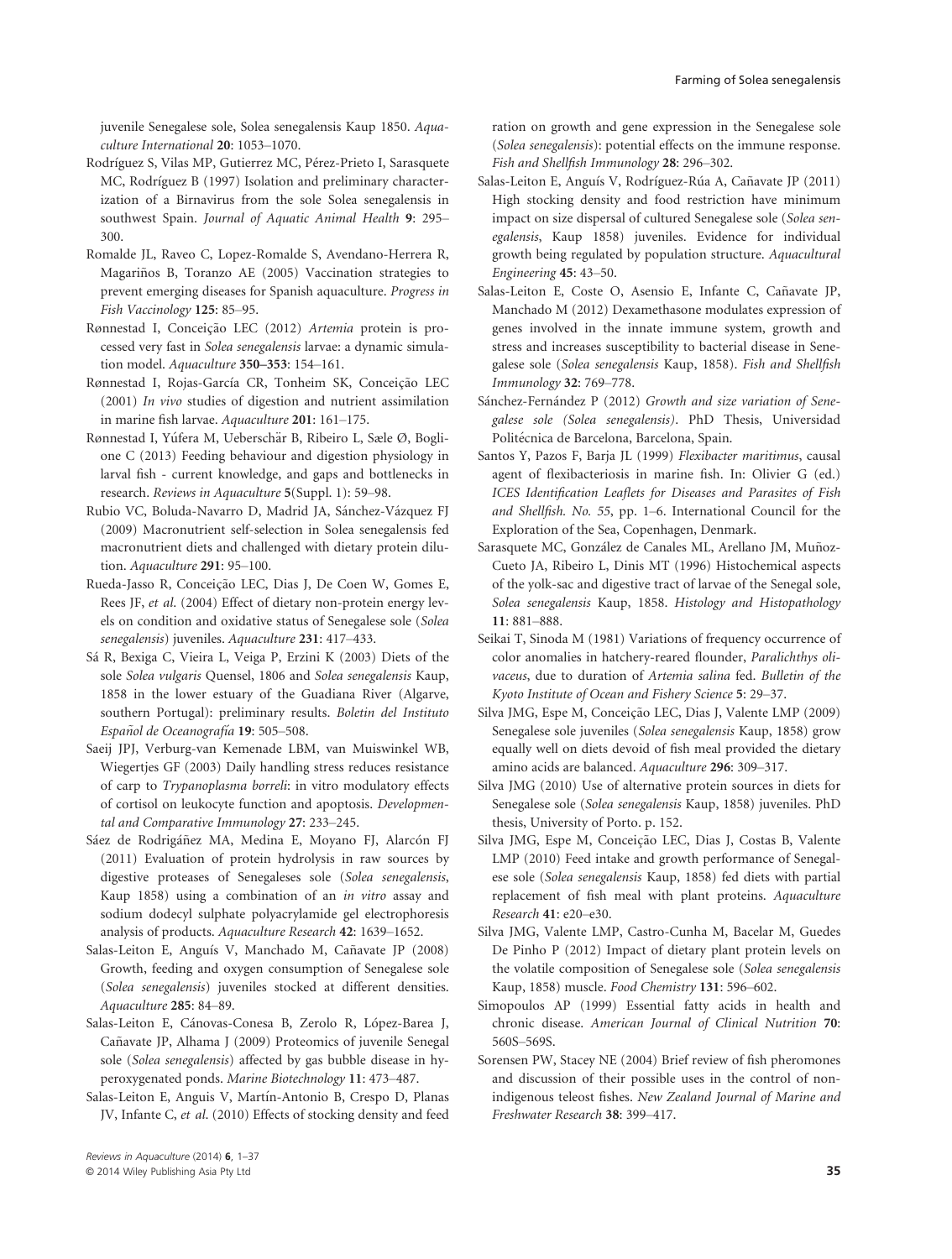- Starkey WG, Ireland JH, Muir KF, Jenkins ME, Roy WJ, Richards RH, et al. (2001) (2001) Nodavirus infection in Atlantic cod and Dover sole in the UK. Veterinary Record 149(6): 179– 181.
- Stolte EH, Nabuurs SB, Bury NR, Sturm A, Flik G, Savelkoul HFJ, et al. (2008) Stress and innate immunity in carp: corticosteroid receptors and pro-inflammatory cytokines. Molecular Immunology 46: 70–79.
- Tacon AGJ, Metian M (2008) Global overview on the use of fish meal and fish oil in industrially compounded aquafeeds: trends and future prospects. Aquaculture 285: 146–158.
- Tapia-Paniagua ST, Díaz-Rosales P, León-Rubio JM, García de La Banda I, Lobo C, Alarcón JF, et al. (2012) Use of the probiotic Shewanella putrefaciens Pdp11 on the culture of Senegalese sole (Solea senegalensis, Kaup 1858) and gilthead seabream (Sparus aurata L.). Aquaculture International 20: 1025–1039.
- Thiery R, Cozien J, de Boisseson C, Kerbart-Boscher S, Nevarez L (2004) Genomic classification of new betanodavirus isolates by phylogenetic analysis of the coat protein gene suggests a low host-fish species specificity. Journal of General Virology 85: 3079–3087.
- Tocher DR (2003) Metabolism and functions of lipids and fatty acids in teleost fish. Reviews in Fisheries Science 11: 107–184.
- Tocher DR (2010) Fatty acid requirements in ontogeny of marine and freshwater fish. Aquaculture Research 41: 717–732.
- Toranzo AE, Barreiro S, Casal JF, Figueras A, Magarinos B, Barja ~ JL (1991) Pasteurellosis in cultured gilthead seabream (Sparus aurata): first report in Spain. Aquaculture 99: 1–15.
- Toranzo AE, Avendaño R, López-Vázquez C, Magariños B, Dopazo CP, Romalde JL et al. (2003) Principales patologías bacterianas y víricas en lenguado cultivado: caracterización de los agentes etiológicos. IX Congreso nacional de acuicultura, Cadiz, May 12 to 16, pp. 354–356.
- Tort L, Montero D, Robaina L, Fernández-Palacios H, Izquierdo MS (2001) Consistency of stress response to repeated handling in the gilthead sea bream Sparus aurata Linnaeus, 1758. Aquaculture Research 32: 593–598.
- Valente LMP, Linares F, Villanueva JLR, Silva JMG, Espe M, Escórcio C, et al. (2011) Dietary protein source or energy levels have no major impact on growth performance, nutrient utilisation or flesh fatty acids composition of market-sized Senegalese sole. Aquaculture 318: 128–137.
- Verburg-van Kemenade BML, Stolte EH, Metz JR, Chadzinska M (2009) Neuroendocrine-immune interactions in teleost fish. In: Bernier NJ, Van Der Kraak G, Farrell AP, Brauner CJ (ed.) Fish Neuroendocrinology. Fish Physiology, vol. 28, pp. 313–364. Academic Press, San Diego.
- Vilar P, Faílde LD, Bermúdez R, Vigliano F, Riaza A, Silva R, et al. (2012) Morphopathological features of a severe ulcerative disease outbreak associated with Tenacibaculum maritimum in cultivated sole, Solea senegalensis (L.). Journal of Fish Diseases 35: 437–445.
- Villalta M, Estévez A, Bransden MP, Bell JG (2005a) The effect of graded concentrations of dietary DHA on growth, survival

and tissue fatty acid profile of Senegal sole (Solea senegalensis) larvae during the *Artemia* feeding period. Aquaculture 249: 353–365.

- Villalta M, Estevez A, Bransden MP (2005b) Arachidonic acid enriched live prey induces albinism in Senegal sole (Solea senegalensis) larvae. Aquaculture 245: 193–209.
- Villalta M, Estévez A, Bransden MP, Bell JG (2007) Effects of dietary eicosapentaenoic acid on growth, survival, pigmentation and fatty acid composition in Senegalese sole (Solea senegalensis) larvae during the Artemia feeding period. Aquaculture Nutrition 13: 1–9.
- Villalta M, Estévez A, Bransden MP, Bell JG (2008a) Effect of dietary eicosapentaenoic acid on growth, survival, pigmentation and fatty acid composition in Senegal sole (Solea senegalensis) larvae during the Artemia feeding period. Aquaculture Nutrition 14: 232–241.
- Villalta M, Estévez A, Bransden MP, Bell JG (2008b) Arachidonic acid, arachidonic/eicosapentaenoic acid ratio, stearidonic acid and eicosanoids are involved in dietary-induced albinism in Senegal sole (Solea senegalensis). Aquaculture Nutrition 14: 120–128.
- Viñas J, Asensio E, Cañavate JP, Piferrer F (2013) Gonadal sex differentiation in the Senegalese sole (Solea senegalensis) and first data on the experimental manipulation of its sex ratios. Aquaculture 384–387: 74–81.
- Voss A, Reinhart M, Sankarappa S, Sprecher H (1991) The metabolism of 7,10,13,16,19-docosapentaenoic acid to 4,7,10,13,16,19-docosahexaenoic acid in rat liver is independent of a 4-desaturase. Journal of Biological Chemistry 266: 19995–20000.
- Wade MG, Kraak GVD (1993) Arachidonic acid and prostaglandin E2 stimulate testosterone production by goldfish testis in vitro. General and Comparative Endocrinology 90: 109–118.
- Wagemans F, Vandewalle P (2001) Development of the bony skull in common sole: brief survey of morpho-functional aspects of ossification sequence. Journal of Fish Biology 59: 1350–1369.
- Walker DP, Hill BJ (1980) Studies on the culture assay of infectivity and some in vitro properties of Lymphocystis virus. Journal of General Virology 51: 385–395.
- Waring CP, Stagg RM, Poxton MG (1996) Physiological responses to handling in the turbot. Journal of Fish Biology 48: 161–173.
- Watanabe K, Washio Y, Fujinami Y, Aritaki M, Uji S, Suzuki T (2008) Adult-type pigment cells, which color the ocular sides of flounders at metamorphosis, localize as precursor cells at the proximal parts of the dorsal and anal fins in early larvae. Development Growth and Differentiation 50: 731–741.
- Wendelaar Bonga SE (1997) The stress response in fish. Physiological Reviews 7: 591–625.
- Yamashita H, Mori K, Nakai T (2009) Protection conferred against viral nervous necrosis by simultaneous inoculation of aquabirnavirus and inactivated betanodavirus in the seven